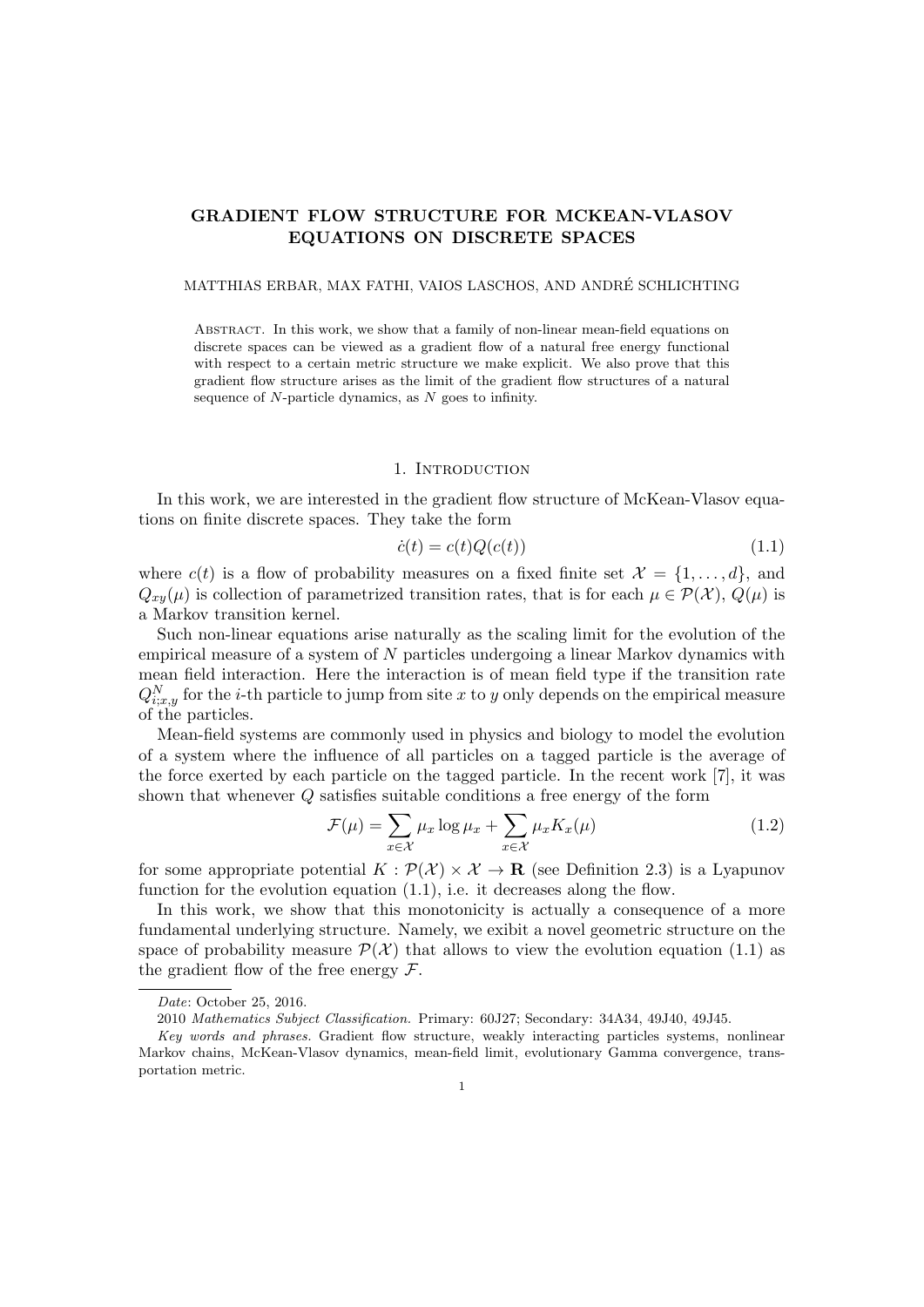This gradient flow structure is a natural non-linear extension of the discrete gradient flow structures that were discovered in [\[31\]](#page-36-0) and [\[34\]](#page-36-1) in the context of linear equations describing Markov chains or more generally in  $[21]$  in the context of Lévy processes.

Moreover, we shall show that our new gradient flow structure for the non-linear equation arises as the limit of the gradient flow structures associated to a sequence of meanfield N particle Markov chains. As an application, we use the stability of gradient flows to show convergence of these mean-field dynamics to solutions of the non-linear equation [\(1.1\)](#page-0-0), see Theorem [3.10.](#page-27-0)

1.1. Gradient flows in spaces of probability measures. Classically, a gradient flow is an ordinary differential equation of the form

$$
\dot{x}(t) = -\nabla \mathcal{F}(x(t)).
$$

By now there exists an extensive theory, initiated by De Giorgi and his collaborators [\[15\]](#page-35-2), giving meaning to the notion of gradient flow when the curve  $x$  takes values in a metric space.

Examples of these generalized gradient flows are the famous results by Otto [\[28,](#page-36-2) [37\]](#page-36-3) stating that many diffusive partial differential equations can be interpreted as gradient flows of appropriate energy functionals on the space of probability measures on  $\mathbb{R}^d$ equipped with the  $L^2$  Wasserstein distance. These include the Fokker–Planck and the pourous medium equations. An extensive treatment of these examples in the framework of De Giorgi was accomplished in [\[2\]](#page-35-3).

Gradient flow structures allow to better understand the role of certain Lyapunov functionals as thermodynamic free energies. Recently, also unexpected connections of gradient flows to large deviations have been unveiled [\[1\]](#page-35-4) [\[16\]](#page-35-5), [\[19\]](#page-35-6), [\[24\]](#page-36-4), [\[25\]](#page-36-5).

Since the heat equation is the PDE that governs the evolution of the Brownian motion, a natural question was whether a similar structure can be uncovered for reversible Markov chains on discrete spaces. This question was answered positively in works of Maas [\[31\]](#page-36-0) and Mielke [\[34\]](#page-36-1), which state that the evolution equations associated to reversible Markov chains on finite spaces can be reformulated as gradient flows of the entropy (with respect to the invariant measure of the chain) for a certain metric structure on the space of probability measures over the finite space. In [\[23\]](#page-36-6), a gradient flow structure for discrete porous medium equations was also uncovered, based on similar ideas.

In Section 2, we shall highlight a gradient flow structure for  $(1.1)$ , which is a natural non-linear generalization of the structure discovered in [\[31\]](#page-36-0) and [\[34\]](#page-36-1) for such non-linear Markov processes. This structure explains why the non-linear entropies of [\[7\]](#page-35-0) are Lyapunov functions for the non-linear ODE. Moreover, we shall show in Section 3 that this structure is compatible with those of [\[31\]](#page-36-0) and [\[34\]](#page-36-1), in the sense that it arises as a limit of gradient flow structures for  $N$ -particle systems as  $N$  goes to infinity.

1.2. Convergence of gradient flows. Gradient flows have proven to be particularly useful for the study of convergence of sequences of evolution equations to some limit since they provide a very rigid structure. Informally, the philosophy can be summarized as follows: consider a sequence of gradient flows, each associated to some energy functional  $\mathcal{F}^N$  and some metric structure. If the sequence  $\mathcal{F}^N$  converges in some sense to a limit  $\mathcal{F}^{\infty}$  and if the metric structures converge to some limiting metric, then one would expect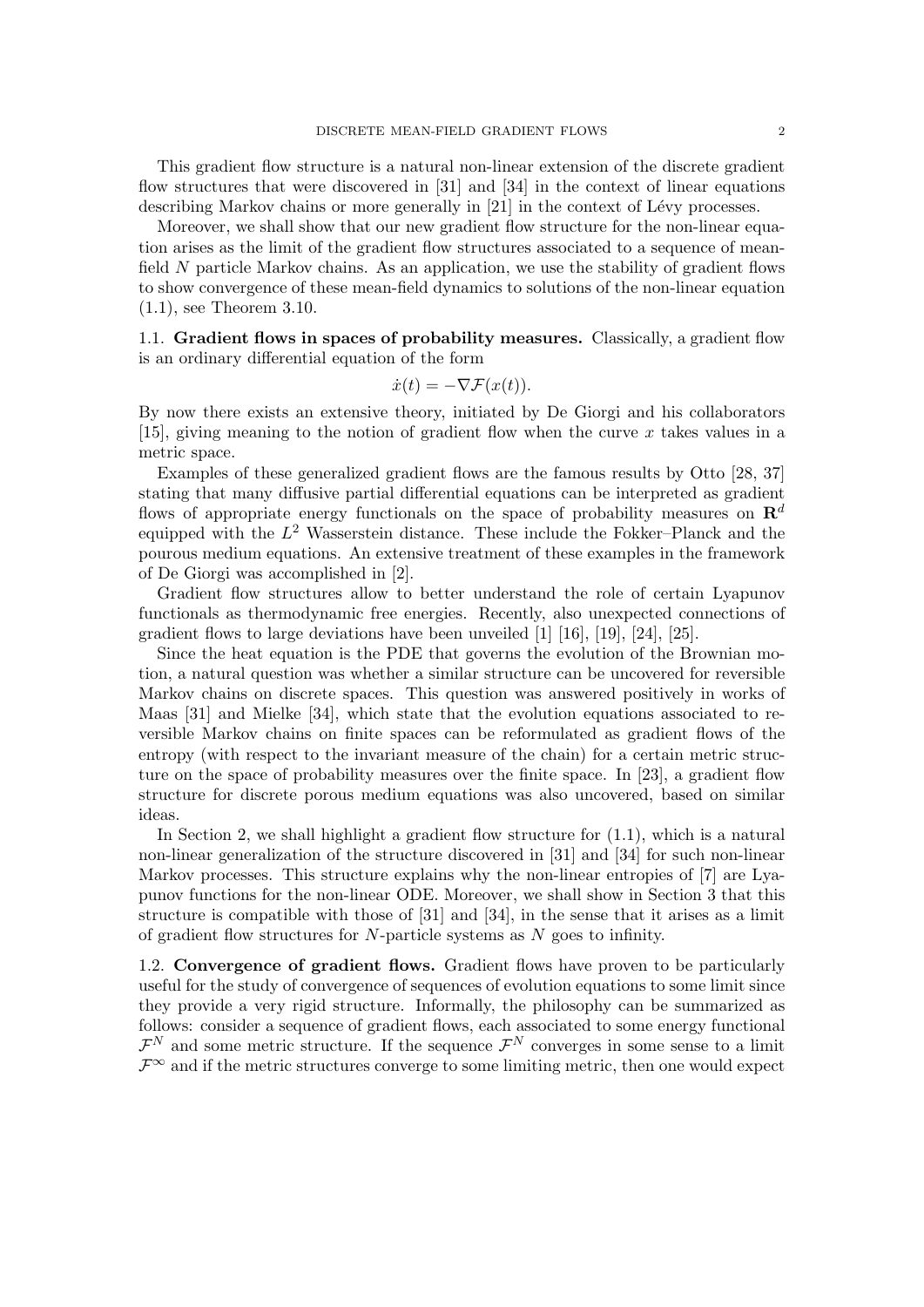the sequence of gradient flows to converge to a limit that can be described as a gradient flow of  $\mathcal{F}^{\infty}$  for the asymptotic metric structure.

There are several ways of rigorously implementing this philosophy to actually prove convergence in concrete situations. The one we shall be using in this work is due to Sandier and Serfaty in [\[38\]](#page-36-7), and was later generalized in [\[40\]](#page-36-8). Other methods, based on discretization schemes, have been developed in [\[3\]](#page-35-7) and [\[13\]](#page-35-8). See also the recent survey [\[35\]](#page-36-9) for an extension of the theory to generalized gradient systems. In the context of diffusion equations, arguments similar to those of [\[40\]](#page-36-8) have been used in [\[25\]](#page-36-5) to study large deviations.

In the discrete setting, we can combine the framework of [\[31\]](#page-36-0) and [\[34\]](#page-36-1) with the method of [\[40\]](#page-36-8) to study scaling limits of Markov chains on discrete spaces. In this work, we shall use this method to study scaling limits of N-particle mean-field dynamics on finite spaces. While the convergence statement could be obtained through more classical techniques, such as those of [\[36,](#page-36-10) [41\]](#page-36-11), our focus here is on justifying that the gradient flow structure we present is the natural one, since it arises as the limit of the gradient flow structures for the N-particle systems.

While we were writing this article, we have been told by Maas and Mielke that they have also successfully used this technique to study the evolution of concentrations in chemical reactions. We also mention the work [\[27\]](#page-36-12), which showed that the metric associated to the gradient flow structure for the simple random walk on the discrete torus  $\mathbf{Z}/N\mathbf{Z}$  converges to the Wasserstein structure on  $\mathcal{P}(\mathbf{T})$ , establishing compatibility of the discrete and continuous settings in a typical example. The technique can also be used to prove convergence of interacting particle systems on lattices, such as the simple exclusion process (see [\[26\]](#page-36-13)). The technique is not restricted to the evolution of probability measures by Wasserstein-type gradient flows, but can be also applied for instance to coagulation-fragmentation processes like the Becker-Döring equations, where one can prove macroscopic limits (see [\[39\]](#page-36-14)).

1.3. Continuous mean-field particle dynamics. Let us briefly compare the scaling limit for discrete mean-field dynamics considered in this paper with the more classical analogous scaling limit for particles in the continuum decribed by McKean-Vlasov equations.

 $N$ -particle mean-field dynamics describe the behavior of  $N$  particles given by some spatial positions  $x_1(t), \ldots, x_N(t)$ , where each particle is allowed to interact through the empirical measure of all other particles.

In nice situations, when the number of particles goes to infinity, the *empirical measure* of the system  $\frac{1}{N} \sum \delta_{x_i(t)}$  converges to some probability measure  $\mu(t)$ , whose evolution is described by a McKean-Vlasov equation. In the continuous setting, with positions in  $\mathbb{R}^d$ , this can be for example a PDE of the form

$$
\partial_t \mu(t) = \Delta \mu(t) + \text{div}(\mu(t)(\nabla W * \mu(t)))
$$

where  $\nabla W * \mu$  is the convolution of  $\mu$  with an interaction that derives from a potential W. The according free energy in this case is given by

$$
\mathcal{F}(\mu) = \begin{cases} \int \frac{d\mu}{dx}(x) \log \frac{d\mu}{dx}(x) dx + \frac{1}{2} \int \int W(x - y) \mu(dx) \mu(dy), & \mu \ll \mathcal{L}, \\ \infty, & \text{otherwise}, \end{cases}
$$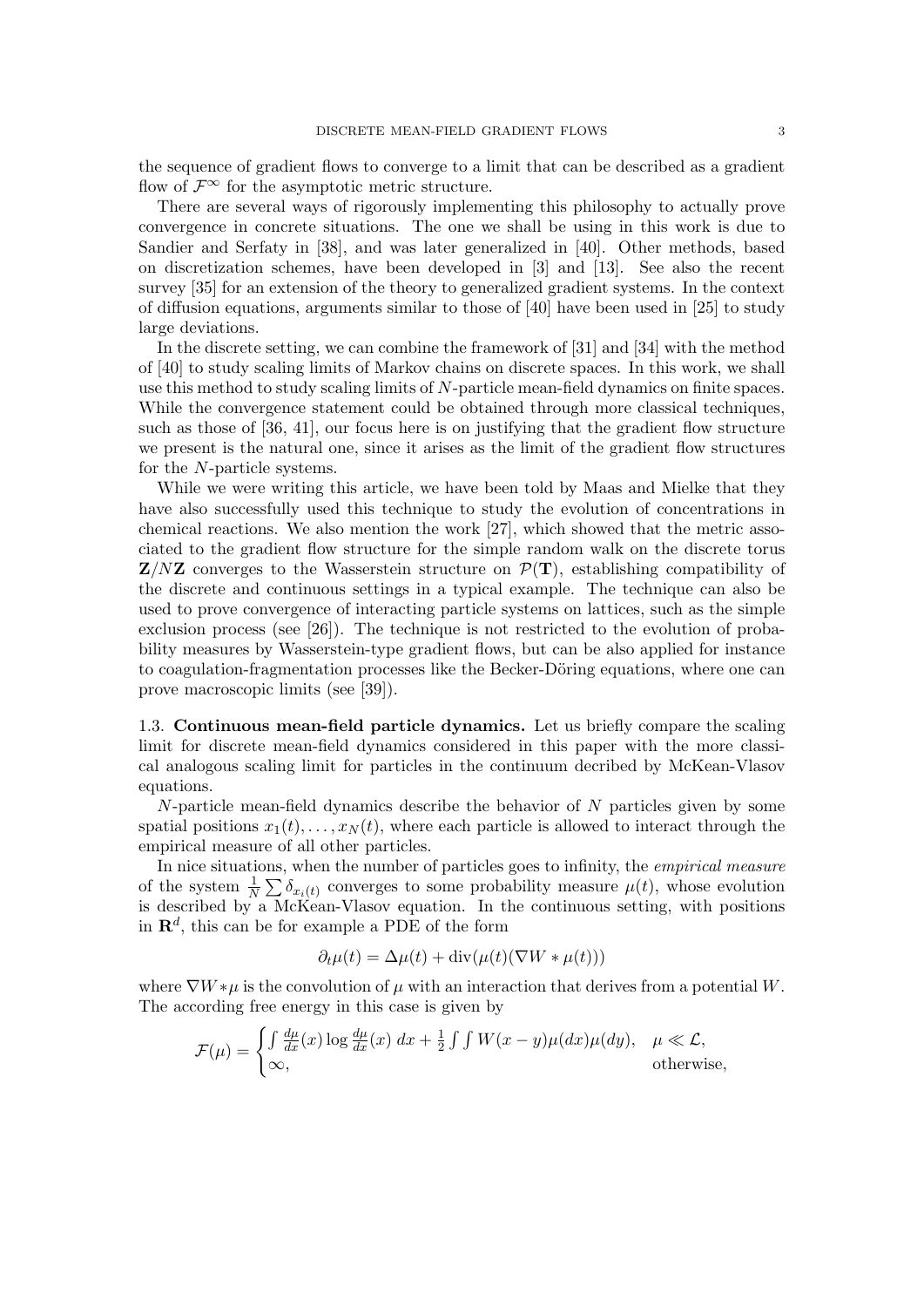i.e. formally  $K_x(\mu) = \frac{1}{2}(W * \mu)(x)$  in [\(1.2\)](#page-0-1). More general PDEs, involving diffusion coefficients and confinement potentials, are also possible. We refer to [\[17,](#page-35-9) [41\]](#page-36-11) for more information on convergence of N-particle dynamics to McKean-Vlasov equations. We also refer to [\[14,](#page-35-10) [12\]](#page-35-11) for the large deviations behavior. An important consequence of this convergence is that, for initial conditions for which the particles are exchangeable, there is propagation of chaos: the laws of two different tagged particles become independent as the number of particles goes to infinity [\[41,](#page-36-11) Proposition 2.2].

It has been first noted in [\[9\]](#page-35-12) that McKean-Vlasov equations on  $\mathbb{R}^d$  can be viewed as gradient flows of the free energy in the space of probability measures endowed with the Wasserstein metric. This fact has been useful in the study of the long-time behavior of these equations (cf. [\[9,](#page-35-12) [10,](#page-35-13) [11,](#page-35-14) [32\]](#page-36-15) among others). The study of long-time behavior of particle systems on finite spaces has attracted recent interest (see for example [\[30\]](#page-36-16) for the mean-field Ising model), and we can hope that curvature estimates for such systems may be useful to tackle this problem, as they have been in the continuous setting. Since lower bounds on curvature are stable, the study of curvature bounds for the mean field limit (which is defined as convexity of the free energy in the metric structure for which the dynamics is a gradient flow, see for example [\[22\]](#page-35-15)) can shed light on this problem. We leave this issue for future work. We must also mention that Wasserstein distances have also been used to *quantify* the convergence of mean-field systems to their scaling limit, see for example [\[5\]](#page-35-16).

1.4. Outline. In Section [2,](#page-3-0) we introduce the gradient flow structure of the mean-field system  $(1.1)$  on discrete spaces. In Section [3,](#page-17-0) we will obtain this gradient flow structure as the limit of the linear gradient flow structure associated with an N-particle system with mean-field interaction. The nonlinear gradient flow structure comes with a metric, whose properties will be studied in Section [4.](#page-28-0) We close the paper with two Appendices [A](#page-33-0) and [B,](#page-34-0) in which auxiliary results for the passage to the limit are provided.

#### <span id="page-3-0"></span>2. Gradient flow structure of mean-field systems on discrete spaces

In this section, we derive the gradient flow formulation for the mean-field system [\(1.1\)](#page-0-0). First, we introduce the metric concept of gradient flows in Section [2.1.](#page-3-1) Then in Section [2.2](#page-4-0) we turn to the discrete setting. We give the precise assumptions on the Markov transition kernel  $Q(\mu)$  in the system [\(1.1\)](#page-0-0) and state several necessary definitions for later use. In Section [2.3,](#page-7-0) we define curves of probability measures via a continuity equation and associate to them an action measuring their velocity. Based on this, we can introduce in Section [2.4](#page-8-0) a transportation distance on the space of probability measure on  $\mathcal{X}$ . The gradient flow formulation is proven in Section [2.5](#page-9-0) as curves of maximal slope. Finally, the gradient structure is lifted to the space of randomized probability measures in Section [2.6,](#page-12-0) which is a preparation for the passage to the limit.

<span id="page-3-1"></span>2.1. Gradient flows in a metric setting. Let briefly recall the basic notions concerning gradient flows in metric spaces. For an extensive treatment we refer to [\[2\]](#page-35-3).

Let  $(M, d)$  be a complete metric space. A curve  $(a, b) \ni t \mapsto u(t) \in M$  is said to be locally *p-absolutely continuous* if there exists  $m \in L^p_{loc}((a, b))$  such that

<span id="page-3-2"></span>
$$
\forall a \le s < t \le b: \qquad d(u(s), u(t)) \le \int_s^t m(r) \, dr. \tag{2.1}
$$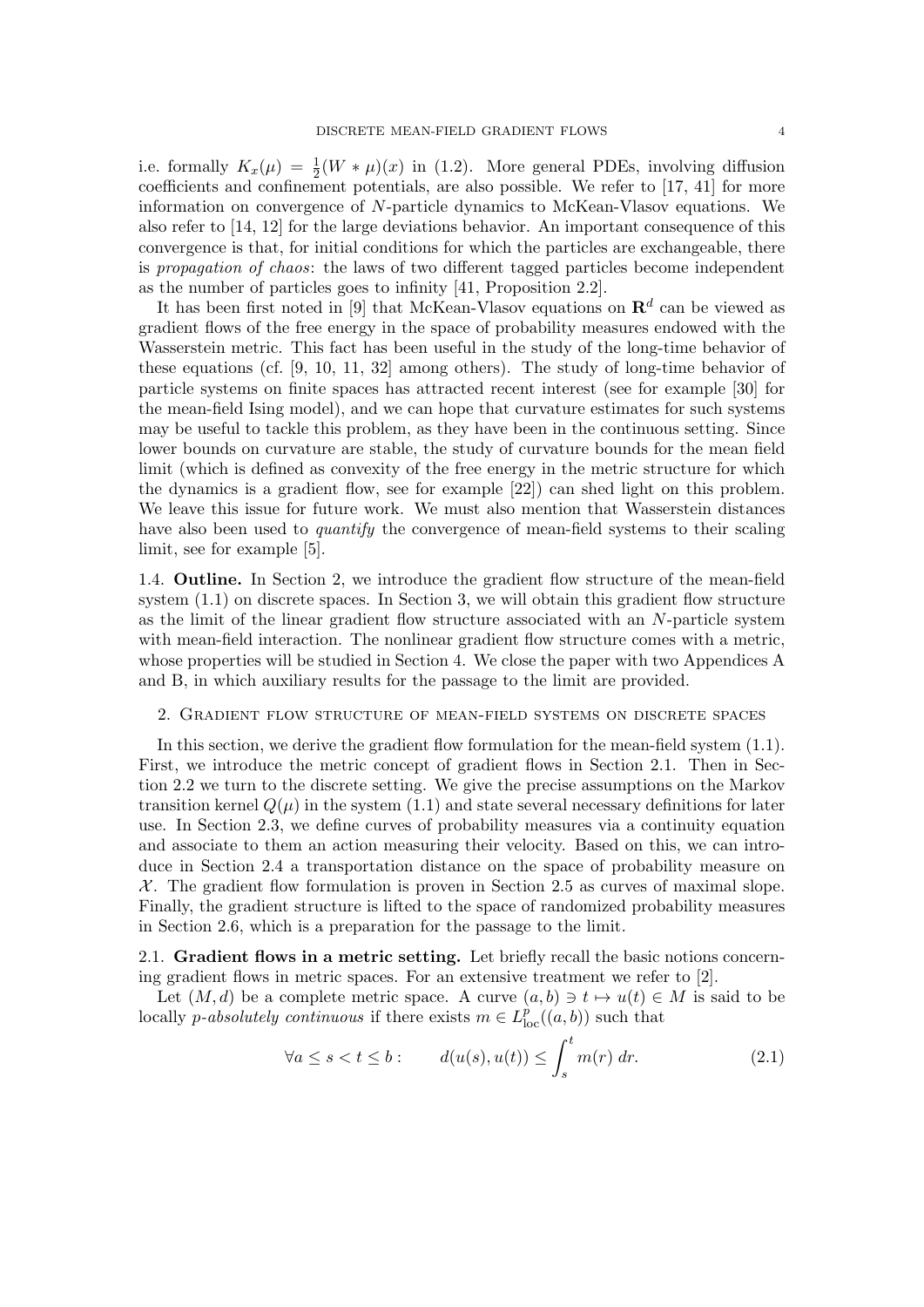We write for short  $u \in \mathrm{AC}_{\mathrm{loc}}^p((a, b), (M, d))$ . For any such curve the metric derivative is defined by

$$
|u'(t)| = \lim_{s \to t} \frac{d(u(s), u(t))}{|s - t|}.
$$

The limit exists for a.e.  $t \in (a, b)$  and is the smallest m in [\(2.1\)](#page-3-2), see [\[2,](#page-35-3) Thm. 1.1.2].

Now, let  $\Phi : M \to \mathbf{R}$  be lower semicontinuous function. The metric analogue of the modulus of the gradient of  $\Phi$  is given by the following definition.

**Definition 2.1** (Strong upper gradient). A function  $G : M \to [0, \infty]$ , is a strong upper gradient for  $\Phi$  if for every absolutely continuous curve  $u : (a, b) \to M$ , the function  $G(u)$ is Borel and

$$
|\Phi(u(s)) - \Phi(u(t))| \le \int_s^t G(u(r))|u'|(r)dr, \quad \forall a < s \le t < b.
$$

By Young's inequality, we see that the last inequality implies that

$$
\Phi(u(s)) - \Phi(u(t)) \leq \frac{1}{2} \int_s^t |u'|^2(r) dr + \frac{1}{2} \int_s^t G^2(u(r)) dr,
$$

for any absolutely continuous curve  $u$  provided the  $G$  is a strong upper gradient.

The following definition formalizes what it means for a curve to be a gradient flow of the function  $\Phi$  in the metric space  $(M, d)$ . Shortly, it is a curve that saturates the previous inequality.

**Definition 2.2** (Curve of maximal slope). A locally absolutely continuous curve  $u$ :  $(a, b) \rightarrow M$  is called a curve of maximal slope for  $\Phi$  with respect to its strong upper gradient G if for all  $a \leq s \leq t \leq b$  we have the energy identity

<span id="page-4-1"></span>
$$
\Phi(u(s)) - \Phi(u(t)) = \frac{1}{2} \int_s^t |u'|^2(r) dr + \frac{1}{2} \int_s^t G^2(u(r)) dr . \tag{2.2}
$$

When  $\Phi$  is bounded below one has a convenient estimate on the modulus of continuity of a curve of maximal slope u. By Hölder's inequality and  $(2.2)$  we infer that for all  $s < t$  we have

$$
d(u(s), u(t)) \le \int_s^t |u'|(r)dr \le \sqrt{t-s} \left(\int_s^t |u'|^2(r)dr\right)^{\frac{1}{2}}
$$
  

$$
\le \sqrt{t-s} \sqrt{2(\Phi(u(0)) - \Phi_{\min})}.
$$

<span id="page-4-0"></span>2.2. Discrete setting. Let us now introduce the setting for the discrete McKean– Vlasov equations that we consider.

In the sequel, we will denote with  $\mathcal{P}(\mathcal{X})$ , the space of probability measures on  $\mathcal{X}$ , and  $\mathcal{P}^*(\mathcal{X})$  the set of all measures that are strictly positive, i.e.

$$
\mu \in \mathcal{P}^*(\mathcal{X}) \qquad \text{iff} \qquad \forall x \in \mathcal{X} : \mu_x > 0,
$$

and finally with  $\mathcal{P}^{a}(\mathcal{X})$ , the set of all measures that have everywhere mass bigger than a, i.e.

$$
\mu \in \mathcal{P}^a(\mathcal{X}) \qquad \text{iff} \qquad \forall x \in \mathcal{X} : \mu_x \ge a.
$$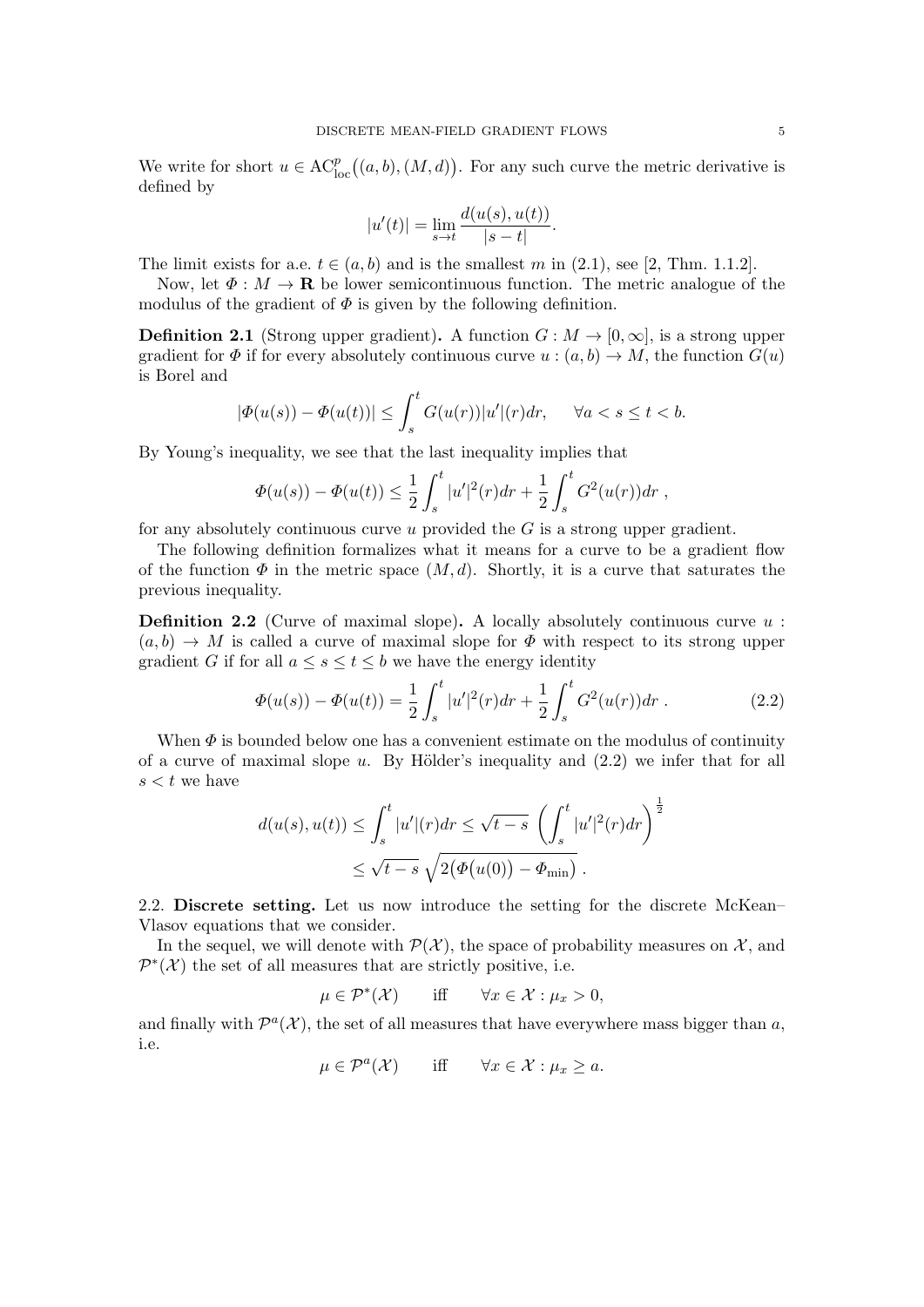As in  $[6, 7]$  $[6, 7]$ , we shall consider equations of the form  $(1.1)$  where Q is Gibbs with some potential function  $K$ . Here is the definition of such transition rates, taken from [\[7\]](#page-35-0):

<span id="page-5-0"></span>**Definition 2.3.** Let  $K : \mathcal{P}(\mathcal{X}) \times \mathcal{X} \to \mathbf{R}$  be such that for each  $x \in \mathcal{X}, K_x : \mathcal{P}(\mathcal{X}) \to \mathbf{R}$ is a twice continuously differentiable function on  $\mathcal{P}(\mathcal{X})$ . A family of matrices  $\{Q(\mu) \in$  $\mathbf{R}^{\mathcal{X}\times\mathcal{X}}\}_{\mu\in\mathcal{P}(\mathcal{X})}$  is Gibbs with potential function K, if for each  $\mu\in\mathcal{P}(\mathcal{X}), Q(\mu)$  is the rate matrix of an irreducible, reversible ergodic Markov chain with respect to the probability measure

<span id="page-5-1"></span>
$$
\pi_x(\mu) = \frac{1}{Z(\mu)} \exp(-H_x(\mu)), \qquad (2.3)
$$

with

<span id="page-5-3"></span>
$$
H_x(\mu) = \frac{\partial}{\partial \mu_x} U(\mu) , \quad U(\mu) = \sum_{x \in \mathcal{X}} \mu_x K_x(\mu) .
$$

In particular  $Q(\mu)$  satisfies the detailed balance condition w.r.t.  $\pi(\mu)$ , that is for all  $x, y \in$  $\mathcal{X}$ 

$$
\pi_x(\mu)Q_{xy}(\mu) = \pi_y(\mu)Q_{yx}(\mu) \tag{2.4}
$$

holds. Moreover, we assume that for each  $x, y \in \mathcal{X}$  the map  $\mu \mapsto Q_{xy}(\mu)$  is Lipschitz continuous over  $\mathcal{P}(\mathcal{X})$ .

In the above definition and in the following we use the convention that a function  $F(\cdot): \mathcal{P}(\mathcal{X}) \to \mathbf{R}$  is regular if and only if it can be extended in an open neighborhood of  $\mathcal{P}(\mathcal{X}) \subset \mathbf{R}^d$  in which it is regular in the usual sense. Hereby, regular could be continuous, Lipschitz or differentiable. In particular, we use this for the (twice) continuously differentiable function  $K_x$  and the Lipschitz continuous function  $Q_{xy}$  from above.

<span id="page-5-4"></span>Remark 2.4. There are many ways of building a Markov kernel that is reversible with respect to a given probability measure. The most widely used method is the Metropolis algorithm, first introduced in [\[33\]](#page-36-17):

$$
Q_{xy}^{\text{MH}}(\mu) := \min\left(\frac{\pi_y(\mu)}{\pi_x(\mu)}, 1\right) = e^{-(H_y(\mu) - H_x(\mu))_+}, \text{ with } (a)_+ := \max\{0, a\}.
$$

By this choice of the rates it is only necessary to calculate  $H(\mu)$  and not the partition sum  $Z(\mu)$  in [\(2.3\)](#page-5-1), which often is a costly computational problem.

A general scheme for obtaining rates satisfying the detailed balance condition with respect to  $\pi$  in [\(2.3\)](#page-5-1) is to consider

$$
Q_{xy}(\mu) = \frac{\sqrt{\pi_y(\mu)}}{\sqrt{\pi_x(\mu)}} A_{xy}(\mu),
$$

where  ${A(\mu)}_{\mu\in\mathcal{P}(\mathcal{X})}$  is a family of irreducible symmetric matrices. If we choose  $A_{xy}(\mu)$  $\alpha_{x,y}$  min  $\left(\frac{\sqrt{\pi_y(\mu)}}{\sqrt{\pi_x(\mu)}},\right)$  $\sqrt{\pi_x(\mu)}$ <br> $\sqrt{\pi_y(\mu)}$ with  $\alpha \in \{0,1\}^{\mathcal{X}\times\mathcal{X}}$  an irreducible symmetric adjacency matrix, we recover the Metropolis algorithm on the corresponding graph.

We will be interested in the non-linear evolution equation

<span id="page-5-2"></span>
$$
\dot{c}_x(t) = \sum_{y \in \mathcal{X}} c_y(t) Q_{yx}(c(t)), \qquad (2.5)
$$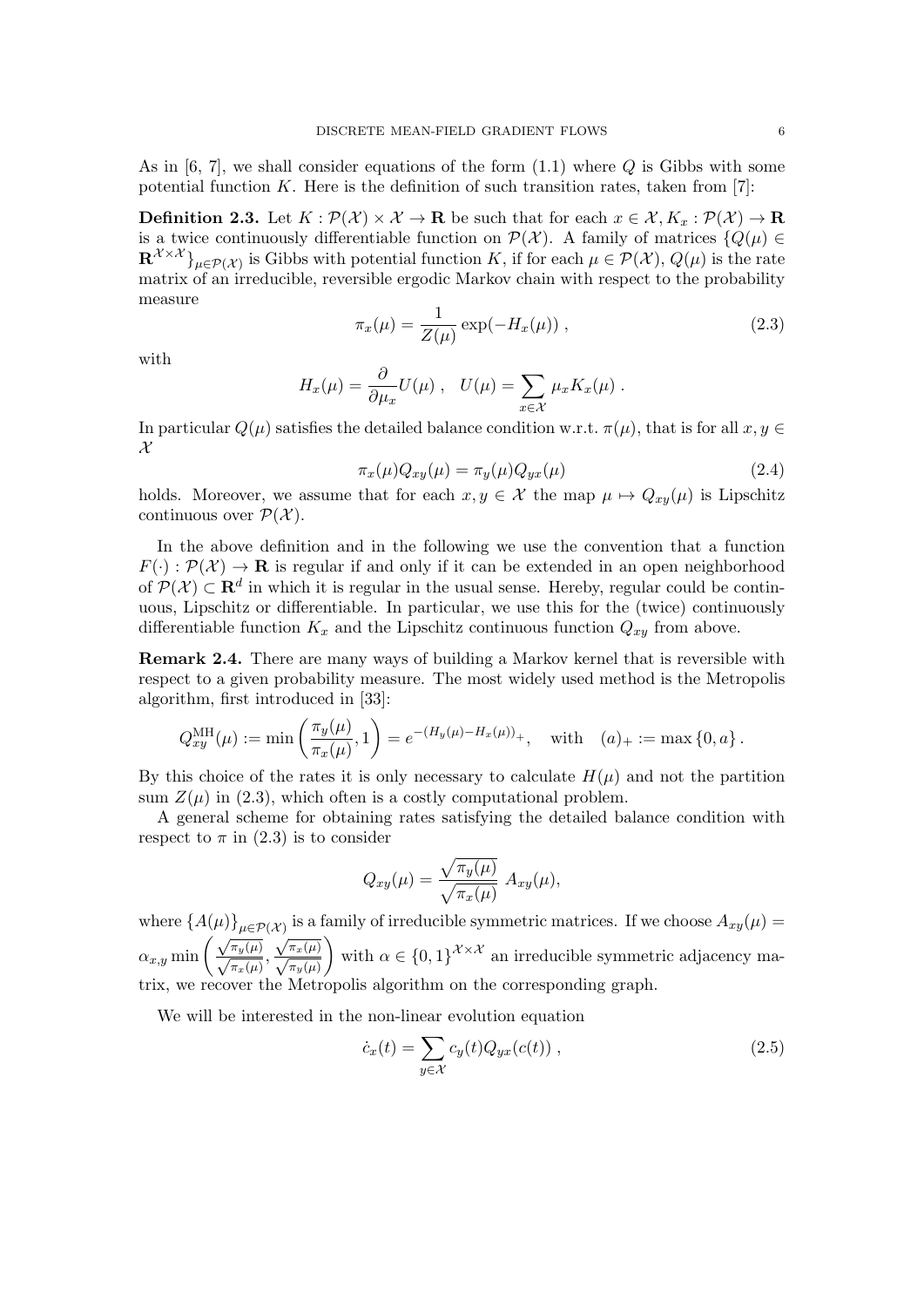with the convention  $Q_{xx}(\mu) = -\sum_{y\neq x} Q_{xy}(\mu)$ . By the Lipschitz assumption on Q this equation has a unique solution.

One goal will be to express this evolution as the gradient flow of the associated free energy functional  $\mathcal{F} : \mathcal{P}(\mathcal{X}) \to \mathbf{R}$  defined by

<span id="page-6-1"></span>
$$
\mathcal{F}(\mu) := \sum_{x \in \mathcal{X}} \mu_x \log \mu_x + U(\mu), \quad \text{with} \quad U(\mu) := \sum_{x \in \mathcal{X}} \mu_x K_x(\mu). \quad (2.6)
$$

To this end, it will be convenient to introduce the so-called *Onsager operator*  $\mathcal{K}(\mu)$ :  $\mathbf{R}^{\mathcal{X}} \to \mathbf{R}^{\mathcal{X}}$ . It is defined as follows:

Let  $\Lambda : \mathbf{R}_{+} \times \mathbf{R}_{+} \to \mathbf{R}_{+}$ , denote the *logarithmic mean* given by

$$
\Lambda(s,t) := \int_0^1 s^{\alpha} t^{1-\alpha} d\alpha = \frac{s-t}{\log s - \log t}.
$$

 $\Lambda$  is continuous, increasing in both variables, jointly concave and 1-homogeneous. See for example [\[31,](#page-36-0) [22\]](#page-35-15) for more about properties of this logarithmic mean. In the sequel we are going to use the following notation

<span id="page-6-4"></span>
$$
w_{xy}(\mu) := \Lambda(\mu_x Q_{xy}(\mu), \mu_y Q_{yx}(\mu)) \tag{2.7}
$$

since this term will appear very often. By the definition of  $\Lambda$  and the properties of  $Q$  we get that  $w_{xy}$  is uniformly bounded on  $\mathcal{P}(\mathcal{X})$ , by a constant  $C_w$ .

Now, we can define

<span id="page-6-2"></span>
$$
\mathcal{K}(\mu) := \frac{1}{2} \sum_{x,y} w_{xy}(\mu) \ (e_x - e_y) \otimes (e_x - e_y) \,, \tag{2.8}
$$

where  ${e_x}_{x \in \mathcal{X}}$  is identified with the standard basis of  $\mathbb{R}^{\mathcal{X}}$ . More explicitly, we have for  $\psi \in \mathbf{R}^{\mathcal{X}}$ :

$$
(\mathcal{K}(\mu)\psi)_x = \sum_y w_{xy}(\mu)(\psi_x - \psi_y).
$$

With this in mind, we can formally rewrite the evolution  $(2.5)$  in gradient flow form:

<span id="page-6-3"></span>
$$
\dot{c}(t) = -\mathcal{K}(c(t))D\mathcal{F}(c(t)),\tag{2.9}
$$

where  $D\mathcal{F}(\mu) \in \mathbb{R}^{\mathcal{X}}$  is the differential of  $\mathcal{F}$  given by  $D\mathcal{F}(\mu)_x = \partial_{\mu_x} \mathcal{F}(\mu)$ .

Finally, let us introduce the Fisher information  $\mathcal{I}: \mathcal{P}(\mathcal{X}) \to [0,\infty]$  defined for  $\mu \in$  $\mathcal{P}^*(\mathcal{X})$  by

<span id="page-6-0"></span>
$$
\mathcal{I}(\mu) := \frac{1}{2} \sum_{(x,y)\in E_{\mu}} w_{xy}(\mu) \left( \log(\mu_x Q_{xy}(\mu)) - \log(\mu_y Q_{yx}(\mu)) \right)^2 \tag{2.10}
$$

where, for  $\mu \in \mathcal{P}(\mathcal{X})$ , we define the edges of possible jumps by

<span id="page-6-5"></span>
$$
E_{\mu} := \{(x, y) \in \mathcal{X} \times \mathcal{X} : Q_{xy}(\mu) > 0\}.
$$
 (2.11)

For  $\mu \in \mathcal{P}(\mathcal{X}) \setminus \mathcal{P}^*(\mathcal{X})$  we set  $\mathcal{I}(\mu) = +\infty$ .

I gives the dissipation of F along the evolution, namely, if c is a solution to [\(2.5\)](#page-5-2) then

$$
\frac{d}{dt}\mathcal{F}(c(t)) = -\mathcal{I}(c(t)) \; .
$$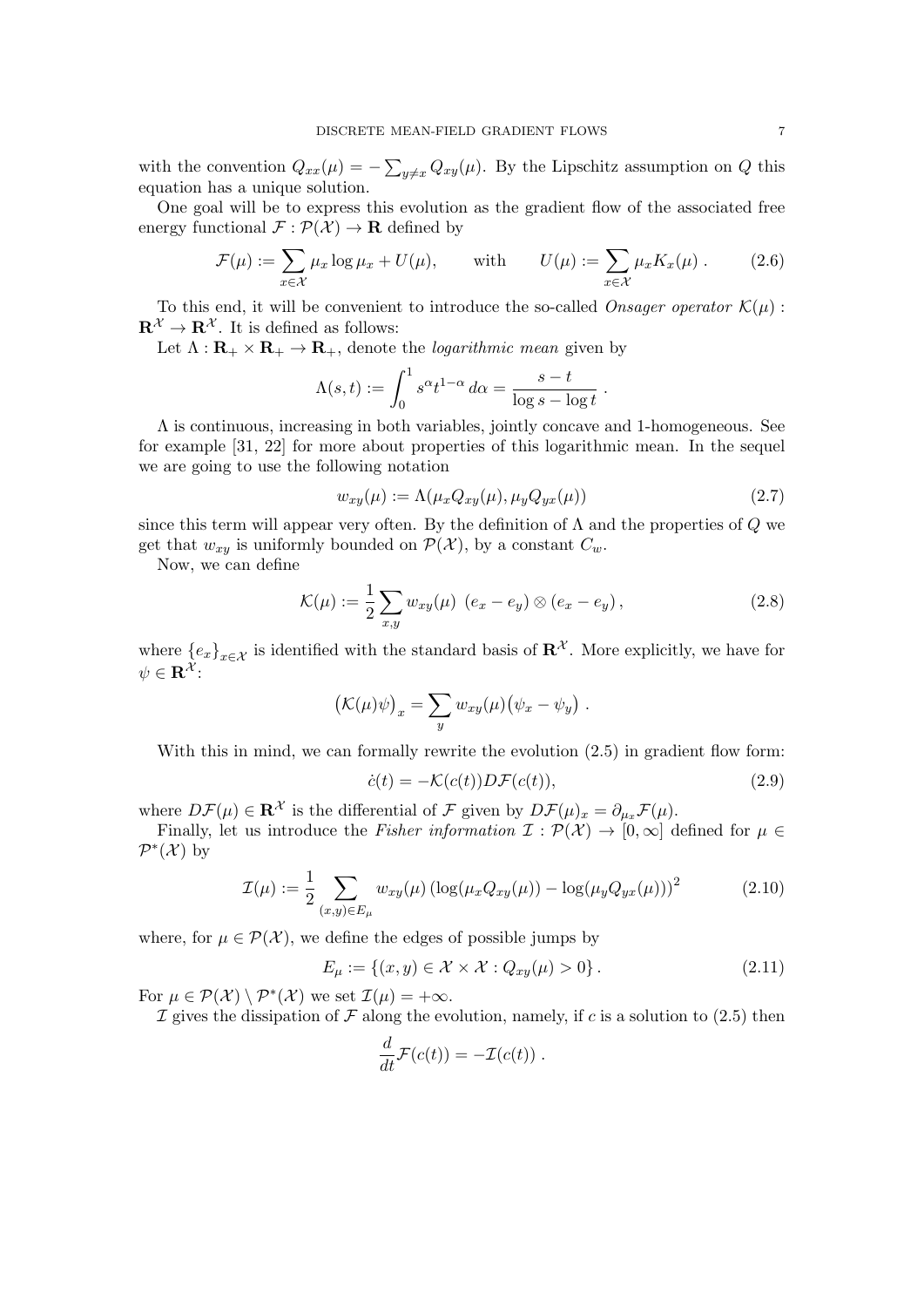<span id="page-7-0"></span>2.3. Continuity equation and action. In the sequel we shall use the notation for the discrete gradient. Given a function  $\psi \in \mathbf{R}^{\mathcal{X}}$  we define  $\nabla \psi \in \mathbf{R}^{\mathcal{X} \times \mathcal{X}}$  via  $\nabla_{xy} \psi := \psi_y - \psi_x$ for  $x, y \in \mathcal{X}$ . We shall also use a notion of discrete divergence, given  $v \in \mathbb{R}^{\mathcal{X} \times \mathcal{X}}$ , we define  $\delta v \in \mathbf{R}^{\mathcal{X}}$  via  $(\delta v)_x = \frac{1}{2}$  $\frac{1}{2}\sum_{y}(v_{xy}-v_{yx}).$ 

<span id="page-7-3"></span>**Definition 2.5** (Continuity equation). Let  $T > 0$  and  $\mu, \nu \in \mathcal{P}(\mathcal{X})$ . A pair  $(c, v)$  is called a solution to the continuity equation, for short  $(c, v) \in \vec{\mathrm{CE}}_T(\mu, \nu)$ , if

- (i)  $c \in C^0([0, T], \mathcal{P}(\mathcal{X}))$ , i.e.  $\forall x \in \mathcal{X} : t \mapsto c_x(t) \in C^0([0, T], [0, 1])$ ;
- (ii)  $c(0) = \mu$ ;  $c(T) = \nu$ ;
- (iii)  $v : [0, T] \to \mathbf{R}^{\mathcal{X} \times \mathcal{X}}$  is measurable and integrable;
- (iv) The pair  $(c, v)$  satisfies the continuity equation for  $t \in (0, T)$  in the weak form, i.e. for all  $\varphi \in C_c^1((0,T), \mathbf{R})$  and all  $x \in \mathcal{X}$  holds

$$
\int_0^T \left[ \dot{\varphi}(t) \ c_x(t) - \varphi(t) \ (\delta v)_x(t) \right] dt = 0. \tag{2.12}
$$

<span id="page-7-2"></span>In a similar way, we shall write  $(c, \psi) \in \text{CE}_T(\mu, \nu)$  if  $(c, w(c) \nabla \psi) \in \vec{\text{CE}}_T(\mu, \nu)$  for  $\psi : [0, T] \to \mathbf{R}^{\mathcal{X}}$  and  $(w(c) \nabla \psi)_{xv}(t) := w_{xy}(c(t)) \nabla_{xy} \psi(t)$  defined pointwise. In the case  $T = 1$  we will often neglect the time index in the notation setting  $\vec{CE}(\mu, \nu) := \vec{CE}_1(\mu, \nu)$ . Also, the endpoints  $(\mu, \nu)$  will often be suppressed in the notation.

To define the action of a curve it will be convenient to introduce the function  $\alpha$ :  $\mathbf{R} \times \mathbf{R}_{+} \to \mathbf{R}_{+}$  defined by

<span id="page-7-1"></span>
$$
\alpha(v, w) := \begin{cases} \frac{v^2}{w} & , w > 0 \\ 0 & , v = 0 = w \\ +\infty & , \text{else} \end{cases}
$$
 (2.13)

Note that  $\alpha$  is convex and lower semicontinuous.

**Definition 2.6** (Curves of finite action). Given  $\mu \in \mathcal{P}(\mathcal{X})$ ,  $v \in \mathbb{R}^{\mathcal{X} \times \mathcal{X}}$  and  $\psi \in \mathbb{R}^{\mathcal{X}}$ , we define the *action* of  $(\mu, v)$  and  $(\mu, \psi)$  via

$$
\vec{\mathcal{A}}(\mu, v) := \frac{1}{2} \sum_{x,y} \alpha(v_{xy}, w_{xy}(\mu)),
$$
\n
$$
\mathcal{A}(\mu, \psi) := \vec{\mathcal{A}}(\mu, w(\mu)\nabla\psi) = \frac{1}{2} \sum_{x,y} (\psi_y - \psi_x)^2 w_{xy}(\mu).
$$
\n(2.14)

Moreover, a solution to the continuity equation  $(c, v) \in \mathrm{CE}_T$  is called a curve of finite action if

<span id="page-7-4"></span>
$$
\int_0^T \vec{\mathcal{A}}(c(t), v(t)) dt < \infty.
$$

It will be convenient to note that for a given solution  $(c, v)$  to the continuity equation we can find a vector field  $\tilde{v} = w(c)\nabla \psi$  of gradient form such that  $(c, \tilde{v})$  still solves the continuity equation and has lower action.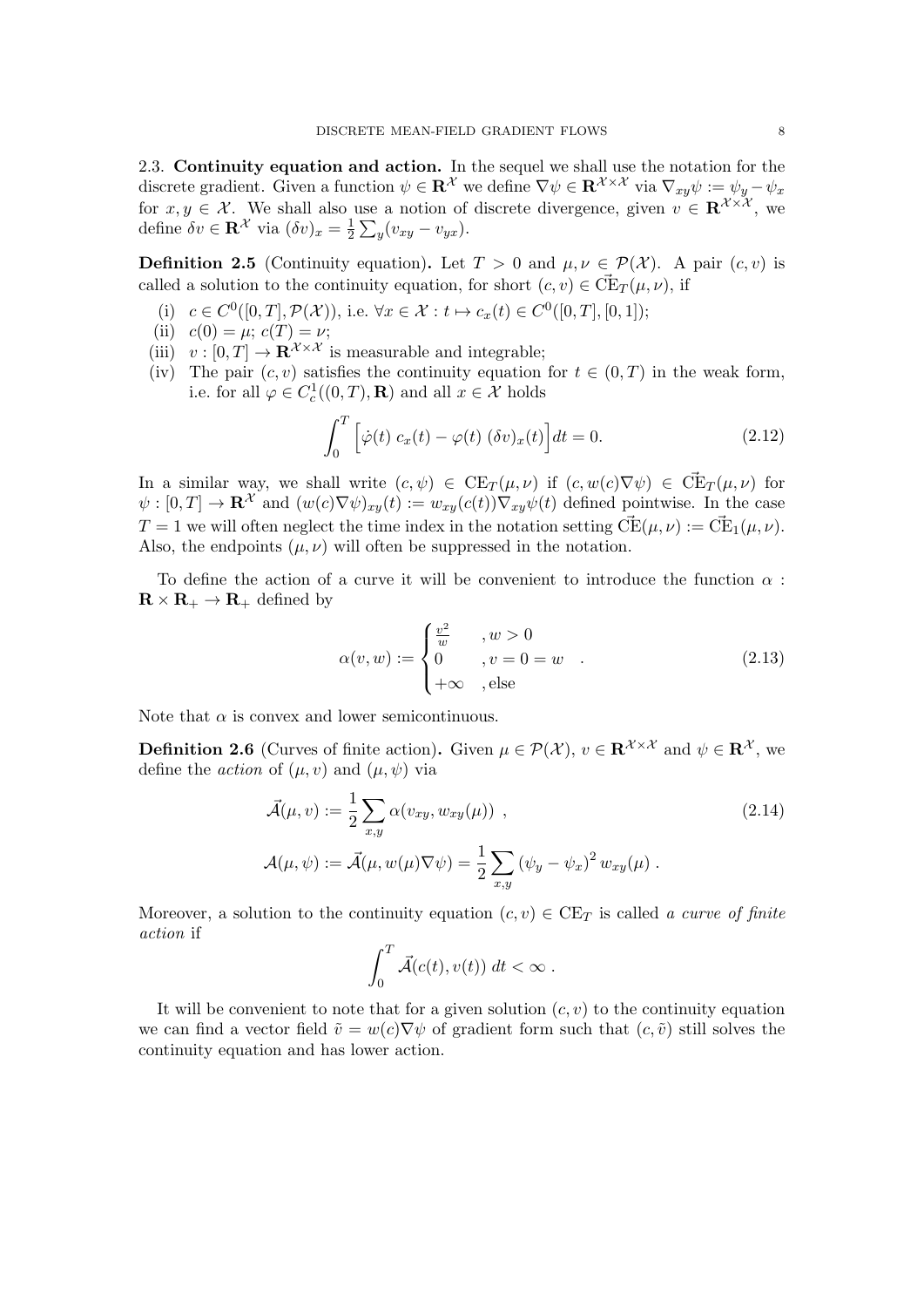<span id="page-8-2"></span>**Proposition 2.7** (Gradient fields). Let  $(c, v) \in \vec{\mathrm{CE}}_T(\mu, \nu)$  be a curve of finite action, then there exists  $\psi : [0, T] \to \mathbb{R}^{\mathcal{X}}$  measurable such that  $(c, \psi) \in \mathrm{CE}_T(\mu, \nu)$  and

<span id="page-8-1"></span>
$$
\int_0^T \mathcal{A}(c(t), \psi(t)) dt \le \int_0^T \vec{\mathcal{A}}(c(t), v(t)) dt.
$$
\n(2.15)

*Proof.* Given  $c \in \mathcal{P}(\mathcal{X})$  we will endow  $\mathbb{R}^{\mathcal{X} \times \mathcal{X}}$  with the weighted inner product

$$
\langle \Psi, \Phi \rangle_{\mu} := \frac{1}{2} \sum_{x,y} \Psi_{xy} \Phi_{xy} w_{xy}(\mu) ,
$$

such that  $\vec{\mathcal{A}}(\mu, v) = |\Psi|^2_{\mu}$  if  $v_{xy} = w_{xy}\Psi_{xy}$ . Denote by  $\text{Ran}(\nabla) := {\nabla \psi : \psi \in \mathbf{R}^{\mathcal{X}}} {\nabla \psi}$  $\mathbf{R}^{\mathcal{X}\times\mathcal{X}}$  the space of gradient fields. Moreover, denote by

$$
\text{Ker}(\nabla^*_{\mu}) := \left\{ \Psi \in \mathbf{R}^{\mathcal{X} \times \mathcal{X}} : \sum_{x,y} (\Psi_{yx} - \Psi_{xy}) w_{xy}(\mu) = 0 \right\}
$$

the space of divergence free vector fields. Note that we have the orthogonal decomposition

$$
\mathbf{R}^{\mathcal{X}\times\mathcal{X}}=\mathrm{Ker}(\nabla_{\mu}^*)\oplus^{\perp}\mathrm{Ran}(\nabla)\ .
$$

Now, given  $(c, v) \in \vec{\mathrm{CE}}_T(\mu, \nu)$ , we have  $\vec{\mathcal{A}}(c(t), v(t)) < \infty$  for a.e.  $t \in [0, T]$ . Thus, from [\(2.13\)](#page-7-1) we see that for a.e. t and all x, y we have that  $v_{xy}(t) = 0$  whenever  $w_{xy}(c(t)) = 0$ 0. Hence, we can define

$$
\Psi_{xy}(t) := \frac{v_{xy}(t)}{w_{xy}(c(t))}
$$
 for a.e.  $t \in [0, T]$ .

Then  $\psi : [0, T] \to \mathbb{R}^{\mathcal{X}}$  can be given by setting  $\nabla \psi(t)$  to be the orthogonal projection of  $\Psi(t)$  onto Ran( $\nabla$ ) w.r.t.  $\langle \cdot, \cdot \rangle_{c(t)}$ . The orthogonal decomposition above then implies immediately that  $(c, w \nabla \psi) \in \vec{\mathrm{CE}}_T(\mu, \nu)$  and that  $|\nabla \psi(t)|^2_{c(t)} \leq |\Psi(t)|^2_{c(t)} = \vec{\mathcal{A}}(c(t), v(t))$ for a.e.  $t \in [0, T]$ . This yields  $(2.15)$ .

<span id="page-8-0"></span>2.4. Metric. We shall now introduce a new transportation distance on the space  $\mathcal{P}(\mathcal{X})$ , which will provide the underlying geometry for the gradient flow interpretation of the mean field evolution equation [\(1.1\)](#page-0-0).

<span id="page-8-3"></span>**Definition 2.8** (Transportation distance). Given  $\mu, \nu \in \mathcal{P}(\mathcal{X})$ , we define

<span id="page-8-5"></span>
$$
\mathcal{W}^2(\mu, \nu) := \inf \left\{ \int_0^1 \mathcal{A}(c(t), \psi(t)) \, dt : (c, \psi) \in \text{CE}_1(\mu, \nu) \right\}.
$$
 (2.16)

<span id="page-8-4"></span>**Remark 2.9.** As a consequence of Proposition [2.7](#page-8-2) and the fact that for any  $\mu \in \mathcal{P}(\mathcal{X})$ and  $\psi \in \mathbf{R}^{\mathcal{X}}$  give rise to  $v \in \mathbf{R}^{\mathcal{X} \times \mathcal{X}}$  via  $v_{xy} = w_{xy}(\mu) \nabla_{xy} \psi$  such that  $\mathcal{A}(\mu, \psi) = \mathcal{A}(\mu, v)$ we obtain an equivalent reformulation of the function  $W$ :

$$
\mathcal{W}^2(\mu,\nu) = \inf \left\{ \int_0^1 \vec{\mathcal{A}}(c(t),v(t)) dt : (c,v) \in \vec{\mathrm{CE}}_1(\mu,\nu) \right\}.
$$

It turns out that  $W$  is indeed a distance.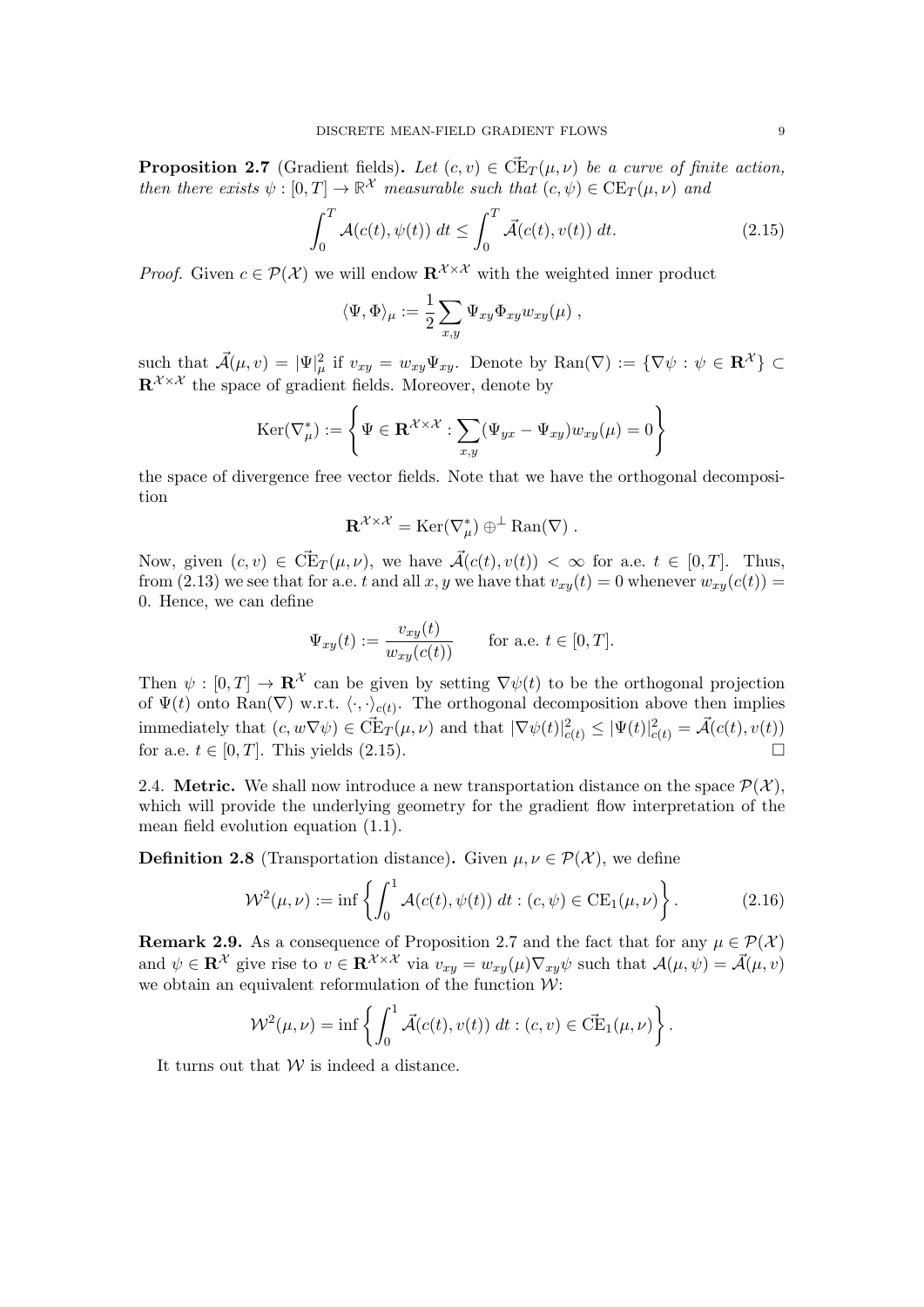<span id="page-9-2"></span>**Proposition 2.10.** The function  $W$  defined in Definition [2.8](#page-8-3) is a metric and the metric space  $(\mathcal{P}(\mathcal{X}), \mathcal{W})$  is seperable and complete. Moreover, any two points  $\mu, \nu \in \mathcal{P}(\mathcal{X})$  can be joined by a constant speed W-geodesic, i.e. there exists a curve  $(\gamma_t)_{t\in[0,1]}$  with  $\gamma_0 = \mu$ and  $\gamma_1 = \nu$  satisfying  $\mathcal{W}(\gamma_s, \gamma_t) = |t - s| \mathcal{W}(\mu, \nu)$  for all  $s, t \in [0, 1]$ .

We defer the proof of this statement until Section [4.](#page-28-0) Let us give a characterization of absolutely continuous curves w.r.t. W.

<span id="page-9-3"></span>**Proposition 2.11.** A curve  $c : [0, T] \to \mathcal{P}(\mathcal{X})$  is absolutely continuous w.r.t. W if and only if there exists  $\psi : [0, T] \times \mathcal{X} \to \mathbf{R}$  such that  $(c, \psi) \in \mathrm{CE}_T$ , and  $\int_0^T \sqrt{\mathcal{A}(c(t), \psi(t))} dt$  $\infty$ . Moreover, we can choose  $\psi$  such that the metric derivative of c is given as  $|c'(t)| =$  $\sqrt{\mathcal{A}(c(t), \psi(t))}$  for a.e. t.

*Proof.* The proof is identical to the one of [\[18,](#page-35-18) Thm. 5.17].

<span id="page-9-0"></span>2.5. Gradient flows. In this section, we shall present the interpretation of the discrete McKean-Vlasov equation as a gradient flow with respect to the distance  $W$ . We will use the abstract framework introduced in Section [2.1](#page-3-1) above, where  $(M, d) = (\mathcal{P}(\mathcal{X}), \mathcal{W})$  and  $\Phi = \mathcal{F}.$ 

**Lemma 2.12.** Let  $\mathcal{I}: \mathcal{P}(\mathcal{X}) \to [0, \infty]$  defined in [\(2.10\)](#page-6-0) denote the Fisher information **Lemma 2.12.** Let  $L : \mathcal{P}(\mathcal{X}) \to [0, \infty]$  defined in (2.10) denote the risher information and let  $\mathcal{F} : \mathcal{P}(\mathcal{X}) \to \mathbf{R}$  defined in [\(2.6\)](#page-6-1) denote the free energy. Then,  $\sqrt{\mathcal{I}}$  is a strong upper gradient for F on  $(\mathcal{P}(\mathcal{X}), \mathcal{W})$ , i.e. for  $(c, \psi) \in \mathrm{CE}_T$  and  $0 \le t_1 < t_2 \le T$  holds

<span id="page-9-1"></span>
$$
|\mathcal{F}(c(t_2)) - \mathcal{F}(c(t_1))| \le \int_{t_1}^{t_2} \sqrt{\mathcal{I}(c(t))} \sqrt{\mathcal{A}(c(t), \psi(t))} dt.
$$
 (2.17)

*Proof.* Let  $c : (a, b) \rightarrow (\mathcal{P}(\mathcal{X}), \mathcal{W})$  be a W-absolutely continuous curve with  $\psi$  the associated gradient potential such that  $(c, \psi) \in \mathrm{CE}(c(a), c(b))$  and  $|c'|(t) = \sqrt{\mathcal{A}(c(t), \psi(t))}$ for a.e.  $t \in (a, b)$ . We can assume w.l.o.g. that the r.h.s. of  $(2.17)$  is finite. For the proof, we are going to define the auxiliary functions

$$
\mathcal{F}_{\delta}(\mu) = \sum_{x \in \mathcal{X}} (\mu_x + \delta) \log(\mu_x + \delta) + U(\mu).
$$

The function  $\mathcal{F}_{\delta}(\mu)$  are Lipschitz continuous and converge uniformly to  $\mathcal{F}$ , as  $\delta \to 0$ . By Lemma [4.2,](#page-28-1) c is also absolutely continuous with respect to Euclidean distance. Therewith, since  $\mathcal{F}_{\delta}$  are Lipschitz continuous, we have that  $\mathcal{F}_{\delta}(c) : (a, b) \to \mathbb{R}$  is absolutely continuous and hence

$$
\mathcal{F}_{\delta}(c(t_2)) - \mathcal{F}_{\delta}(c(t_1)) = \int_{t_1}^{t_2} \frac{d}{dt} \mathcal{F}_{\delta}(c)(t)dt = \int_{t_1}^{t_2} D\mathcal{F}_{\delta}(c(t))\dot{c}(t) dt,
$$

where  $D\mathcal{F}_{\delta}(c(t))$  is well-defined for a.e. t and given in terms of

$$
\partial_{e_x} \mathcal{F}_{\delta}(c(t)) = H_x(c(t)) + \log(c_x(t) + \delta) + 1.
$$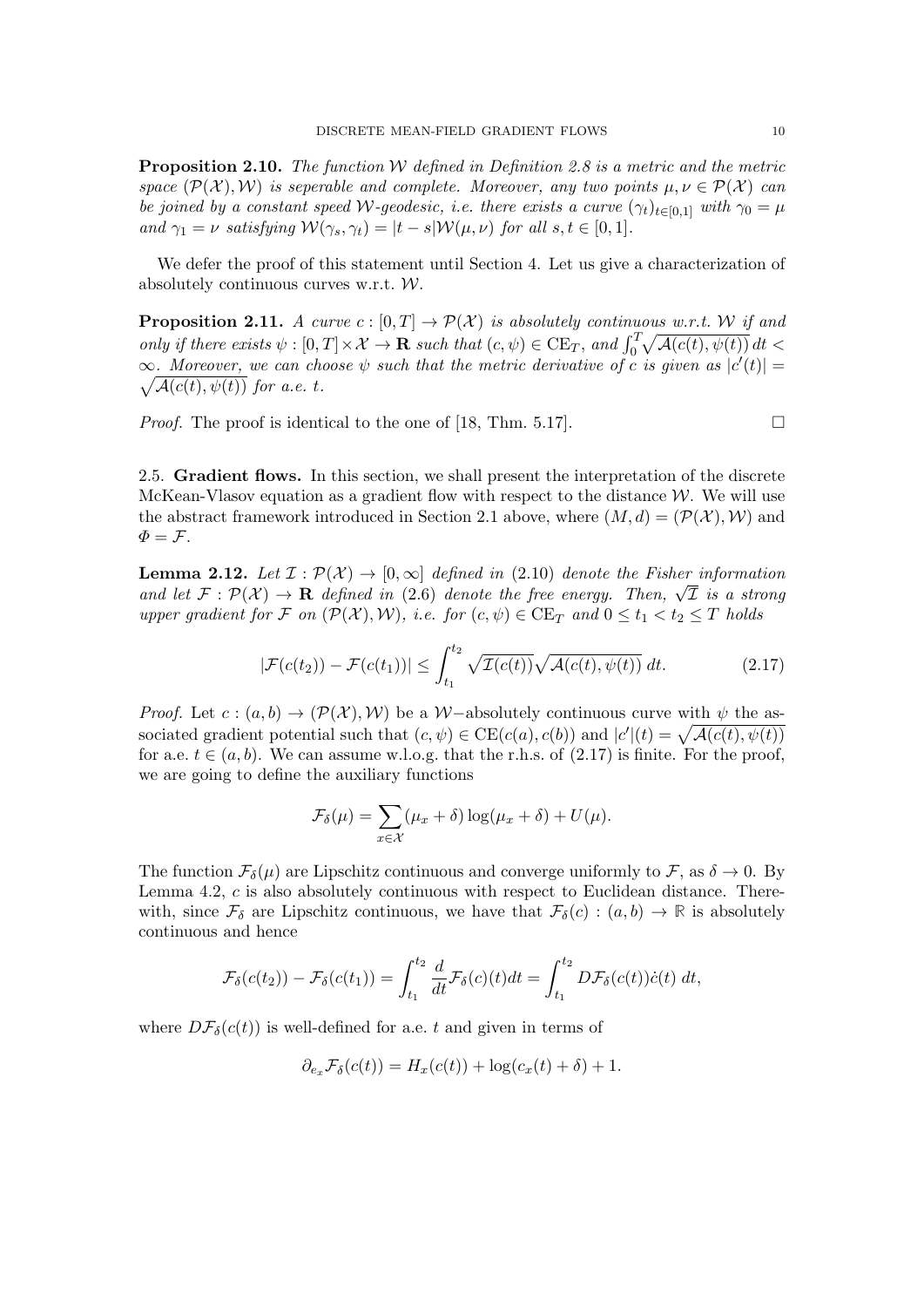Now, we have by using the Cauchy-Schwarz inequality

$$
\int_{t_1}^{t_2} |D\mathcal{F}_{\delta}(c(t))\dot{c}(t)| dt \leq \int_{t_1}^{t_2} \left| \frac{1}{2} \sum_{x,y \in \mathcal{X}} (\psi_x - \psi_y)(\partial_{e_x} \mathcal{F}_{\delta}(c) - \partial_{e_y} \mathcal{F}_{\delta}(c)) w_{xy}(c) \right| dt
$$
  
\n
$$
\leq \int_{t_1}^{t_2} \sqrt{\frac{1}{2} \sum_{x,y \in \mathcal{X}} (\nabla_{xy} \psi)^2 w_{xy}(c)} \sqrt{\frac{1}{2} \sum_{x,y \in \mathcal{X}} (\partial_{e_x} \mathcal{F}_{\delta}(c) - \partial_{e_y} \mathcal{F}_{\delta}(c))^2 w_{xy}(c)} dt
$$
  
\n
$$
= \int_{t_1}^{t_2} \sqrt{\mathcal{A}(c, \psi)} \times \sqrt{\frac{1}{2} \sum_{x,y \in \mathcal{X}} (\log(c_x + \delta) + H_x(c) - \log(c_y + \delta) - H_y(c))^2 w_{xy}(c)} dt.
$$
  
\n
$$
\leq \int_{t_1}^{t_2} \sqrt{\mathcal{A}(c, \psi)} \sqrt{2\mathcal{I}(c) + C_H^2 \sum_{x,y \in \mathcal{X}} w_{xy}(c)} dt,
$$

where we dropped the t-dependence on c and  $\psi$ . For the last inequality, we observe that since  $H_x$  for  $x \in \mathcal{X}$  are uniformly bounded and for  $a < b, \delta > 0$  it holds  $\frac{b}{a} \geq \frac{b+\delta}{a+\delta}$  $\frac{b+\delta}{a+\delta}$ , it is easy to see that the quantity  $|\log(c_x(t) + \delta) + H_x(c(t)) - \log(c_y(t) + \delta) - H_y(c(t))|$  is bounded by  $|\log(c_x(t)) + H_x(c(t)) - \log(c_y(t)) - H_y(c(t))| + C_H$  with  $C_H$  only depending on H. Moreover, we observe that by definitions of  $H_x$  and  $\pi$  from [\(2.3\)](#page-5-1), it holds

$$
|\log(\mu_x) + H_x(\mu) - \log(\mu_y) - H_y(\mu)| = \left| \log \frac{\mu_x}{\pi_x(\mu)} - \log \frac{\mu_y}{\pi_y(\mu)} \right|
$$
  
=  $|\log (\mu_x Q_{xy}(\mu)) - \log (\pi_x(\mu) Q_{xy}(\mu)) - \log (\pi_y(\mu) Q_{yx}(\mu)) - \log (\mu_y Q_{yx}(\mu))|.$ 

Then, by the detailed balance condition [\(2.4\)](#page-5-3) the two middle terms cancel and we arrive at  $\mathcal{I}(\mu)$ . Since, we assumed  $\int_{t_1}^{t_2} \sqrt{\mathcal{A}(c(t), \psi(t))} \sqrt{\mathcal{I}(c(t))} dt$  to be finite, we can apply the dominated convergence theorem and get the conclusion.

<span id="page-10-1"></span>**Proposition 2.13.** For any absolutely continuous curve  $(c(t))_{t\in[0,T]}$  in  $\mathcal{P}(\mathcal{X})$  holds

<span id="page-10-0"></span>
$$
\mathcal{J}(c) := \mathcal{F}(c(T)) - \mathcal{F}(c(0)) + \frac{1}{2} \int_0^T \mathcal{I}(c(t)) \, dt + \frac{1}{2} \int_0^T \mathcal{A}(c(t), \psi(t)) \, dt \ge 0 \tag{2.18}
$$

Moreover, equality is attained if and only if  $(c(t))_{t\in[0,T]}$  is a solution to [\(1.1\)](#page-0-0). In this case  $c(t) \in \mathcal{P}^*(\mathcal{X})$  for all  $t > 0$ .

In other words, solution to [\(1.1\)](#page-0-0) are the only gradient flow curves (i.e. curves of maximal slope) of  $\mathcal{F}$ .

*Proof.* The first statement follows as above by Young's inequality from the fact that  $\mathcal I$ is strong upper gradient for  $\mathcal{F}$ .

Now let us assume that for a curve c,  $\mathcal{J}(c) \leq 0$  holds. Then since [\(2.17\)](#page-9-1) holds for every curve we can deduce that we actually have

$$
\mathcal{F}(c(t_2)) - \mathcal{F}(c(t_1)) + \frac{1}{2} \int_{t_1}^{t_2} \mathcal{I}(c(t))dt + \frac{1}{2} \int_{t_1}^{t_2} \mathcal{A}(c(t), \psi(t))dt = 0, \quad 0 \le t_1 \le t_2 \le T.
$$

Since  $\int_0^T \mathcal{I}(c(t))dt < \infty$ , we can find a sequence  $\epsilon_n$ , converging to zero, such that  $\mathcal{I}(c(\epsilon_n))$  <  $\infty$ . By continuity of c, we can find  $a, \epsilon > 0$ , such that  $c(t) \in \mathcal{P}^a(\mathcal{X})$ , for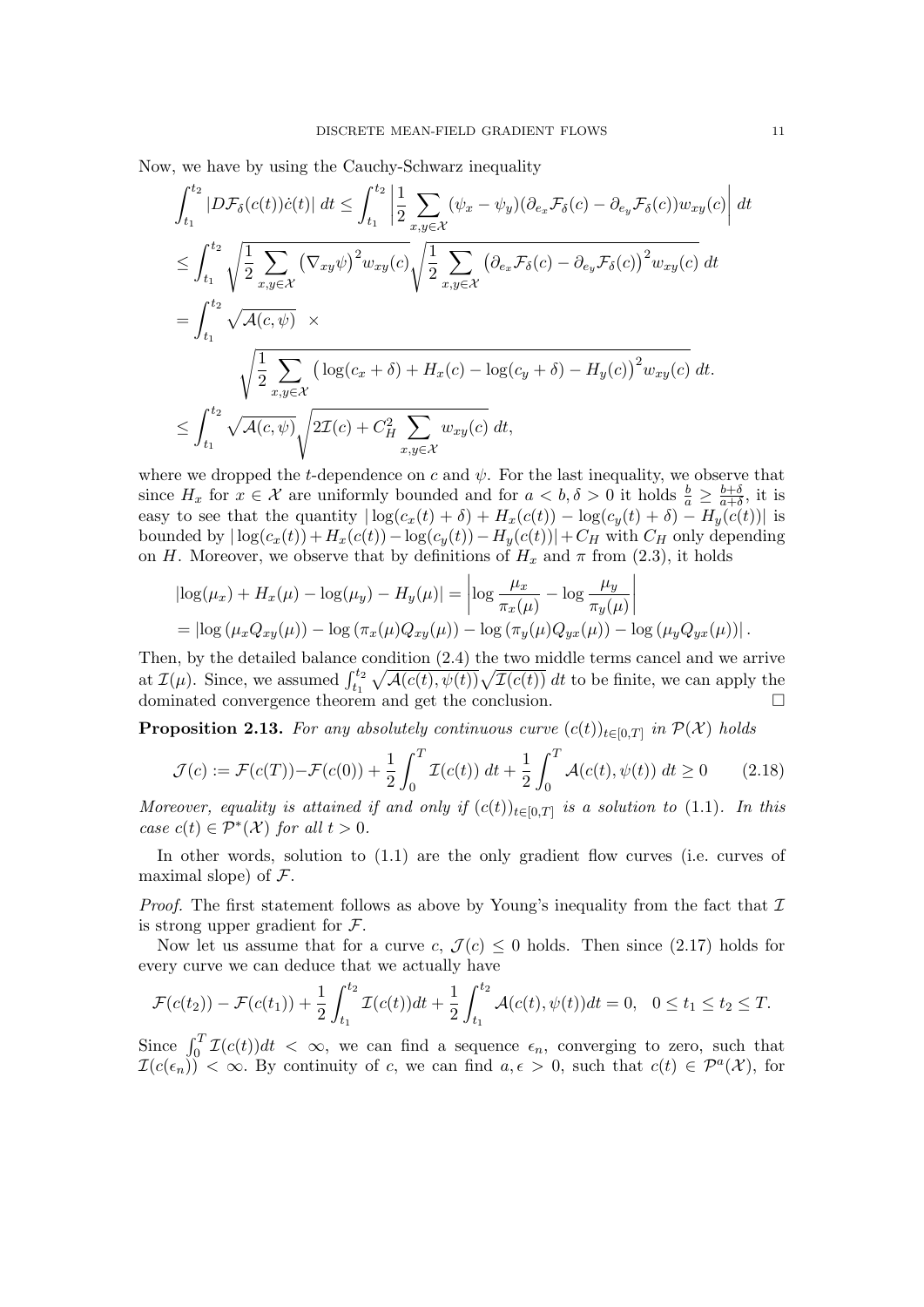$t \in [\epsilon_n, \epsilon_n + \epsilon]$ . Now, since *I* is Lipschitz in  $\mathcal{P}^a(\mathcal{X})$ , we can apply the chain rule for  $\epsilon_n \leq t_1 \leq t_2 \leq \epsilon_n + \epsilon$  and get

$$
\mathcal{F}(c(t_1)) - \mathcal{F}(c(t_2)) = \int_{t_1}^{t_2} \langle D\mathcal{F}(c(t)), \mathcal{K}(c(t))\nabla\psi(t) \rangle
$$
  
= 
$$
\frac{1}{2} \int_{t_1}^{t_2} \mathcal{A}(c(t), \psi(t))dt + \frac{1}{2} \int_{t_1}^{t_2} \mathcal{I}(c(t))dt,
$$

by comparison we get

$$
\langle D\mathcal{F}(c(t)), \mathcal{K}(c(t))\nabla\psi(t)\rangle = \sqrt{\mathcal{A}(c(t), \psi(t)) \mathcal{I}(c(t))} = \mathcal{A}(c(t), \psi(t)) = \mathcal{I}(c(t)),
$$

for  $t \in [\epsilon_n, \epsilon_n + \epsilon]$ . From which, by an application of the inverse of the Cauchy-Schwarz inequality, we get that  $\psi_x(t) - \psi_y(t) = \partial_{e_x} \mathcal{F}(c(t)) - \partial_{e_y} \mathcal{F}(c(t))$ . Now we have

<span id="page-11-0"></span>
$$
\dot{c}(t) = -\mathcal{K}(c(t))D\mathcal{F}(c(t))
$$
\n
$$
= -\frac{1}{2} \sum_{x,y} w_{xy}(c(t)) \left( e_x - e_y \right) \left( \partial_{e_x} \mathcal{F}(c(t)) - \partial_{e_y} \mathcal{F}(c(t)) \right)
$$
\n
$$
= -\frac{1}{2} \sum_{x,y} \left( Q_{xy}(c(t))c_x(t) - Q_{yx}(c(t))c_y(t) \right) \left( e_x - e_y \right)
$$
\n
$$
= -\sum_x \left( \sum_y \left( Q_{xy}(c(t))c_x(t) - Q_{yx}(c(t))c_y(t) \right) \right) e_x = c(t)Q(c(t))
$$
\n(2.19)

on the interval  $[\epsilon_n, \epsilon_n + \epsilon]$ . We actually have that  $c(t)$  is a solution to  $\dot{c}(t) = c(t)Q(c(t))$ on  $[\epsilon_n, T]$ . Indeed, let  $T_n = \sup\{t' \leq T : c(t) = c(t)Q(c(t)), \forall t \in [\epsilon_n, t']\}$ . We have  $c(T_n) \in \mathcal{P}^b(\mathcal{X})$ , for some  $b > 0$ , because c is a solution to  $\dot{c}(t) = c(t)Q(c(t))$ , on  $[\epsilon_n, T_n)$ and the dynamics are irreducible. Now if we apply the same argument for  $T_n$ , that we used for  $\epsilon_n$ , we can extent the solution beyond  $T_n$ . If  $T_n < T$ , then we will get a contradiction, Therefore  $T_n = T$ . Now by sending  $\epsilon_n$  to zero we get that c is a solution to  $\dot{c}(t) = c(t)Q(c(t))$ , on [0, T].

Now on the other hand if c is a solution to  $\dot{c}(t) = c(t)Q(c(t))$  on [0, T], we can get that for every  $\epsilon > 0$ , there exists  $a > 0$ , such that  $c(t) \in \mathcal{P}^{a}(\mathcal{X})$  on  $[\epsilon, T]$ . The choice  $\psi(t) = DF(t)$ , satisfies the continuity equation (see [\(2.19\)](#page-11-0)), and by applying the chain rule, we get that

$$
\mathcal{F}(c(T)) - \mathcal{F}(c(\epsilon)) + \frac{1}{2} \int_{\epsilon}^{T} \mathcal{I}(c(t))dt + \frac{1}{2} \int_{\epsilon}^{T} \mathcal{A}(c(t), \psi(t))dt = 0.
$$

Sending  $\epsilon$  to zero concludes the proof.

Remark 2.14. Note that the formulation above contains the usual entropy entropy-production relation for gradient flows. If c is a solution to [\(1.1\)](#page-0-0), then  $\psi(t) = -D\mathcal{F}(c(t))$ and especially it holds that  $\mathcal{A}(c(t), -D\mathcal{F}(c(t))) = \mathcal{I}(c(t))$ . Therewith, [\(2.18\)](#page-10-0) becomes

$$
\mathcal{F}(c(T)) + \int_0^T \mathcal{I}(c(t)) dt = \mathcal{F}(c(0)).
$$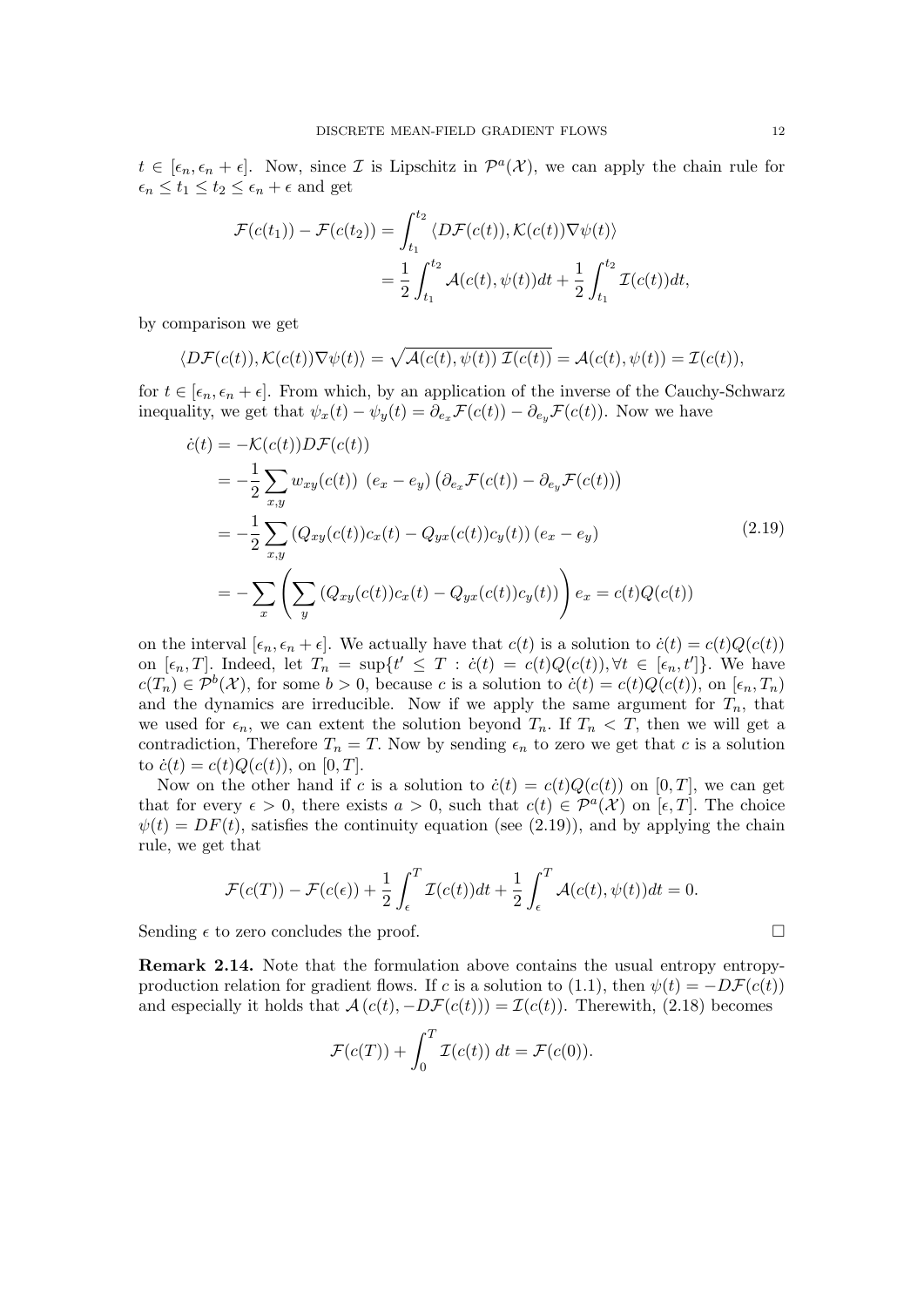<span id="page-12-0"></span>2.6. Lifted dynamics on the space of random measures. It is possible to lift the evolution  $\dot{c}(t) = c(t)Q(c(t))$  in  $\mathcal{P}(\mathcal{X})$  to an evolution for measures  $\mathbb{C}$  on  $\mathcal{P}(\mathcal{X})$ . This is convenient, if one does not want to start from a deterministic point but consider random initial data. The evolution is then formally given by

<span id="page-12-1"></span>
$$
\partial_t \mathbb{C}(t,\nu) + \text{div}_{\mathcal{P}(\mathcal{X})} \left( \mathbb{C}(t,\nu) \left( \nu Q(\nu) \right) \right) = 0, \quad \text{with} \quad \text{div}_{\mathcal{P}(\mathcal{X})} = \sum_{x \in \mathcal{X}} \partial_{e_x}.
$$
 (2.20)

**Notation.** In the following, all quantities connected to the space  $\mathcal{P}(\mathcal{P}(\mathcal{X}))$  will be denoted by blackboard-bold letters, like for instance random probability measures  $M$  ∈  $\mathcal{P}(\mathcal{P}(\mathcal{X}))$  or functionals  $\mathbb{F}: \mathcal{P}(\mathcal{P}(\mathcal{X})) \to \mathbf{R}$ .

The evolution [\(2.20\)](#page-12-1) also has a natural gradient flow structure that is obtained by lifting the gradient flow structure of the underlying dynamics. In fact, [\(2.20\)](#page-12-1) will turn out to be a gradient flow w.r.t. to the classical  $L^2$ -Wasserstein distance on  $\mathcal{P}(\mathcal{P}(\mathcal{X}))$ , which is build from the distance W on the base space  $\mathcal{P}(\mathcal{X})$ . To establish this gradient structure, we need to introduce lifted analogues of the continuity equation and the action of a curve as well as a probabilistic representation result for the continuity equation.

<span id="page-12-3"></span>Definition 2.15 (Lifted continuity equation). A pair (**C**, **V**) is called a solution to the lifted continuity equation, for short  $(\mathbb{C}, \mathbb{V}) \in \tilde{\mathbb{C}}\mathbb{F}_T(\mathbb{M}, \mathbb{N})$ , if

- (i)  $[0, T] \ni t \mapsto \mathbb{C}(t) \in \mathcal{P}(\mathcal{P}(\mathcal{X}))$  is weakly<sup>∗</sup> continuous,
- (ii)  $\mathbb{C}(0) = \mathbb{M}; \mathbb{C}(T) = \mathbb{N};$
- (iii)  $\mathbb{V}: [0, T] \times \mathcal{P}(\mathcal{X}) \to \mathbf{R}^{\mathcal{X} \times \mathcal{X}}$  is measurable and integrable w.r.t.  $\mathbb{C}(t, d\mu)dt$ ,
- (iv) The pair  $(\mathbb{C}, \mathbb{V})$  satisfies the continuity equation for  $t \in (0, T)$  in the weak form, i.e. for all  $\varphi \in C_c^1((0,T) \times \mathcal{P}(\mathcal{X}))$  holds

$$
\int_0^T \int_{\mathcal{P}(\mathcal{X})} (\dot{\varphi}(t,\nu) - \langle \nabla \varphi(t,\nu), \delta \mathbb{V}(t,\nu) \rangle) \mathbb{C}(t, d\nu) dt = 0,
$$
\n(2.21)

<span id="page-12-2"></span>where  $\delta \mathbb{V}: \mathcal{P}(\mathcal{X}) \to \mathbf{R}^{\mathcal{X} \times \mathcal{X}}$ , is given by  $\delta \mathbb{V}(\nu)_x := \frac{1}{2} \sum_y (\mathbb{V}_{xy}(\nu) - \mathbb{V}_{yx}(\nu)).$ 

Here we consider  $\mathcal{P}(\mathcal{X})$  as a subset of Euclidean space  $\mathbf{R}^{\mathcal{X}}$  with  $\langle \cdot, \cdot \rangle$  the usual inner product. In particular,  $\nabla \varphi(t,\mu) = (\partial_{\mu_x}\varphi(t,\mu))_{x \in \mathcal{X}}$  denotes the usual gradient on  $\mathbb{R}^{\mathcal{X}}$ and we have explicitly

$$
\langle \nabla \varphi(t, \nu), \delta \mathbb{V}(t, \nu) \rangle = \sum_{x \in \mathcal{X}} \partial_{\mu_x} \varphi(t, \mu) (\delta \mathbb{V}(t, \mu))_x
$$
  
= 
$$
\frac{1}{2} \sum_{x, y \in \mathcal{X}} \partial_{\mu_x} \varphi(t, \mu) \Big( \mathbb{V}_{xy}(t, \mu) - \mathbb{V}_{yx}(t, \mu) \Big).
$$

Thus, [\(2.21\)](#page-12-2) is simply the weak formulation of the classical continuity equation in  $\mathbb{R}^{\mathcal{X}}$ . In a similar way, we shall write  $(\mathbb{C}, \Psi) \in \mathbb{CE}_T(\mathbb{M}, \mathbb{N})$  if  $\Psi : [0, T] \times \mathcal{P}(\mathcal{X}) \to \mathbb{R}^{\mathcal{X}}$  is a function such that  $(C, \tilde{V}) \in \tilde{\mathbb{C}}\mathbb{F}_T(\mathbb{M}, \mathbb{N})$  with  $\tilde{V}_{xy}(t, \mu) = w_{xy}(\mu) \nabla_{xy} \Psi(t, \mu)$ . In this case we have that  $\delta \mathbb{V}(\mu) = \mathcal{K}(\mu) \mathbb{V}(\mu)$ , where  $\mathcal{K}(\mu)$  is the Onsager operator defined in [\(2.8\)](#page-6-2). Solutions to [\(2.20\)](#page-12-1) are understood as weak solutions like in Definition [\(2.15\)](#page-12-3). That is **C** is a weak solution to [\(2.20\)](#page-12-1) if  $(\mathbb{C}, \mathbb{V}^*) \in \mathbb{CE}_T$  with  $\mathbb{V}^*(\nu) := -D\mathcal{F}(\nu)$ . This leads, via the formal calculation

$$
\delta \mathbb{V}^*(\nu) := \mathcal{K}(\nu)\Psi^*(\nu) = -\mathcal{K}(\nu)D\mathcal{F}(\nu) = \nu Q(\nu),
$$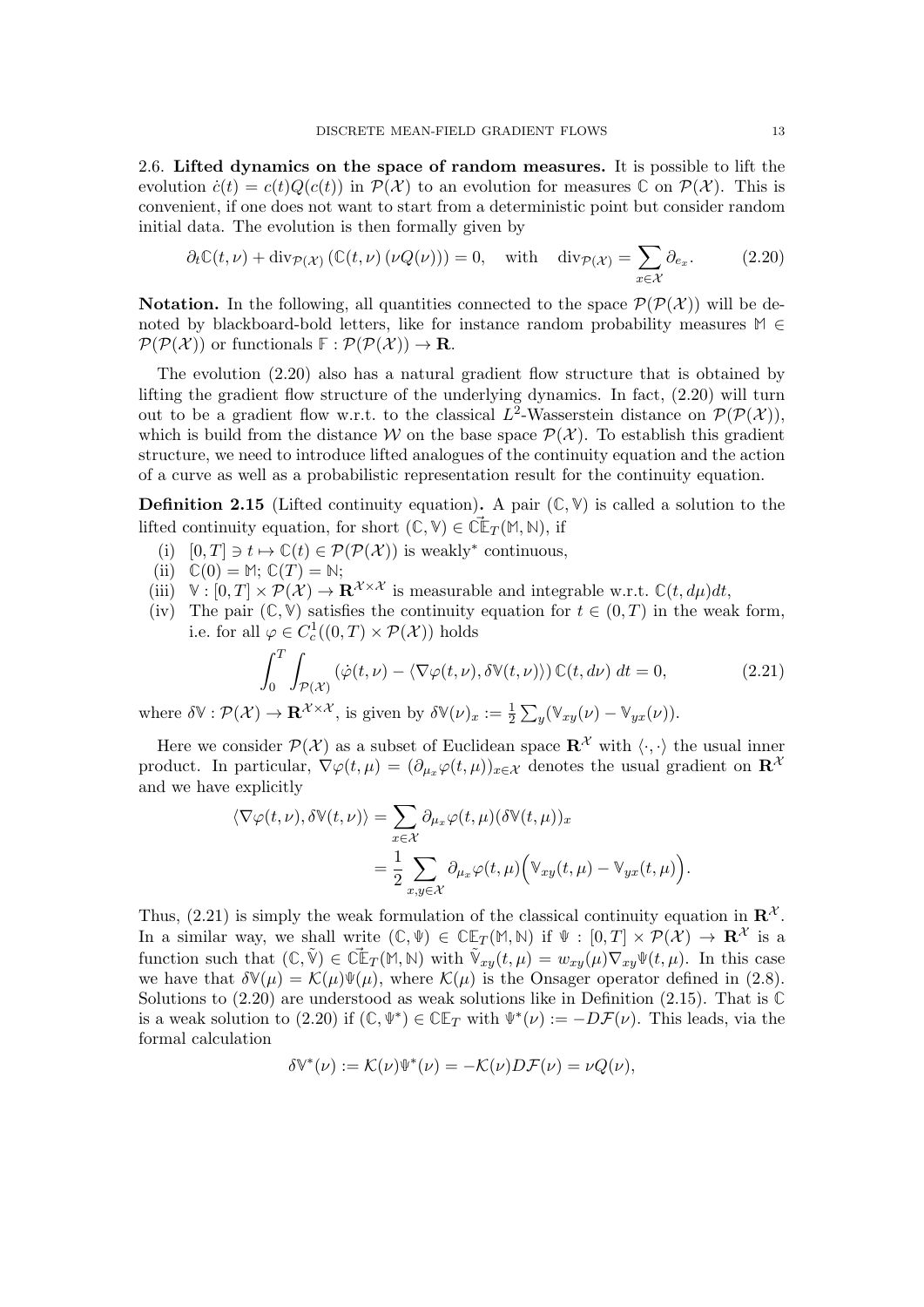to the formulation: For all  $\varphi \in C_c^1([0, T] \times \mathcal{P}(\mathcal{X}))$  we have

<span id="page-13-0"></span>
$$
\int_0^T \int_{\mathcal{P}(\mathcal{X})} (\dot{\varphi}(t,\nu) - \langle \nabla \varphi(t,\nu), \nu Q(\nu) \rangle) \mathbb{C}(t, d\nu) dt = 0.
$$
 (2.22)

By the Lipschitz assumption on Q the vector field  $\nu Q(\nu)$  given by the components  $(\nu Q(\nu))_x = \sum_y \nu_y Q_{xy}(\nu)$  is also Lipschitz. Then standard theory implies that equation [\(2.22\)](#page-13-0) has a unique solution (cf. [\[2,](#page-35-3) Chapter 8]).

**Definition 2.16** (Lifted action). Given  $M \in \mathcal{P}(\mathcal{P}(\mathcal{X}))$ ,  $\mathbb{V}: \mathcal{P}(\mathcal{X}) \to \mathbf{R}^{\mathcal{X} \times \mathcal{X}}$  and  $\mathbb{V}:$  $\mathcal{P}(\mathcal{X}) \to \mathbb{R}^{\mathcal{X}}$ , we define the action of  $(\mathbb{M}, \mathbb{V})$  and  $(\mathbb{M}, \mathbb{V})$  by

$$
\vec{\mathbb{A}}(\mathbb{M}, \mathbb{V}) := \int_{\mathcal{P}(\mathcal{X})} \vec{\mathcal{A}}(\nu, \mathbb{V}(\nu)) \mathbb{M}(d\nu),
$$

$$
\mathbb{A}(\mathbb{M}, \Psi) := \int_{\mathcal{P}(\mathcal{X})} \mathcal{A}(\nu, \Psi(\nu)) \mathbb{M}(d\nu).
$$

The next result tell us that is is sufficient to consider only gradient vector fields. It is the analog of Proposition [2.7.](#page-8-2)

<span id="page-13-5"></span>**Proposition 2.17** (Gradient fields for Liouville equation). If  $(\mathbb{C}, \mathbb{V}) \in \mathbb{C} \mathbb{F}_T$  is a curve of finite action, then there exists  $\Psi : [0, T] \times \mathcal{P}(\mathcal{X}) \to \mathbf{R}^{\mathcal{X}}$  measurable such that  $(\mathbb{C}, \Psi) \in \mathbb{C} \mathbb{E}_T$ and

<span id="page-13-1"></span>
$$
\int_0^T \mathbb{A}(\mathbb{C}(t), \Psi(t))dt \le \int_0^T \vec{\mathbb{A}}(\mathbb{C}(t), \mathbb{V}(t))dt.
$$
\n(2.23)

*Proof.* Given a solution  $(\mathbb{C}, \mathbb{V}) \in \tilde{\mathbb{C}}\mathbb{F}_T$ , for each t and  $\nu \in \mathcal{P}(\mathcal{X})$  we apply the contruction in the proof of Proposition [2.7](#page-8-2) to  $\mathbb{V}(\nu)$  to obtain  $\Psi(t,\nu)$  with  $\mathcal{A}(\nu,\Psi(t,\nu)) \leq \mathcal{A}(\nu,\mathbb{V}(t,\nu)).$ It is readily checked that  $(\mathbb{C}, \Psi) \in \mathbb{CE}_T$ . Integration against  $\mathbb{C}$  and dt yields [\(2.23\)](#page-13-1).  $\square$ 

**Definition 2.18** (Lifted distance). Given  $M, N \in \mathcal{P}(\mathcal{P}(\mathcal{X}))$  we define

<span id="page-13-2"></span>
$$
\mathbb{W}^2(\mathbb{M}, \mathbb{N}) := \inf \left\{ \int_0^1 \mathbb{A}(\mathbb{C}(t), \Psi(t)) \, dt : (\mathbb{C}, \Psi) \in \mathbb{CE}_1(\mathbb{M}, \mathbb{N}) \right\} \,. \tag{2.24}
$$

Analogously to Remark [2.9](#page-8-4) we obtain an equivalent formulation of **W**:

<span id="page-13-3"></span>
$$
\mathbb{W}^2(\mathbb{M}, \mathbb{N}) = \inf \left\{ \int_0^1 \vec{\mathbb{A}}(\mathbb{C}(t), \mathbb{V}(t)) dt : (\mathbb{C}, \mathbb{V}) \in \widetilde{\mathbb{CE}}_1(\mathbb{M}, \mathbb{N}) \right\} .
$$
 (2.25)

The following result is a probabilistic representation via characteristics for the continuity equation. It is a variant of [\[2,](#page-35-3) Prop. 8.2.1] adapted to our setting.

<span id="page-13-4"></span>**Proposition 2.19.** For a given  $M, N \in \mathcal{P}(\mathcal{P}(\mathcal{X}))$  let  $(\mathbb{C}, \Psi) \in \mathbb{CE}_T(M, N)$  be a solution of the continuity equation with finite action.

Then there exists a probability measure  $\Theta$  on  $\mathcal{P}(\mathcal{X}) \times \mathrm{AC}([0,T], \mathcal{P}(\mathcal{X}))$  such that:

(1) Any  $(\mu, c) \in \text{supp}\,\Theta$  is a solution of the ODE

$$
\dot{c}(t) = \mathcal{K}(c(t))\Psi(t, c(t)) \quad \text{for a.e. } t \in [0, T],
$$
  

$$
c(0) = \mu.
$$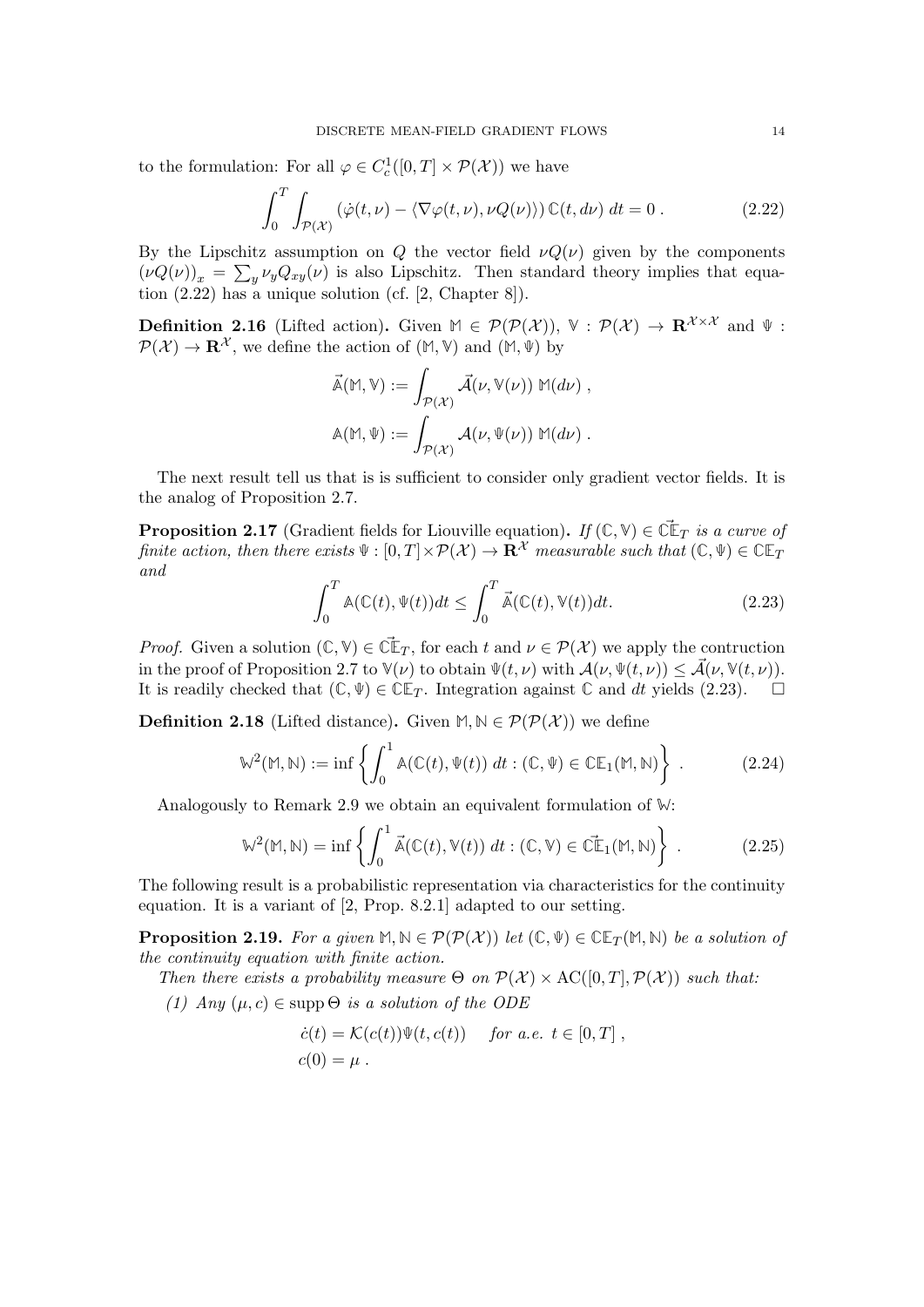(2) For any  $\varphi \in C_b^0(\mathcal{P}(\mathcal{X}))$  and any  $t \in [0, T]$  holds

<span id="page-14-0"></span>
$$
\int_{\mathcal{P}(\mathcal{X})} \varphi(\nu) \mathbb{C}(t, d\nu) = \int_{\mathcal{P}(\mathcal{X}) \times \mathrm{AC}([0, T], \mathcal{P}(\mathcal{X}))} \varphi(c(t)) \Theta(d\mu_0, dc).
$$
\n(2.26)

Conversely any  $\Theta$  satisfying (1) and

$$
\int_{\mathcal{P}(\mathcal{X}) \times \mathrm{AC}([0,T], \mathcal{P}(\mathcal{X}))} \int_0^T \mathcal{A}\left(c(t), \Psi(t, c(t))\right) dt \, \Theta(d\mu, dc) < \infty
$$

induces a family of measures  $\mathbb{C}(t)$  via [\(2.26\)](#page-14-0) such that  $(\mathbb{C}, \Psi) \in \mathbb{CE}_T(\mathbb{M}, \mathbb{N})$ .

We will also use the measure  $\overline{\Theta}$  on  $\mathrm{AC}([0,T], \mathcal{P}(\mathcal{X}))$  given by

<span id="page-14-1"></span>
$$
\bar{\Theta}(dc) = \int_{\mathcal{P}(\mathcal{X})} \Theta(d\mu, dc) . \qquad (2.27)
$$

Therewith, note that [\(2.26\)](#page-14-0) can be rewritten as the pushforward  $\mathbb{C}(t) = (e_t)_\# \bar{\Theta}$  under the evaluation map  $e_t$ :  $\mathrm{AC}([0,T], \mathcal{P}(\mathcal{X})) \ni c \mapsto c(t) \in \mathcal{P}(\mathcal{X})$  defined for any  $\varphi \in C_b^0(\mathcal{P}(\mathcal{X}))$ by

$$
\int_{\mathcal{P}(\mathcal{X})} \varphi(\nu) \ \mathbb{C}(t, d\nu) = \int_{\mathrm{AC}([0,T], \mathcal{P}(\mathcal{X}))} \varphi(c(t)) \ \bar{\Theta}(dc).
$$

*Proof.* Let  $(\mathbb{C}, \Psi) \in \mathbb{CE}_T(\mathbb{M}, \mathbb{N})$  be a solution of the continuity equation with finite action. Define  $\mathbb{V} : [0,T] \times \mathcal{P}(\mathcal{X}) \to \mathbf{R}^{\mathcal{X} \times \mathcal{X}}$  via  $\mathbb{V}_{xy}(t,\nu) = w_{xy}(\nu) \nabla_{xy} \Psi(t,\nu)$  and note that  $\delta \mathbb{V}(t, \nu) = \mathcal{K}(\nu) \mathbb{V}(t, \nu)$ . We view  $\mathcal{P}(\mathcal{X})$  as a subset of  $\mathbb{R}^{\mathcal{X}}$  and  $\delta \mathbb{V}$  as a time-dependent vector field on  $\mathbb{R}^{\mathcal{X}}$  and note that  $(\mathbb{C}, \delta \mathbb{V})$  is a solution to the classical continuity equation in weak form

$$
\int_0^T \int_{\mathbf{R}^{\mathcal{X}}} \left( \dot{\varphi}(t,\nu) - \nabla \varphi(t,\nu) \delta \mathbb{V}(t,\nu) \right) \mathbb{C}(t,d\nu) dt = 0
$$

for all  $\varphi \in C_c^1((0,T) \times \mathbf{R}^{\mathcal{X}})$ . Moreover, note that for any  $\Psi \in \mathbf{R}^{\mathcal{X}}$  we have by Jensens inequality

$$
|\mathcal{K}(\nu)\Psi|^2 = \sum_{x \in \mathcal{X}} \left| \sum_{y \in \mathcal{X}} w_{xy}(\nu) (\Psi_x - \Psi_y) \right|^2
$$
  
 
$$
\leq \sum_{x,y \in \mathcal{X}} C_w w_{xy}(\nu) |(\Psi_x - \Psi_y)|^2 = C_w \mathcal{A}(\nu, \Psi(\nu)),
$$

with

$$
C_w := \max_{x,y \in \mathcal{X}} \sup_{\nu \in \mathcal{P}(\mathcal{X})} w_{xy}(\nu) = \max_{x,y \in \mathcal{X}} \sup_{\nu \in \mathcal{P}(\mathcal{X})} \Lambda(\nu_x Q_{xy}(\nu), \nu_y Q_{yx}(\nu)).
$$

Since  $Q : \mathcal{P}(\mathcal{X}) \to \mathbf{R}_{+}$  is continuous,  $C_w$  is finite. This yields the integrability estimate

$$
\int_0^T \int_{\mathbf{R}^d} |\delta \mathbb{V}(t,\nu)|^2 d\mathbb{C}(t,\nu) dt \leq C \int_0^T \mathbb{A}(\mathbb{C}(t), \Psi(t)) dt < \infty.
$$

Now, by the representation result [\[2,](#page-35-3) Proposition 8.2.1] for the classical continuity equation there exists a probability measure  $\Theta$  on  $\mathbb{R}^{\mathcal{X}} \times \mathrm{AC}([0,T], \mathbb{R}^{\mathcal{X}})$  such that any  $(\mu, c) \in \text{supp } \Theta \text{ satisfies } c(0) = \mu \text{ and } \dot{c}(t) = \delta \mathbb{V}(t, c(t))$  in the sense weak sense [\(2.12\)](#page-7-2) and moreover, [\(2.26\)](#page-14-0) holds with  $\mathcal{P}(\mathcal{X})$  replaced by  $\mathbf{R}^{\mathcal{X}}$ . Since,  $\mathbb{C}(t)$  is supported on  $\mathcal{P}(\mathcal{X})$  we find that  $\Theta$  is actually a measure on  $\mathcal{P}(\mathcal{X}) \times \text{AC}([0,T], \mathcal{P}(\mathcal{X}))$ , where absolute continuity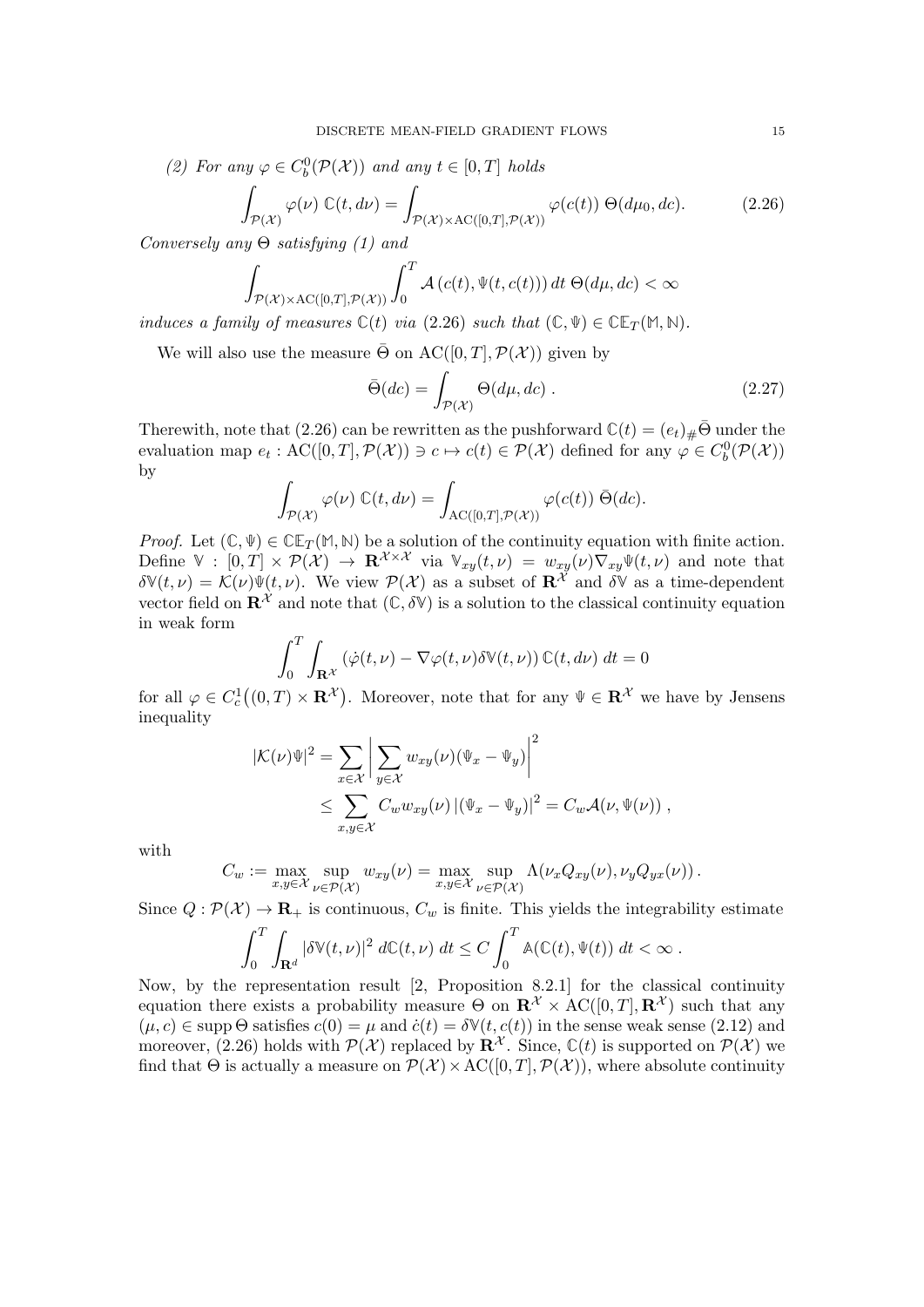is understood still w.r.t. the Euclidean distance. To see that  $\Theta$  is the desired measure it remains to check that for  $\Theta$ -a.e. ( $\mu$ , c) we have that c is a curve of finite action. But this follows by observing that [\(2.26\)](#page-14-0) implies

$$
\int \int_0^T \mathcal{A}(c(t), \Psi(t, c(t))) dt \Theta(d\mu, dc) = \int_0^T \mathbb{A}(\mathbb{C}(t), \Psi(t)) dt < \infty.
$$

This finishes the proof of the first statement.

The converse, statement follows in the same way as in [\[2,](#page-35-3) Proposition 8.2.1].  $\Box$ Proposition 2.20 (Identification with Wasserstein distance). The distance **W** defined in [\(2.24\)](#page-13-2) coincides with the  $L^2$ -Wasserstein distance on  $\mathcal{P}(\mathcal{P}(\mathcal{X}))$  w.r.t. the distance W

on 
$$
\mathcal{P}(\mathcal{X})
$$
. More precisely, for  $M, N \in \mathcal{P}(\mathcal{P}(\mathcal{X}))$  there holds  
\n
$$
\mathbb{W}^2(M, N) = W_W^2(M, N) := \inf_{\mathbb{G} \in \Pi(M, N)} \left\{ \int_{\mathcal{P}(\mathcal{X}) \times \mathcal{P}(\mathcal{X})} \mathcal{W}^2(\mu, \nu) d\mathbb{G}(\mu, \nu) \right\},
$$

where  $\Pi(\mathbb{M}, \mathbb{N})$  is the set of all probability measures on  $\mathcal{P}(\mathcal{X}) \times \mathcal{P}(\mathcal{X})$  with marginals  $\mathbb{M}$ and **N**.

*Proof.* We first show the inequality " $\geq$ ". For  $\varepsilon > 0$  let  $(\mathbb{C}, \Psi)$  be a solution to the continuity equation such that  $\int_0^1 A(\mathbb{C}(t), \Psi(t))dt \leq \mathbb{W}^2(\mathbb{M}, \mathbb{N}) + \varepsilon$  and let  $\bar{\Theta}$  be the measure on  $AC([0,T], \mathcal{P}(\mathcal{X}))$  given by the previous Proposition. Then we obtain a coupling  $\mathbb{G} \in \Pi(\mathbb{M}, \mathbb{N})$  by setting  $\mathbb{G} = (e_0, e_1)_\# \overline{\Theta}$ . This yields

$$
W_{\mathcal{W}}^2(\mathbb{M}, \mathbb{N}) \leq \int \mathcal{W}^2(\mu, \nu) d\mathbb{G}(\mu, \nu) = \int \mathcal{W}^2(c(0), c(1)) d\bar{\Theta}
$$
  
\$\leq \int \int\_0^1 \mathcal{A}(c(t), \Psi(t, c(t))) dt d\bar{\Theta}(c) = \int\_0^1 \mathbb{A}(\mathbb{C}(t), \Psi(t)) dt \leq \mathbb{W}^2(\mathbb{M}, \mathbb{N}) + \varepsilon.

Since  $\varepsilon$  was arbitrary this yields the inequality " $\geq$ ".

To prove the converse inequality " $\leq$ ", fix an optimal coupling  $\mathbb{G}$ , fix  $\varepsilon > 0$  and choose for  $\mathbb{G}$ -a.e.  $(\mu, \nu)$  a couple  $(c^{\mu,\nu}, v^{\mu,\nu}) \in \mathcal{C}\mathcal{E}_1(\mu, \nu)$  such that

$$
\int_0^1 \vec{\mathcal{A}}(c^{\mu,\nu}(t), v^{\mu,\nu}(t))dt \le \mathcal{W}(\mu, \nu) + \varepsilon.
$$

Now, define a family of measures  $\mathbb{C} : [0,1] \to \mathcal{P}(\mathcal{P}(\mathcal{X}))$  and a family of vector-valued measures  $V : [0, 1] \rightarrow \mathcal{P}(\mathcal{P}(\mathcal{X}); \mathbf{R}^{\mathcal{X} \times \mathcal{X}})$  via

$$
d\mathbb{C}(t,\tilde{\nu}) = \int_{\mathcal{P}(\mathcal{X}) \times \mathcal{P}(\mathcal{X})} d\delta_{c^{\mu,\nu}(t)}(\tilde{\nu}) d\mathbb{G}(\mu,\nu) ,
$$
  

$$
V(t,\tilde{\nu}) = \int_{\mathcal{P}(\mathcal{X}) \times \mathcal{P}(\mathcal{X})} v^{\mu,\nu}(t) d\delta_{c^{\mu,\nu}(t)}(\tilde{\nu}) d\mathbb{G}(\mu,\nu) .
$$

Note that  $V(t) \ll \mathbb{C}(t)$  and define  $V : [0, 1] \times \mathcal{P}(\mathcal{X}) \to \mathbb{R}^{\mathcal{X} \times \mathcal{X}}$  as the density of V w.r.t.  $\mathbb{C}$ . By linearity of the continuity equations have that  $(\mathbb{C}, \mathbb{V}) \in \mathbb{C}\mathbb{L}_1(\mathbb{M}, \mathbb{N})$ . Moreover, we find

$$
\int_0^1 \vec{\mathbb{A}}(\mathbb{C}(t), \mathbb{V}(t)) dt = \int_0^1 \int \vec{\mathcal{A}}(c^{\mu,\nu}(t), v^{\mu,\nu}(t)) d\mathbb{G}(\mu, \nu) dt
$$
  
 
$$
\leq \int \mathcal{W}^2(\mu, \nu) d\mathbb{G}(\mu, \nu) + \varepsilon = W_{\mathcal{W}}^2(\mathbb{M}, \mathbb{N}) + \varepsilon.
$$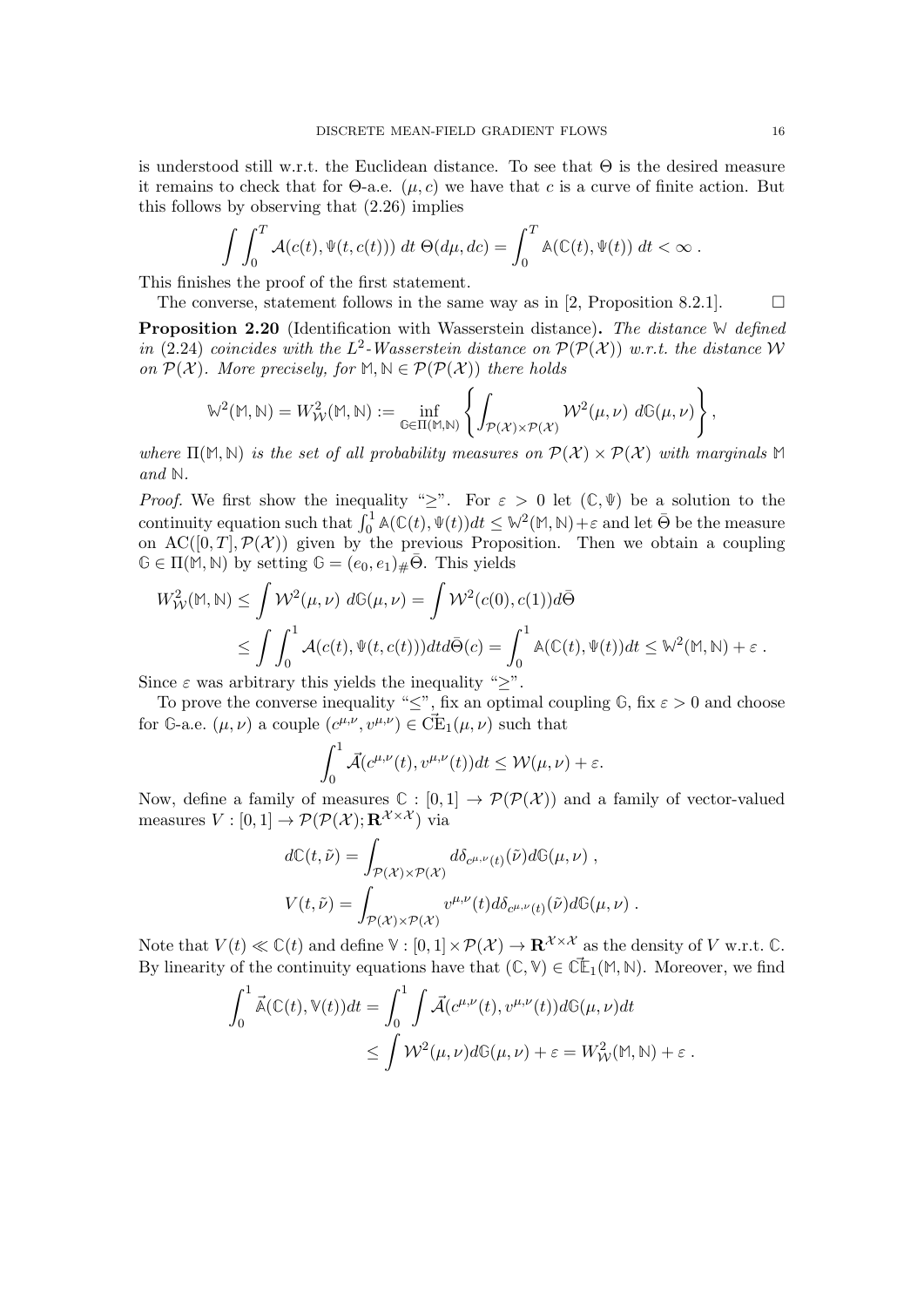Since  $\varepsilon$  was arbitrary, in view of [\(2.25\)](#page-13-3) this finishes the proof.

Finally, we can obtain a gradient flow structure for the Liouville equation [\(2.20\)](#page-12-1) in a straightforward manner by averaging the gradient flow structure of the underlying dynamical system.

To this end, given  $M \in \mathcal{P}(\mathcal{P}(\mathcal{X}))$  define the free energy by

$$
\mathbb{F}(\mathbb{M}) := \int_{\mathcal{P}(\mathcal{X})} \mathcal{F}(\nu) \, \mathbb{M}(d\nu) ,
$$

and define the Fisher information by

$$
\mathbb{I}(\mathbb{M}) := \mathbb{A}(\mathbb{M}, -D\mathbb{F}) = \int_{\mathcal{P}(\mathcal{X})} \mathcal{I}(\nu) \, \mathbb{M}(d\nu).
$$

<span id="page-16-1"></span>**Proposition 2.21** (Gradient flow structure for Liouville equation). The Liouville equa-**Example 1.21** (Gradient flow structure for Liouvine equation). The Liouvine equation [\(2.20\)](#page-12-1) is the gradient flow of  $\mathbb{F}$  w.r.t. W. Moreover precisely,  $\sqrt{\mathbb{I}}$  is a strong upper gradient for  $\mathbb{F}$  on the metric space  $(\mathcal{P}(\mathcal{P}(\mathcal{X})), \mathbb{W})$  and the curves of maximal slope are precisely the solutions to [\(2.20\)](#page-12-1). In other words, for any absolutely continuous curve **C** in  $\mathcal{P}(\mathcal{P}(\mathcal{X}))$  holds

<span id="page-16-0"></span>
$$
\mathbb{J}(\mathbb{C}) := \mathbb{F}(\mathbb{C}(T)) - \mathbb{F}(\mathbb{C}(0)) + \frac{1}{2} \int_0^T \mathbb{I}(\mathbb{C}(t)) dt + \frac{1}{2} \int_0^T \mathbb{A}(\mathbb{C}(t), \Psi(t)) dt \ge 0 \qquad (2.28)
$$

with  $(\mathbb{C}(t), \Psi(t)) \in \mathbb{CE}_T$ . Moreover,  $\mathbb{J}(\mathbb{C}) = 0$  if and only if  $\mathbb{C}$  solves [\(2.22\)](#page-13-0).

*Proof.* Let  $\bar{\Theta}$  be the disintegration of  $\mathbb C$  from Proposition [2.19](#page-13-4) defined in [\(2.27\)](#page-14-1). The fact *Proof.* Let  $\Theta$  be the disintegration of  $\cup$  from Proposition 2.19 defined in (2.27). The fact that  $\sqrt{\mathbb{I}}$  is a strong upper gradient of  $\mathbb{F}$  can be seen by integrating its defining inequality on the underlying level  $(2.17)$  w.r.t.  $\overline{\Theta}$ 

$$
|\mathbb{F}(\mathbb{C}(t_2)) - \mathbb{F}(\mathbb{C}(t_1))| \leq \int_{\mathrm{AC}([0,T];\mathcal{P}(\mathcal{X}))} |\mathcal{F}(c(t_2)) - \mathcal{F}(c(t_1))| \, \bar{\Theta}(dc)
$$
  

$$
\leq \int_{\mathrm{AC}([0,T];\mathcal{P}(\mathcal{X}))} \int_{t_1}^{t_2} \sqrt{\mathcal{I}(c(t))} \sqrt{\mathcal{A}(c(t), \psi(t))} \, dt \, \bar{\Theta}(dc).
$$

Then, using Jensen's inequality on the concave function  $(a, b) \mapsto$ √ ab , we get the strong upper gradient property for <sup>√</sup> **I**.

The "if" part of the last claim is easily verified from the definition. Now, assume that  $J(\mathbb{C}) = 0$ . Since  $\mathbb{C}$  is absolutely continuous, we can apply Proposition [2.19](#page-13-4) and obtain the probabilistic representation  $\bar{\Theta} \in \mathcal{P} (\mathrm{AC}([0,T] \times \mathcal{P}(\mathcal{X})))$  [\(2.27\)](#page-14-1) such that  $\mathbb{C}(t) = (e_t)_\# \bar{\Theta}$ . Then,  $(2.28)$  can be obtained by just integrating J from  $(2.18)$  along  $\overline{\Theta}$  and it holds  $\mathcal{J}(c) = 0$  for Θ-a.e.  $c \in \mathrm{AC}([0,T], \mathcal{P}(\mathcal{X}))$ . These c are by Proposition [2.13](#page-10-1) solutions to [\(2.9\)](#page-6-3) and satisfy  $c(t) \in \mathcal{P}^*(\mathcal{X})$  for all  $t > 0$ . Then, we can conclude by the converse statement of Proposition [2.19](#page-13-4) that  $\mathcal{K}(c(t))\Psi(t, c(t)) = -\mathcal{K}(c(t))D\mathcal{F}(c(t))$ , which implies since  $c(t) \in \mathcal{P}^*(\mathcal{X})$  for  $t > 0$  up to a constant that  $\Psi(t, c(t)) = -D\mathcal{F}(c(t))$  and hence  $\mathbb{C}$ solves  $(2.22)$ .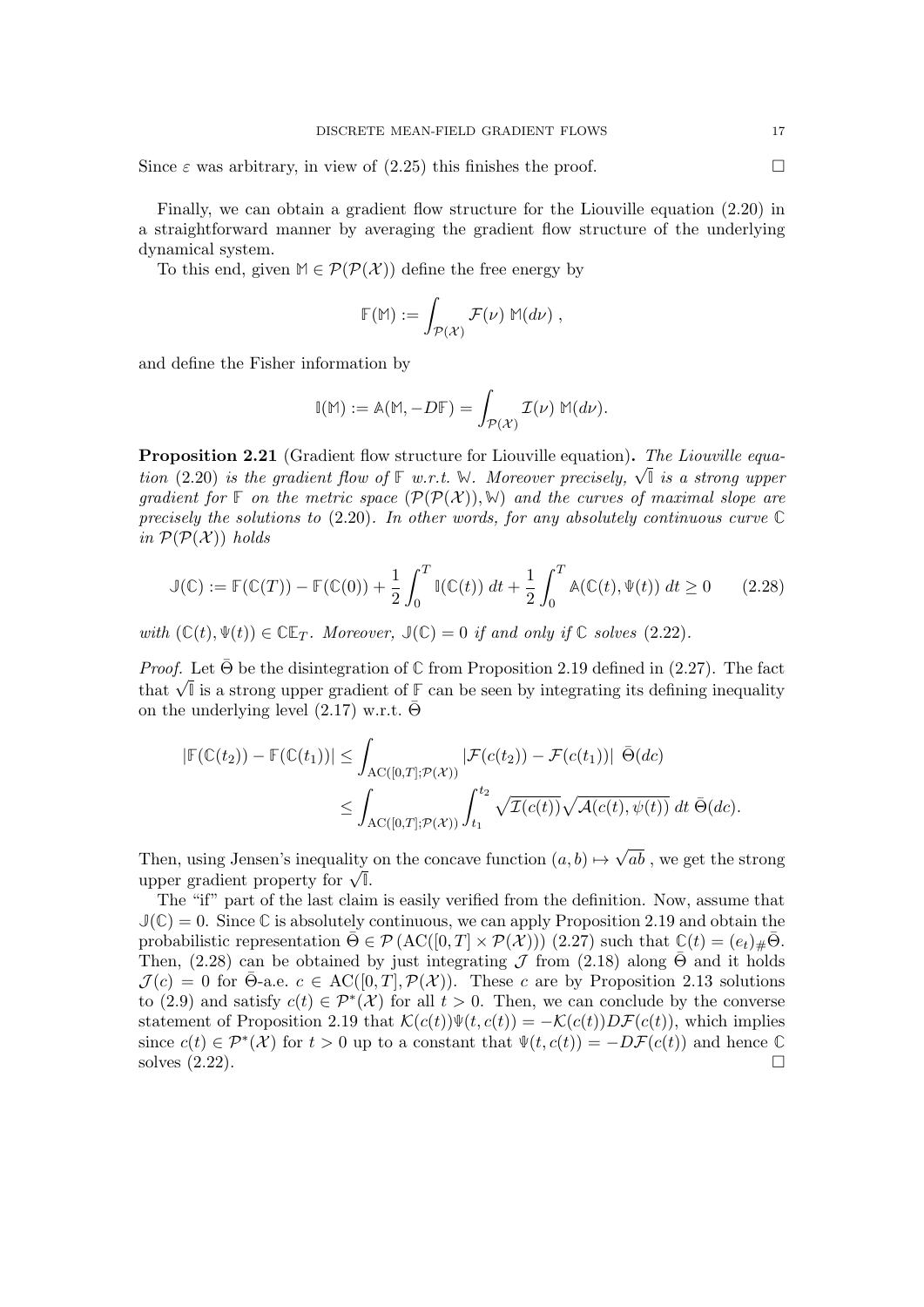### <span id="page-17-0"></span>3. From weakly interacting particle systems to mean field systems

In this section, we will show how the gradient flow structure we described in the previous sections arises as the limit of gradient flow structures for N-particle systems with mean field interactions, in the limit  $N \to \infty$ . Moreover, we show that the empirical distribution of the N-particle dynamics converges to a solution of the non-linear equation  $(1.1).$  $(1.1).$ 

**Notation.** For N an integer bold face letters are elements connected to the space  $\mathcal{X}^N$ and hence implicitly depending on N. Examples are vectors  $x, y \in \mathcal{X}^N$ , matrices  $Q \in$  $\mathbf{R}^{\mathcal{X}^N\times\mathcal{X}^N}$  or measures  $\mu\in\mathcal{P}(\mathcal{X}^N)$ . For  $i\in\{1,\ldots,N\}$  let  $e^i$  be the placeholder for *i*-th particle, such that  $x \cdot e^i = x_i \in \mathcal{X}$  is the position of the *i*-th particle. For  $x \in \mathcal{X}^N$  and  $y \in \mathcal{X}$  we denote by  $x^{i,y}$  the particle system obtained from x where the *i*-th particle jumped to site y

$$
x^{i,y} := x - (x_i - y)e^i = (x_1, \ldots, x_{i-1}, y, x_{i+1}, \ldots, x_N).
$$

 $L^N(\boldsymbol{x})$  will denote the empirical distribution for  $\boldsymbol{x} \in \mathcal{X}^N$ , defined by

<span id="page-17-4"></span>
$$
L^N(\boldsymbol{x}) := \frac{1}{N} \sum_{i=1}^N \delta_{x_i} \tag{3.1}
$$

We introduce the discretized simplex  $\mathcal{P}_N(\mathcal{X}) \subset \mathcal{P}(\mathcal{X})$ , given by

$$
\mathcal{P}_N(\mathcal{X}):=\left\{L^N(\boldsymbol{x}): \boldsymbol{x}\in\mathcal{X}^N\right\}.
$$

Let us introduce a natural class of mean-field dynamics for the N-particle system. We follow the standard procedure outlined in Remark [2.4.](#page-5-4)

In analog to Definition [2.3,](#page-5-0) we fix  $K : \mathcal{P}(\mathcal{X}) \times \mathcal{X} \to \mathbf{R}$  such that for each  $x \in \mathcal{X}, K_x$ is a twice continuously differentiable function on  $\mathcal{P}(\mathcal{X})$  and set  $U(\mu) := \sum_{x \in \mathcal{X}} \mu_x K_x(\mu)$ . For every natural number N define the probability measure  $\pi^N$  for  $x \in \mathcal{X}^N$  by

<span id="page-17-2"></span><span id="page-17-1"></span>
$$
\boldsymbol{\pi}_{\boldsymbol{x}}^N := \frac{1}{\boldsymbol{Z}^N} \exp\left(-NU\left(L^N\boldsymbol{x}\right)\right),\tag{3.2}
$$

and  $\mathbf{Z}^N := \sum_{\mathbf{x} \in \mathcal{X}^N} \exp(-NU(L^N \mathbf{x}))$  is the partition sum. This shall be the invariant measure of the particle system and is already of mean-field form.

To introduce the dynamics, we use a family  $\left\{A^N(\mu) \in \mathbf{R}^{\mathcal{X} \times \mathcal{X}}\right\}_{\mu \in \mathcal{P}_N(\mathcal{X})}$  of irreducible symmetric matrices and define the rate matrices  $\left\{Q^N(\mu) \in \mathbf{R}^{\mathcal{X} \times \mathcal{X}}\right\}_{\mu \in \mathcal{P}_N(\mathcal{X})}$  for any  $\bm{x} \in \mathcal{Y}$  $\mathcal{X}^N, y \in \mathcal{X}, i \in \{1, \dots N\}$  by

$$
Q_{x_i,y}^N(L^N \boldsymbol{x}) := \sqrt{\frac{\pi_{\boldsymbol{x}^{i;y}}^N}{\pi_{\boldsymbol{x}}^N}} A_{x,y}^N(L^N \boldsymbol{x})
$$
  
= 
$$
\exp\left(-\frac{N}{2}\left(U(L^N \boldsymbol{x}^{i;y}) - U(L^N \boldsymbol{x})\right)\right) A_{x,y}^N(L^N \boldsymbol{x}).
$$
 (3.3)

Finally, the actual rates of the N-particle system are given in terms of the rate matrix

<span id="page-17-3"></span>
$$
\mathbf{Q}^N \in \mathbf{R}^{\mathcal{X}^N \times \mathcal{X}^N}: \qquad \mathbf{Q}_{\boldsymbol{x}, \boldsymbol{x}^{i; y}}^N := Q_{x_i, y}^N(L^N(\boldsymbol{x})). \tag{3.4}
$$

By construction  $\mathbf{Q}^N$  is irreducible and reversible w.r.t. the unique invariant measure  $\boldsymbol{\pi}^N$ .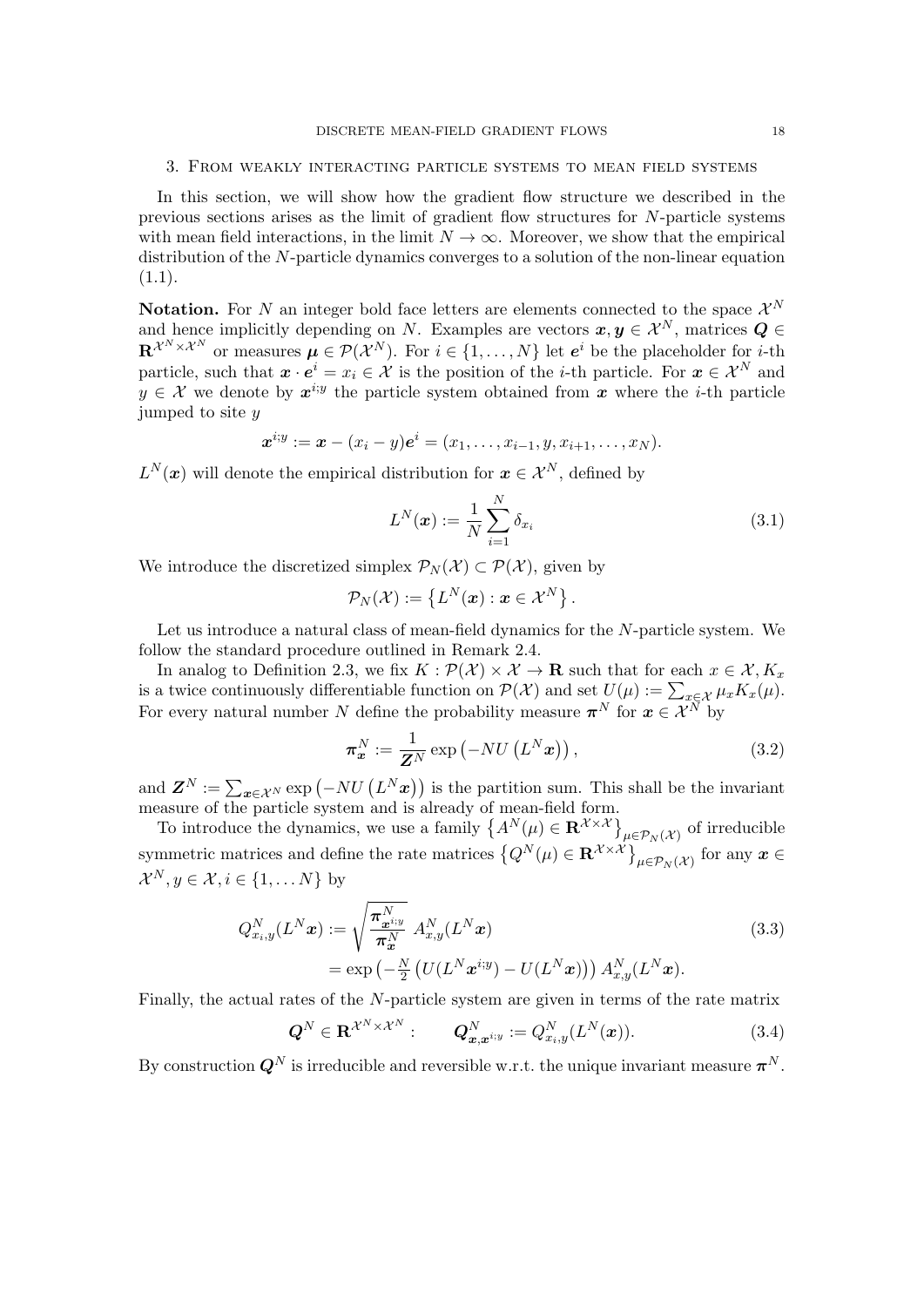**Remark 3.1.** The irreducible family of matrices  $\{A^N(\mu)\}_{\mu \in \mathcal{P}(\mathcal{X})}$  encodes the underlying graph structure of admissible jumps and also the rates of the jumps. For instance,  $A_{x,y}^N(\nu) = \alpha_{x,y}$  for any symmetric adjacency matrix  $\alpha \in \{0,1\}^{\mathcal{X} \times \mathcal{X}}$  corresponds to Glauber dynamics on the corresponding graph. Another choice is  $A_{x,y}^N(L^N x) :=$  $\exp\left(-\frac{N}{2}\right)$  $\frac{N}{2} |U(L^N x) - U(L^N x^{i,y})|$ , which corresponds to Metropolis dynamics on the complete graph. In particular, all of these examples satisfy Assumption [1.](#page-18-0)

<span id="page-18-0"></span>Assumption 1 (Lipschitz assumptions on rates). There exists a family of irreducible symmetric matrices  ${A(\mu)}_{\mu \in \mathcal{P}(\mathcal{X})}$  such that  $\mu \mapsto A(\mu)$  is Lipschitz continuous on  $\mathcal{P}(\mathcal{X})$ and the family  $\{A^N(\mu)\}_{\mu \in \mathcal{P}(\mathcal{X}), N \in \mathbb{N}}$  of irreducible symmetric matrices satisfies

$$
\forall x, y \in \mathcal{X} : A_{x,y}^N \to A_{x,y} \quad on \mathcal{P}(\mathcal{X}) \text{ as } N \to \infty.
$$

<span id="page-18-2"></span>**Lemma 3.2.** Assume  $\{Q^N(\mu) \in \mathbf{R}^{\mathcal{X} \times \mathcal{X}}\}_{\mu \in \mathcal{P}_N(\mathcal{X})}$  is given by [\(3.3\)](#page-17-1) with  $A^N$  satisfying Assumption [1,](#page-18-0) then for all  $x, y \in \mathcal{X}$ 

<span id="page-18-1"></span>
$$
Q_{x,y}^N \to Q_{x,y} \qquad on \ \mathcal{P}(\mathcal{X}) \tag{3.5}
$$

with  $Q_{x,y}(\mu) = \sqrt{\frac{\pi_y(\mu)}{\pi_x(\mu)}} A_{x,y}(\mu)$  with  $\pi$  given in [\(2.3\)](#page-5-1). In particular,  $\mu \mapsto Q_{x,y}(\mu)$  is Lipschitz continuous on  $\mathcal{P}(\mathcal{X})$  for all  $x, y \in \mathcal{X}$ .

*Proof.* By [\[6,](#page-35-17) Lemma 4.1] holds for  $\mathbf{x} \in \mathcal{X}^N$  with  $\mu = L^N \mathbf{x}, y \in \mathcal{X}$  and  $i \in \{1, ..., N\}$ 

$$
\frac{\boldsymbol{\pi}_{\boldsymbol{x}^{i;y}}^{N}}{\boldsymbol{\pi}_{\boldsymbol{x}}^{N}} = N \left( U(L^N \boldsymbol{x}) - U(L^N \boldsymbol{x}^{i;y}) \right) = \partial_{\mu_x} U(\mu) - \partial_{\mu_y} U(\mu) + O(N^{-1})
$$
  
= 
$$
\frac{\pi_y(\mu)}{\pi_x(\mu)} + O(N^{-1}),
$$

which shows by Assumption [1](#page-18-0) the convergence statement. The Lipschitz continuity follows, since A is assumed Lipschitz and the function  $\mu \mapsto \partial_{\mu_x} U(\mu) = \mu_x + \sum_y \mu_y \partial_{\mu_x} K_y(\mu)$ is continuously differentiable, since K is assumed twice continuously differentiable.  $\square$ 

Remark 3.3. The mean-field behavior is manifested in the convergence statement [\(3.5\)](#page-18-1). The typical example we have in mind, as presented in Section 4 of [\[6\]](#page-35-17), is as follows: the mean-field model is described by

$$
K_x(\mu) := V(x) + \sum_y W(x, y)\mu_y
$$

where  $V$  is a potential energy and  $W$  an interaction energy between particles on sites x and y. For the N particle system, we can use a Metropolis dynamics, where possible jumps are those between configurations that differ by the position of a single particle, and reversible with respect to the measure

$$
\pi_{\bm{x}}^N = A^{-1} \exp(-U^N(\bm{x})); \quad U^N(\bm{x}) := \sum_{i=1}^N V(x_i) + \frac{1}{N} \sum_{i=1}^N \sum_{j=1}^N W(x_i, x_j).
$$

Note, the by the definition of the  $L^N$ , we have the identity

$$
U^{N}(\boldsymbol{x}) = NU(L^{N}\boldsymbol{x}) \text{ with } U(\mu) = \sum_{x} \mu_{x} K_{x}(\mu),
$$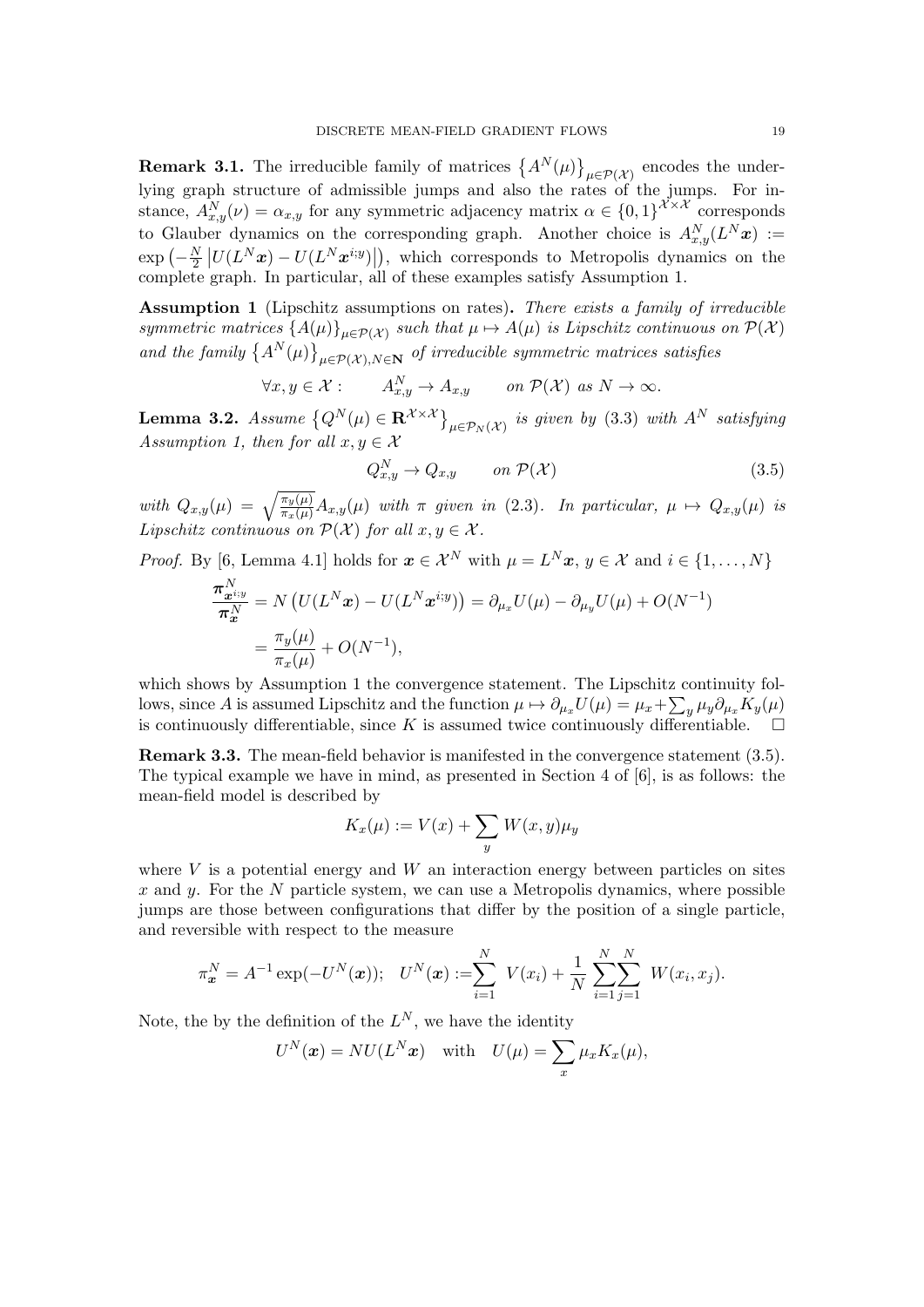which makes it consistent with Definition [3.2.](#page-17-2) This is a typical class of mean-field spin systems from statistical mechanics.

In particular, the Curie-Weiss mean-field spin model for ferromagnetism is obtained by choosing  $\mathcal{X} = \{-, +\}, V(-) = V(+) = W(-, -) = W(+, +) = 0$  and  $W(-, +) =$  $W(+,-) = \beta > 0$ . This is among the simplest models of statistical mechanics showing a phase transition in the free energy

$$
\mathcal{F}_{\beta}(\mu) := \sum_{\sigma \in \{-,+\}} (\log \mu_{\sigma} + K_{\sigma}(\mu)) \mu_{\sigma} = \mu_{-} \log \mu_{-} + \mu_{+} \log \mu_{+} + 2\beta\mu_{-}\mu_{+}
$$

at  $\beta = 1$ . For  $\beta \leq 1$  the free energy is convex whereas for  $\beta > 1$  it is non-convex on  $\mathcal{P}(\mathcal{X})$ . We will investigate this phase transition on the level of curvature for the mean-field system as well as for the finite particle system in future work.

3.1. Gradient flow structure of interacting  $N$ -particle systems. The  $N$ -particle dynamics on  $\mathcal{X}^N$  is now defined by the rate matrix  $\mathbf{Q}^N$  given as in [\(3.4\)](#page-17-3) with the generator

<span id="page-19-4"></span>
$$
\mathcal{L}^N f := \sum_{i=1}^N \sum_{y \in \mathcal{X}} (f(\boldsymbol{x}^{i; y}) - f(\boldsymbol{x})) \boldsymbol{Q}_{\boldsymbol{x}, \boldsymbol{x}^{i; y}}^N.
$$
 (3.6)

Likewise the evolution of an initial density  $\mu_0 \in \mathcal{P}(\mathcal{X}^N)$  satisfies

<span id="page-19-1"></span>
$$
\dot{\mathbf{c}}(t) = \mathbf{c}(t)\mathbf{Q}^N. \tag{3.7}
$$

Since by construction the rate matrix  $\mathbf{Q}^{N}$  defined in [\(3.4\)](#page-17-3) satisfy the detailed balance condition w.r.t.  $\pi^{N}$  [\(3.2\)](#page-17-2), this is the generator of a reversible Markov process w.r.t.  $\pi^{N}$ on the finite space  $\mathcal{X}^N$ . Hence, we can use the framework developed in [\[31\]](#page-36-0) and [\[34\]](#page-36-1) to view this dynamics as a gradient flow of the relative entropy with respect to its invariant measure. Let us introduce the relevant quantities.

We define the relative entropy  $\mathcal{H}(\mu \mid \boldsymbol{\pi}^N)$  for  $\mu, \boldsymbol{\pi}^N \in \mathcal{P}(\mathcal{X}^N)$  by setting

$$
\mathcal{F}^N(\boldsymbol{\mu}) := \mathcal{H}(\boldsymbol{\mu} \mid \boldsymbol{\pi}^N) = \sum_{\boldsymbol{x} \in \mathcal{X}^N} \boldsymbol{\mu}_{\boldsymbol{x}} \log \frac{\boldsymbol{\mu}_{\boldsymbol{x}}}{\boldsymbol{\pi}_{\boldsymbol{x}}^N}.
$$

Furthermore we define the action of a pair  $\mu \in \mathcal{P}(\mathcal{X}^N)$ ,  $\psi \in \mathbb{R}^{\mathcal{X}^N}$  by

$$
\mathcal{A}^N(\mu, \psi) = \frac{1}{2} \sum_{x,y} (\psi_y - \psi_x)^2 w_{x,y}^N(\mu),
$$

where the weights  $w_{x,y}^N(\mu)$  are defined like in [\(2.7\)](#page-6-4) as follows

<span id="page-19-3"></span>
$$
\boldsymbol{w}_{\boldsymbol{x},\boldsymbol{y}}^N(\boldsymbol{\mu}) := \Lambda\big(\boldsymbol{\mu}_{\boldsymbol{x}}\boldsymbol{Q}^N(\boldsymbol{x},\boldsymbol{y}),\boldsymbol{\mu}_{\boldsymbol{y}}\boldsymbol{Q}^N(\boldsymbol{y},\boldsymbol{x})\big) \,. \tag{3.8}
$$

Then, a distance  $\mathcal{W}^N$  on  $\mathcal{P}(\mathcal{X}^N)$  is given by

<span id="page-19-2"></span>
$$
\mathbf{W}^{N}(\boldsymbol{\mu},\boldsymbol{\nu})^{2} := \inf_{(\boldsymbol{c}(t),\boldsymbol{\psi}(t))} \int_{0}^{1} \boldsymbol{\mathcal{A}}^{N}(\boldsymbol{c}(t),\boldsymbol{\psi}(t))dt
$$
(3.9)

where the infimum runs over all pairs such that c is a path from  $\mu$  to  $\nu$  in  $\mathcal{P}(\mathcal{X}^N)$ , and such that the continuity equation

<span id="page-19-0"></span>
$$
\dot{\mathbf{c}}_{\mathbf{x}}(t) + \sum_{\mathbf{y}} (\psi_{\mathbf{y}}(t) - \psi_{\mathbf{x}}(t)) \mathbf{w}_{\mathbf{x},\mathbf{y}}^N(\mathbf{c}(t)) = 0 \tag{3.10}
$$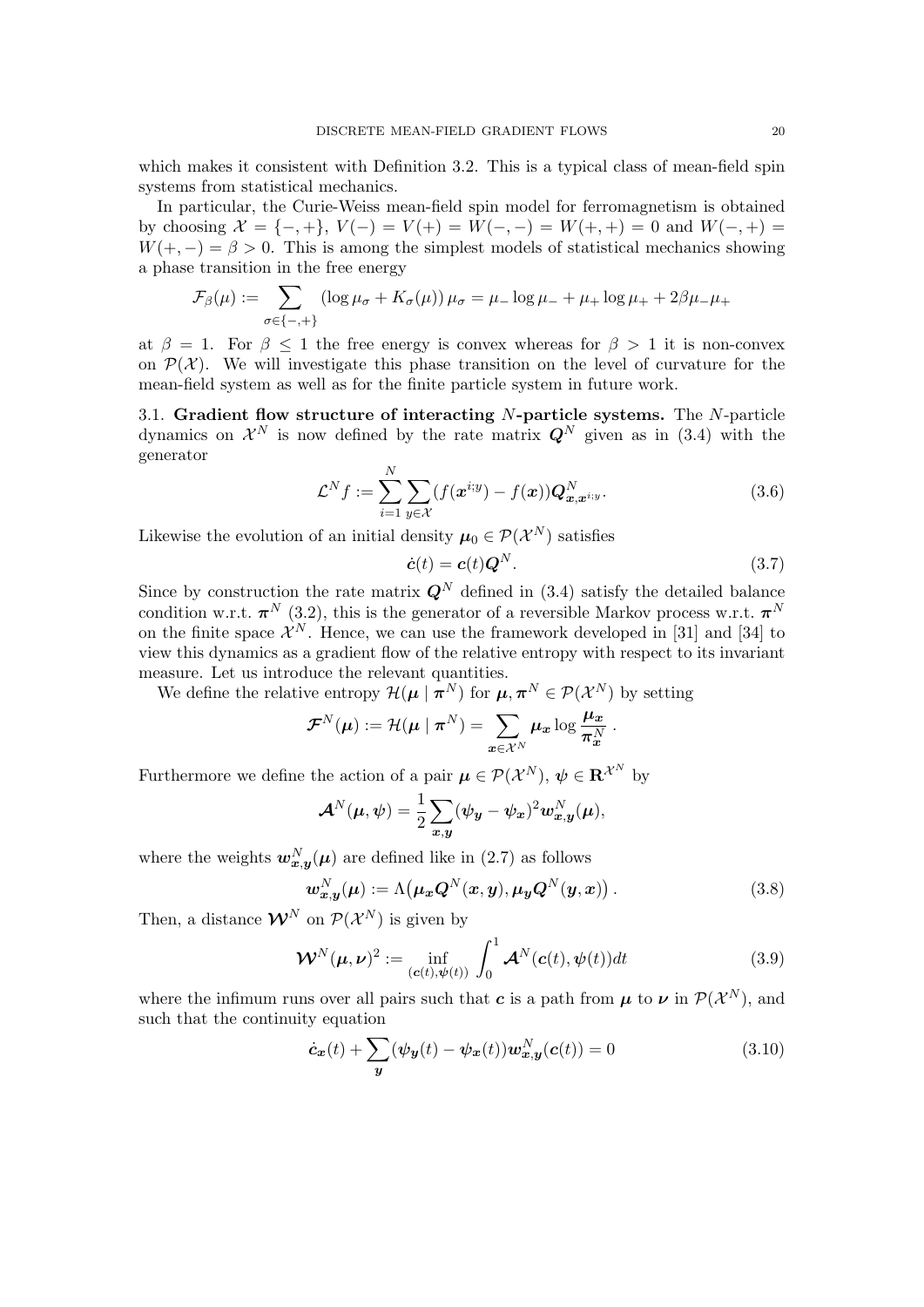holds. For details of the construction and the proof that this defines indeed a distance we refer to [\[31\]](#page-36-0). In particular, we note that for any absolutely continuous curve  $c$ :  $[0,T] \to (\mathcal{P}(\mathcal{X}^N), \mathcal{W}^N)$  there exist a function  $\psi : [0,T] \to \mathbf{R}^{\mathcal{X}^N}$  such that the continuity equation [\(3.10\)](#page-19-0) holds.

Finally, we define the N-particle Fisher information by

$$
\mathcal{I}^N(\boldsymbol{\mu}) := \begin{cases} \frac{1}{2} \sum_{(\boldsymbol{x}, \boldsymbol{y}) \in E_{\boldsymbol{\mu}}} \boldsymbol{w}_{\boldsymbol{x}\boldsymbol{y}}^N(\boldsymbol{\mu}) (\log(\boldsymbol{\mu}_{\boldsymbol{x}} \boldsymbol{Q}_{\boldsymbol{x}\boldsymbol{y}}^N(\boldsymbol{\mu})) - \log(\boldsymbol{\mu}_{\boldsymbol{y}} \boldsymbol{Q}_{\boldsymbol{y}\boldsymbol{x}}^N(\boldsymbol{\mu})))^2 & \boldsymbol{\mu} \in \mathcal{P}^*(\mathcal{X}^N) \\ \infty. & \text{otherwise} \end{cases}
$$

We formulate the statement that [\(3.7\)](#page-19-1) is the gradient flow of  $\mathcal{F}^N$  w.r.t.  $\mathcal{W}^N$  again in terms of curves of maximal slope.

**Proposition 3.4.** For any absolutely continuous curve  $c: [0,T] \to (\mathcal{P}(\mathcal{X}^N), \mathcal{W}^N)$  the function  $\mathcal{J}^N$  given by

<span id="page-20-0"></span>
$$
\boldsymbol{\mathcal{J}}^N(\boldsymbol{c}) := \boldsymbol{\mathcal{F}}^N(\boldsymbol{c}(T)) - \boldsymbol{\mathcal{F}}^N(\boldsymbol{c}(0)) + \frac{1}{2} \int_0^T \boldsymbol{\mathcal{I}}^N(\boldsymbol{c}(t)) + \boldsymbol{\mathcal{A}}^N(\boldsymbol{c}(t), \boldsymbol{\psi}(t)) dt \qquad (3.11)
$$

is non-negative, where  $\psi_t$  is such that the continuity equation [\(3.10\)](#page-19-0) holds. Moreover, a curve **c** is a solution to  $\dot{\mathbf{c}}(t) = \mathbf{c}(t)\mathbf{Q}^N$  if and only if  $\mathcal{J}^N(\mathbf{c}) = 0$ .

*Proof.* The proof is exactly the same as for Proposition [2.13,](#page-10-1) so we omit it.  $\square$ 

3.2. Convergence of gradient flows. In this section we prove convergence of the empirical distribution of the N-particle system [\(3.7\)](#page-19-1) to a solution of the non-linear equation [\(1.1\)](#page-0-0). This will be done by using the gradient flow structure exibited in the previous sections together with the techniques developed in [\[40\]](#page-36-8) on convergence of gradient flows.

Heuristiclly, consider a sequence of gradient flows associated to a senquence of metric spaces and engergy functionals. Then to prove convergence of the flows it is sufficient to establish convergence of the metrics and the energy functionals in the sense that functionals of the type  $(3.11)$  satisfy a suitable notion of  $\Gamma$  – lim inf estimate.

In the following Theorem [3.6](#page-20-1) we adapt the result in [\[40\]](#page-36-8) to our setting.

We consider the sequence of metric spaces  $S^N := (\mathcal{P}(\mathcal{X}^N), \mathcal{W}^N)$  with  $\mathcal{W}^N$  defined in [\(3.9\)](#page-19-2) and the limiting metric space  $\mathcal{S} := (\mathcal{P}(\mathcal{P}(\mathcal{X})), \mathcal{W})$  with  $\mathcal{W}$  defined in [\(2.24\)](#page-13-2). The following notion of convergence will provide the correct topology in our setting.

<span id="page-20-3"></span>**Definition 3.5** (Convergence of random measures). A sequence  $\mu^N \in \mathcal{P}(\mathcal{X}^N)$  converges in  $\tau$  topology to a point  $M \in \mathcal{P}(\mathcal{P}(\mathcal{X}))$  if and only if  $L^N_{\#}(\boldsymbol{\mu}^N) \in \mathcal{P}(\mathcal{P}(\mathcal{X}))$  converges in distribution to M, where  $L^N: \mathcal{X}^N \to \mathcal{P}(\mathcal{X})$  is defined in [\(3.1\)](#page-17-4). Likewise, for  $(\mathbf{c}^N(t))_{t \in [0,T]}$ with  $c_t^N \in \mathcal{P}(\mathcal{X}^N)$ :  $c^N \stackrel{\tau}{\to} \mathbb{C}$  if for all  $t \in [0, T]$ ,  $L_{\#}^N c^N(t) \to \mathbb{C}(t)$ .

<span id="page-20-1"></span>**Theorem 3.6** (Convergence of gradient flows à la [\[40\]](#page-36-8)). Assume there exists a topology  $\tau$ such that whenever a sequence  $c^N \in AC([0,T], S^N)$  converges pointwise w.r.t.  $\tau$  to a limit  $C \in AC([0,T], \mathbb{S})$ , then this convergence is compatible with the energy functionals, that is

<span id="page-20-2"></span>
$$
\mathbf{c}^N \stackrel{\tau}{\to} \mathbb{C} \qquad \Rightarrow \qquad \liminf_{N \to \infty} \frac{1}{N} \mathcal{F}^N(\mathbf{c}^N(T)) \ge \mathbb{F}(\mathbb{C}(T)) - \mathcal{F}_0, \tag{3.12}
$$

for some finite constant  $\mathcal{F}_0 \in \mathbf{R}$ . In addition, assume the following holds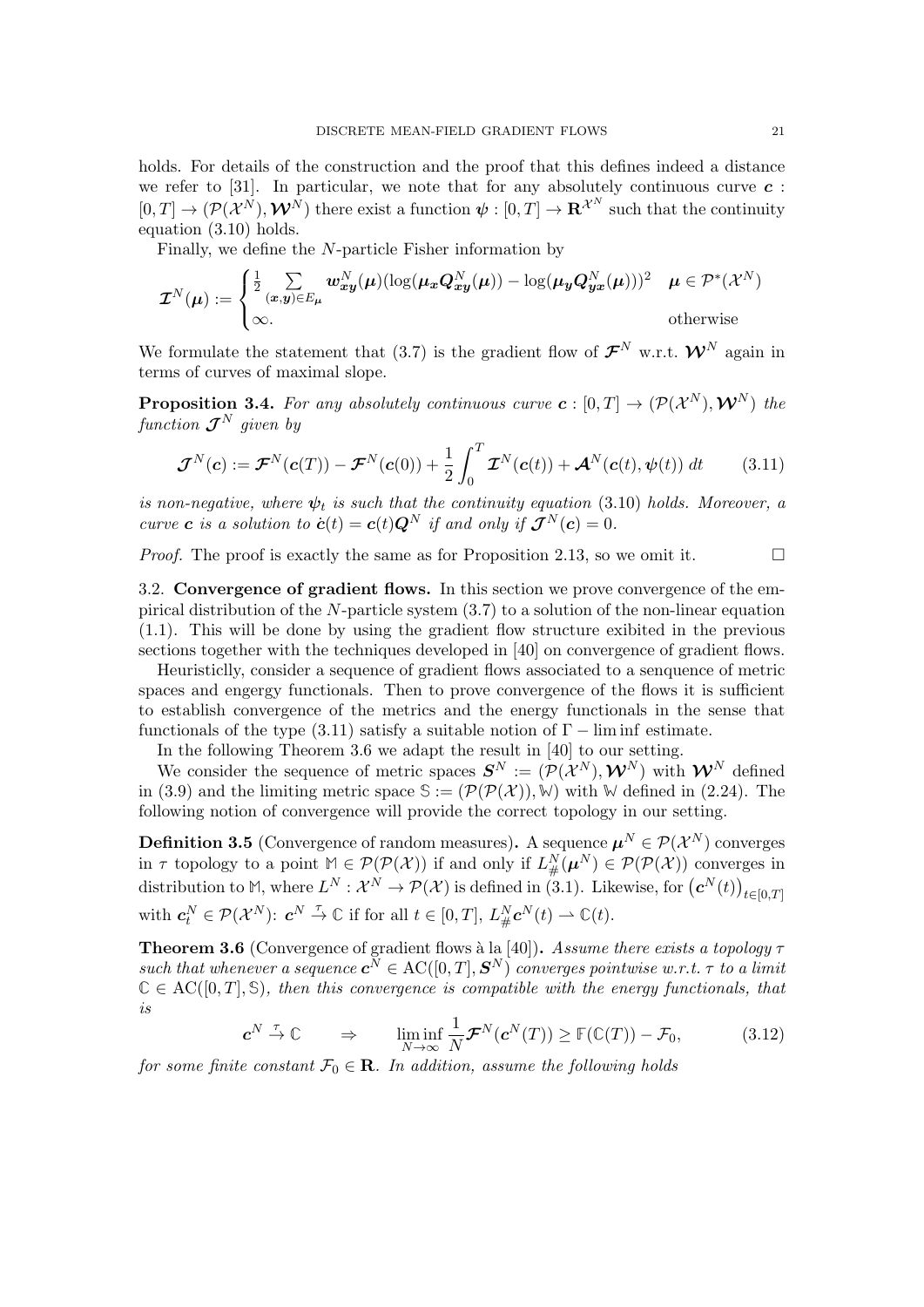(1) lim inf-estimate of metric derivatives:

<span id="page-21-0"></span>
$$
\liminf_{N \to \infty} \frac{1}{N} \int_0^T \mathcal{A}^N(\mathbf{c}^N(t), \boldsymbol{\psi}^N(t)) dt \ge \int_0^T \mathbb{A}(\mathbb{C}(t), \Psi(t)) dt,
$$
\n(3.13)

where  $(c^N, \psi^N)$  and  $(\mathbb{C}(t), \Psi(t))$  are related via the respective continuity equations in  $S^N$  and  $\mathbb{S}$ .

(2) lim inf-estimate of the slopes pointwise in  $t \in [0, T]$ :

<span id="page-21-1"></span>
$$
\liminf_{N \to \infty} \frac{1}{N} \mathcal{I}^N(c^N(t)) \ge \mathbb{I}(\mathbb{C}(t)).
$$
\n(3.14)

Let  $c^N$  be a curve of maximal slope on  $(0,T)$  for  $\mathcal{J}^N$  [\(3.11\)](#page-20-0) such that  $c^N(0) \stackrel{\tau}{\rightarrow} \mathbb{C}(0)$ which is well-prepared in the sense that  $\lim_{N\to\infty} \mathcal{F}^N(c^N(0)) = \mathbb{F}(\mathbb{C}(0))$ . Then  $\mathbb C$  is a curve of maximal slope for **J** [\(2.28\)](#page-16-0) and

$$
\forall t \in [0, T), \quad \lim_{N \to \infty} \frac{1}{N} \mathcal{F}^N(\mathbf{c}^N(t)) = \mathbb{F}(\mathbb{C}(t))
$$

$$
\frac{1}{N} \mathcal{A}^N(\mathbf{c}^N, \psi^N) \to \mathbb{A}(\mathbb{C}, \Psi) \quad in \quad L^2[0, T]
$$

$$
\frac{1}{N} \mathcal{I}^N(\mathbf{c}^N) \to \mathbb{I}(\mathbb{C}) \quad in \quad L^2[0, T]
$$

*Proof.* Let us sketch the proof. The assumptions  $(3.12)$ ,  $(3.13)$ ,  $(3.14)$  and the wellpreparedness of the initial data allow to pass in the limit in the individual terms of  $\frac{1}{N} \mathcal{J}^N$  [\(3.11\)](#page-20-0) to obtain

$$
\liminf_{N\to\infty}\frac{1}{N}\boldsymbol{\mathcal{J}}^N(\boldsymbol{c}^N)\geq \mathbb{J}(\mathbb{C}).
$$

Hence, if each  $c^N$  is a curve of maximal slope w.r.t.  $\frac{1}{N} \mathcal{J}^N(c^N)$  then so is  $\mathbb C$  w.r.t.  $\mathbb J$ . The other statements also can be directly adapted from [\[40\]](#page-36-8).  $\Box$ 

3.3. Application. To apply Theorem [3.6,](#page-20-1) we first have to show the convergence of the energy [\(3.12\)](#page-20-2).

<span id="page-21-2"></span>**Proposition 3.7** (liminf inequality for the relative entropy). Let a sequence  $\mu^N \in$  $\mathcal{P}(\tilde{\mathcal{X}}^N)$  be given such that  $\mu^N \stackrel{\tau}{\to} \mathbb{M}$  as  $N \to \infty$ , then

$$
\liminf_{N\to\infty}\frac{1}{N}\mathcal{H}(\boldsymbol{\mu}^N\mid \boldsymbol{\pi}^N)\geq \int_{\mathcal{P}(\mathcal{X})}(\mathcal{F}(\nu)-\mathcal{F}_0)\; \mathbb{M}(d\nu)=\mathbb{F}(\mathbb{M})-\mathcal{F}_0,
$$

where

$$
\mathcal{F}_0 := \inf_{\mu \in \mathcal{P}(\mathcal{X})} \mathcal{F}(\mu).
$$

Proof. First we note that the relative entropy can be decomposed as follows:

$$
\mathcal{H}(\boldsymbol{\mu}^N \mid \boldsymbol{\pi}^N) = \int \mathcal{H}(\boldsymbol{\mu}^N( \cdot \mid L^N = \nu) \mid \boldsymbol{\pi}^N( \cdot \mid L^N = \nu)) dL_{\#}^N \boldsymbol{\mu}^N(\nu) + \mathcal{H}(L_{\#}^N \boldsymbol{\mu}^N \mid L_{\#}^N \boldsymbol{\pi}^N)
$$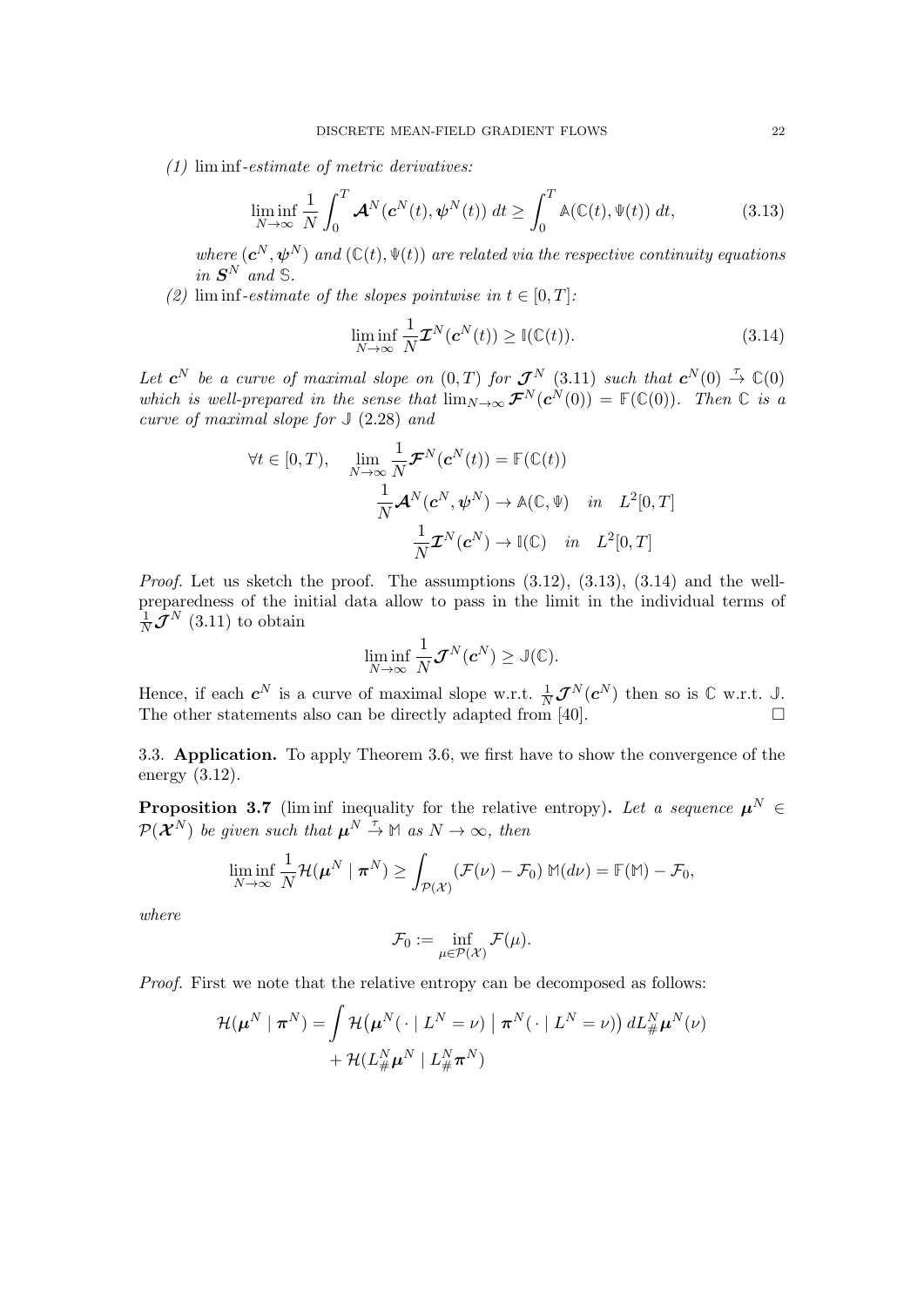Let us denote by  $\mathbf{M}^N$  the uniform probability measure on  $\mathcal{P}_N(\mathcal{X})$ . Using the fact that relative entropy w.r.t. a probability measure is non-negative we arrive a the estimate

$$
\mathcal{H}(\boldsymbol{\mu}^{N} \mid \boldsymbol{\pi}^{N}) \geq \mathcal{H}(L_{\#}^{N} \boldsymbol{\mu}^{N} \mid L_{\#}^{N} \boldsymbol{\pi}^{N})
$$
\n
$$
= \mathcal{H}(L_{\#}^{N} \boldsymbol{\mu}^{N} \mid \boldsymbol{M}^{N}) + \mathbf{E}_{L_{\#}^{N} \boldsymbol{\mu}^{N}} \left[ \log \frac{d \boldsymbol{M}^{N}}{d L_{\#}^{N} \boldsymbol{\pi}^{N}} \right]
$$
\n
$$
\geq \mathbf{E}_{L_{\#}^{N} \boldsymbol{\mu}^{N}} \left[ \log \frac{d \boldsymbol{M}^{N}}{d L_{\#}^{N} \boldsymbol{\pi}^{N}} \right].
$$
\n(3.15)

For  $\nu \in \mathcal{P}_N(\mathcal{X})$  we set  $\mathcal{T}_N(\nu) = \{ \boldsymbol{x} \in \mathcal{X}^N : L^N(\boldsymbol{x}) = \nu \}.$  Then by the definition of  $\pi^{N}$  [\(3.2\)](#page-17-2) and  $U(\nu)$  [\(2.6\)](#page-6-1) we have

<span id="page-22-0"></span>
$$
L_{\#}^N \pi^N(\nu) = \frac{|\mathcal{T}_N(\nu)|}{\mathbf{Z}^N} \exp\big(-NU(\nu)\big) .
$$

From [\(3.15\)](#page-22-0) we thus conclude

$$
\frac{1}{N} \mathcal{H}(\boldsymbol{\mu}^{N} \mid \boldsymbol{\pi}^{N}) \geq -\frac{1}{N} \log |\mathcal{P}_{N}(\mathcal{X})| + \frac{1}{N} \log \mathbf{Z}^{N} \n- \frac{1}{N} \mathbf{E}_{L_{\boldsymbol{\mu}}^{N} \boldsymbol{\mu}^{N}} \left[ \log |\mathcal{T}_{N}| \right] + \mathbf{E}_{L_{\boldsymbol{\mu}}^{N} \boldsymbol{\mu}^{N}} [U] .
$$
\n(3.16)

The cardinality of  $\mathcal{P}_N(\mathcal{X})$  is given by  $\binom{N+d-1}{N} \leq N^{d-1}/d!$  and hence

<span id="page-22-2"></span><span id="page-22-1"></span>
$$
\log |\mathcal{P}_N(\mathcal{X})| \le (d-1)\log N. \tag{3.17}
$$

Moreover, by Stirling's formula (cf. Lemma [A.1\)](#page-33-1), it follows that for any  $\nu \in \mathcal{P}_N(\mathcal{X})$ 

$$
-\frac{1}{N}\log|\mathcal{T}_N(\nu)| = -\frac{1}{N}\log\frac{N!}{\prod_{x\in\mathcal{X}}(N\nu(x))!}
$$

$$
=\sum_{x\in\mathcal{X}}\nu(x)\log\nu(x) + O\left(\frac{\log N}{N}\right) . \tag{3.18}
$$

Furthermore, we have

$$
\mathbf{Z}^N = \sum_{\nu \in \mathcal{P}_N(\mathcal{X})} e^{-NU(\nu)} |\mathcal{T}_N(\nu)|.
$$

Hence, by using Sanov's and Varadhan's theorem [\[20\]](#page-35-19) on the asymptotic evaluation of exponential integrals, it easily follows that

$$
\lim_{N \to \infty} \frac{1}{N} \log \mathbf{Z}^N = - \inf_{\nu \in \mathcal{P}(\mathcal{X})} \mathcal{F}(\nu) =: -\mathcal{F}_0.
$$
\n(3.19)

Combing now  $(3.16)$  with  $(3.17)-(3.19)$  $(3.17)-(3.19)$  finishes the proof.

The other ingredient of the proof of Theorem [3.6](#page-20-1) consists in proving the convergence of the metric derivatives [\(3.13\)](#page-21-0) and slopes [\(3.14\)](#page-21-1).

<span id="page-22-4"></span>**Proposition 3.8** (Convergence of metric derivative and slopes). Let  $c^N$  be an element of AC([0, T],  $\mathcal{P}(\mathcal{X}^N)$ ), and choose  $\psi^N : [0,T] \to \mathcal{P}(\mathcal{X}^N)$  such that  $(\mathbf{c}^N, \psi^N)$  solves the continuity equation. Furthermore, assume that

<span id="page-22-3"></span>
$$
\boldsymbol{c}^N \stackrel{\tau}{\to} \mathbb{C},
$$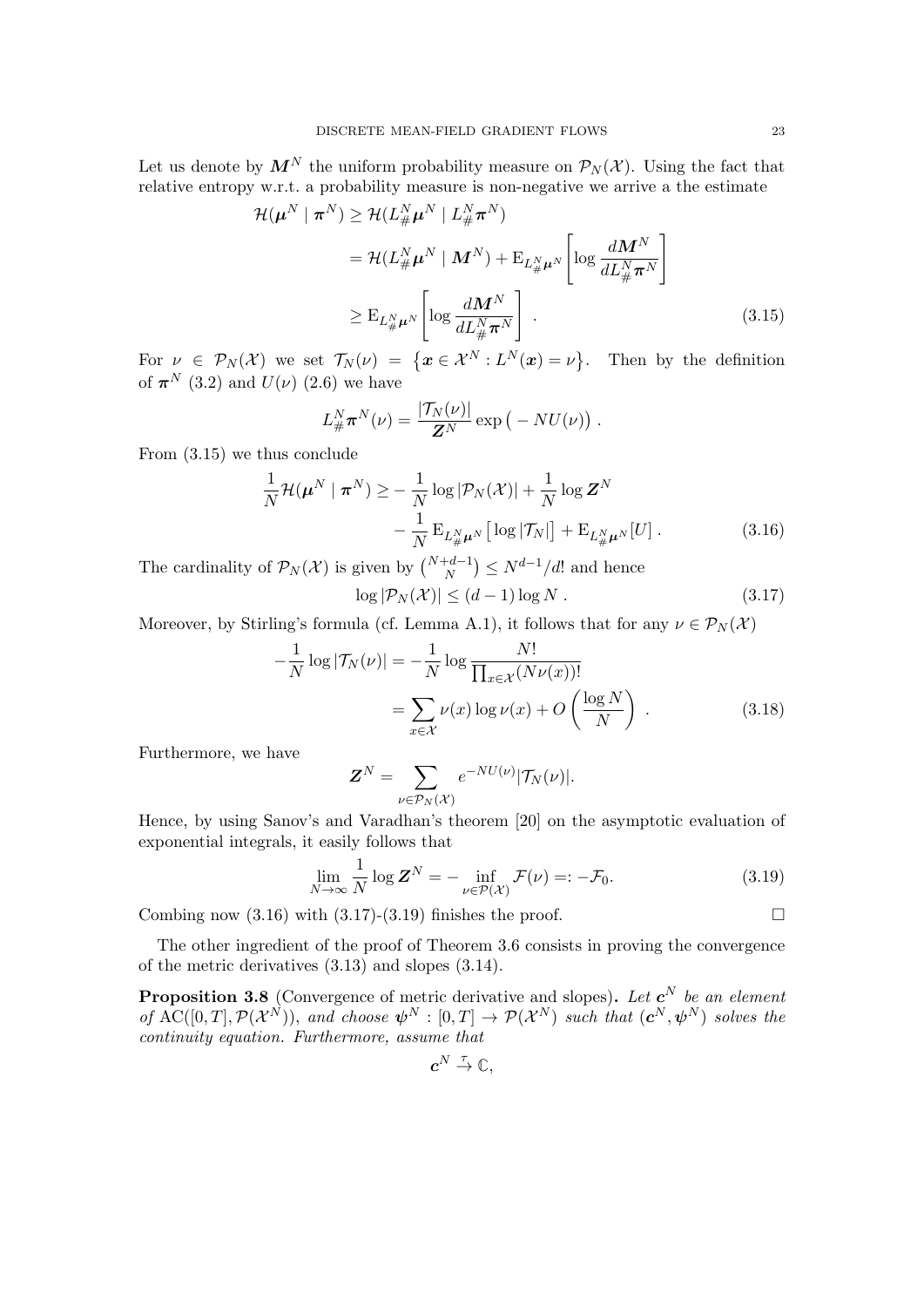with some measurable  $\mathbb{C} : [0, T] \to \mathcal{P}(\mathcal{P}(\mathcal{X}))$ , and that

$$
\liminf_{N\to\infty}\int_0^T \frac{1}{N}{\mathbf{\mathcal{A}}}^N(\boldsymbol{c}^N(t),\boldsymbol{\psi}^N(t))dt<\infty.
$$

Then  $\mathbb{C} \in \mathrm{AC}([0,T], \mathcal{P}(\mathcal{P}(\mathcal{X})))$ , and there exists  $\Psi : [0,T] \to \mathcal{P}(\mathcal{P}(\mathcal{X})))$ , for which  $(\mathbb{C}, \Psi)$ satisfy the continuity equation and for which we have

$$
\liminf_{N \to \infty} \int_0^T \frac{1}{N} \mathcal{A}^N(\mathbf{c}^N(t), \mathbf{\psi}^N(t)) dt \ge \int_0^T \mathbb{A}(\mathbb{C}(t), \Psi(t)) dt
$$

and

$$
\liminf_{N \to \infty} \int_0^T \frac{1}{N} \mathcal{I}^N(\mathbf{c}^N(t)) dt \ge \int_0^T \mathbb{I}(\mathbb{C}(t)) dt.
$$

*Proof.* Let us summarize consequences of the assumption  $c^N \stackrel{\tau}{\rightarrow} \mathbb{C}$ . By Definition [3.5,](#page-20-3) this means  $L^N_{\#}c^N(t) \rightharpoonup \mathbb{C}(t)$  for all  $t \in [0,T]$ . For  $x, y \in \mathcal{X}$  we define two auxiliary measures  $\mathbb{F}^{N;x,y;1}(t), \mathbb{F}^{N;x,y;2}(t) \in \mathcal{P}(\mathcal{P}(\mathcal{X}) \times \mathcal{P}(\mathcal{X}))$  by setting

$$
\mathbb{T}^{N;x,y;1}(t,\nu,\mu) := \delta_{\nu^{N;x,y}}(\mu)\nu_x Q_{xy}^N(\nu) L_{\#}^N \mathbf{c}^N(t,\nu) \n\mathbb{T}^{N;x,y;2}(t,\nu,\mu) := \delta_{\mu^{N;y,x}}(\nu)\mu_y Q_{yx}^N(\mu) L_{\#}^N \mathbf{c}^N(t,\mu),
$$

where  $\nu^{N;x,y} := \nu - \frac{\delta_x - \delta_y}{N}$  $\frac{(-\delta_y)}{N}$ . Then, we have  $\mathbb{F}^{N;x,y;1}(t,\nu,\mu) = \mathbb{F}^{N;y,x;2}(t,\mu,\nu)$ . Due to [\(3.5\)](#page-18-1) from Lemma [3.2](#page-18-2) it holds

<span id="page-23-1"></span><span id="page-23-0"></span>
$$
\mathbb{\Gamma}^{N;x,y;1}(t,\nu,\mu) \rightharpoonup \delta_{\nu}(\mu)\nu_x Q_{xy}(\nu)\mathbb{C}(t,\nu) \tag{3.20}
$$

$$
\mathbb{T}^{N;x,y;2}(t,\nu,\mu) \rightharpoonup \delta_{\mu}(\nu)\mu_x Q_{xy}(\mu)\mathbb{C}(t,\mu). \tag{3.21}
$$

In the sequel, we will decompose the sum over all possible jumps of the particle system in different ways

$$
\sum_{\mathbf{x},\mathbf{y}} f(\mathbf{x},\mathbf{y}) = \sum_{\substack{\nu,\mu \in \mathcal{P}_N(\mathcal{X})}} \sum_{\substack{\mathbf{x}:L^N \mathbf{x} = \nu \\ \mathbf{y}:L^N \mathbf{y} = \mu}} f(\mathbf{x},\mathbf{y}) = \sum_{\substack{x,y \in \mathcal{X} \\ \nu \in \mathcal{P}_N(\mathcal{X})}} \sum_{i=1}^N \sum_{\substack{\mathbf{x}:L^N \mathbf{x} = \nu \\ x_i = x}} f(\mathbf{x},\mathbf{x}^{i,y}).
$$

where  $\mathbf{x}^{i; y} = \mathbf{x} - (x_i - y)e^i$  and  $f: \mathcal{X}^N \times \mathcal{X}^N \to \mathbf{R}$  with  $f(\mathbf{x}, \mathbf{y}) = 0$  unless  $\mathbf{y} = \mathbf{x}^{i; y}$  for some  $i \in \{1, ..., N\}$  and  $y \in \mathcal{X}$ . We define the following vector field on  $\mathcal{P}(\mathcal{X}) \times \mathcal{P}(\mathcal{X})$ 

$$
\mathbf{v}^{N;x,y}(t,\nu,\mu) := \frac{1}{2N} \delta_{\nu^{N;x,y}}(\mu) \sum_{\substack{\boldsymbol{x}:L^N\boldsymbol{x}=\nu \\ \boldsymbol{y}:L^N\boldsymbol{y}=\mu}} \left( \boldsymbol{\psi}_{\boldsymbol{y}}^N(t) - \boldsymbol{\psi}_{\boldsymbol{x}}^N(t) \right) \boldsymbol{w}_{\boldsymbol{x}\boldsymbol{y}}^N \left( \boldsymbol{c}^N(t) \right) \\ = \frac{1}{2N} \delta_{\nu^{N;x,y}}(\mu) \sum_{i=1}^N \sum_{\substack{\boldsymbol{x}:L^N\boldsymbol{x}=\nu \\ x_i=\boldsymbol{x}}} \left( \boldsymbol{\psi}_{\boldsymbol{x}^{i;y}}^N(t) - \boldsymbol{\psi}_{\boldsymbol{x}}^N(t) \right) \boldsymbol{w}_{\boldsymbol{x}\boldsymbol{x}^{i;y}}^N \left( \boldsymbol{c}^N(t) \right),
$$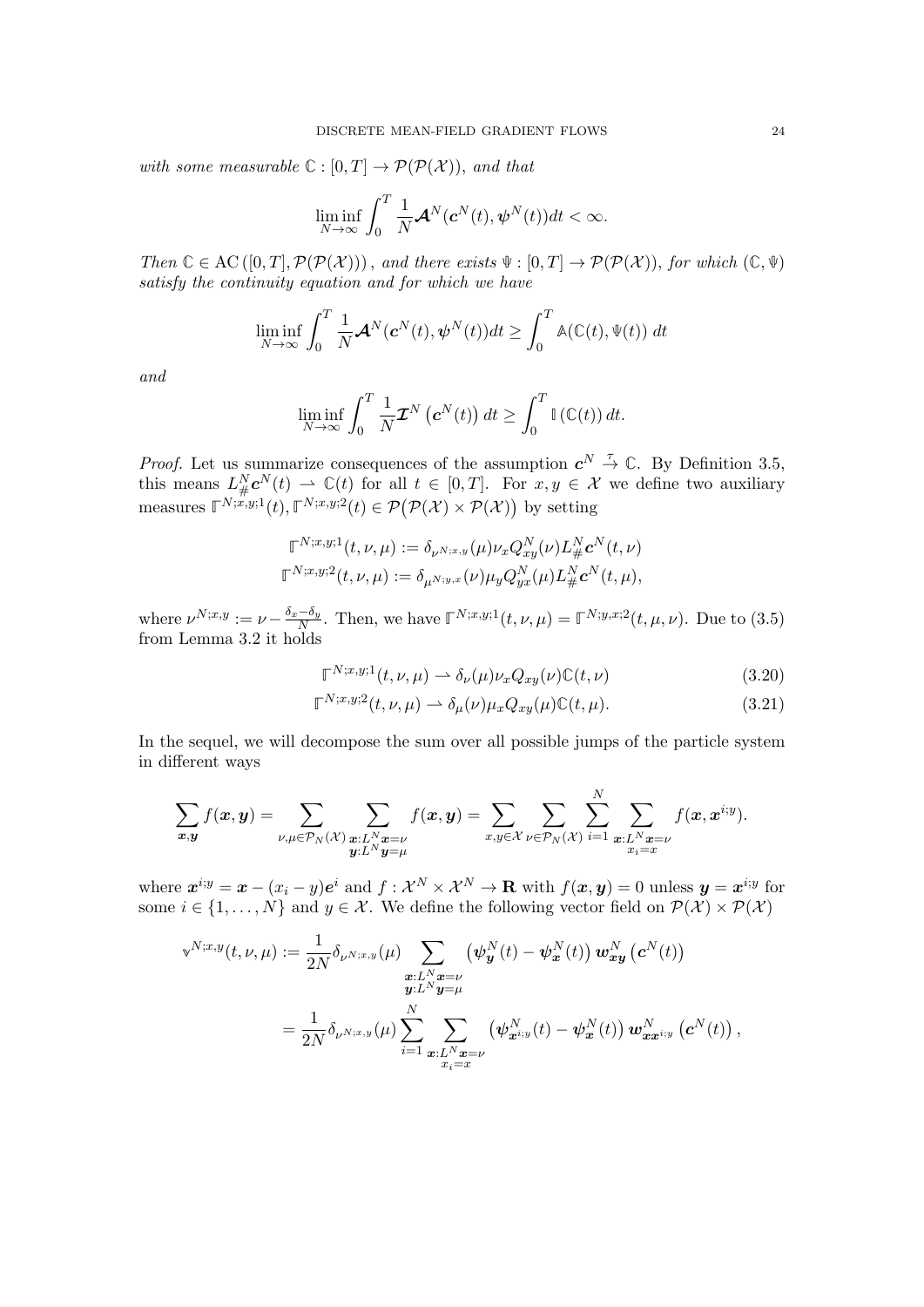where  $w_{xy}^N(c^N(t))$  is defined in [\(3.8\)](#page-19-3). From the definition of  $v^{N;x,y}(t)$  and the Cauchy-Schwarz inequality, it follows that for  $\nu, \mu \in \mathcal{P}(\mathcal{X})$  with  $\mu = \nu^{N; x, y}$  for some  $x, y \in \mathcal{X}$ 

$$
\left|\mathbf{v}^{N;x,y}(t,\nu,\mu)\right| \leq \left(\frac{1}{2N} \sum_{\substack{\boldsymbol{x}:L^N\boldsymbol{x}=\nu\\ \boldsymbol{y}:L^N\boldsymbol{y}=\mu}} \left(\boldsymbol{\psi}_{\boldsymbol{y}}^N(t)-\boldsymbol{\psi}_{\boldsymbol{x}}^N(t)\right)^2 \boldsymbol{w}_{\boldsymbol{x}\boldsymbol{y}}^N\left(\boldsymbol{c}^N(t)\right)\right)^{\frac{1}{2}} \times \\ \left(\frac{1}{2N} \sum_{i=1}^N \sum_{\substack{\boldsymbol{x}:L^N\boldsymbol{x}=\nu\\ x_i=\boldsymbol{x}}} \boldsymbol{w}_{\boldsymbol{x}\boldsymbol{x}^{i;y}}^N\left(\boldsymbol{c}^N(t)\right)\right)^{\frac{1}{2}}.
$$

By using the identity

$$
\frac{1}{N}\sum_{i=1}^N\sum_{\substack{\boldsymbol{x}:L^N(\boldsymbol{x})=\nu\\x_i=x}}\boldsymbol{c}_{\boldsymbol{x}}^N(t)=\sum_{\boldsymbol{x}}\delta_{\nu}(L^N(\boldsymbol{x}))\ L^N_{\boldsymbol{x}}(\boldsymbol{x})\ \boldsymbol{c}_{\boldsymbol{x}}^N(t)=L^N_{\#}\boldsymbol{c}^N(t,\nu)\ \nu_{\boldsymbol{x}},
$$

and the fact that the logarithmic mean is jointly concave and 1-homogeneous, we can conclude

$$
\frac{1}{N}\sum_{i=1}^N\sum_{\substack{\boldsymbol x: L^N\boldsymbol x=\nu\\ x_i=x}}\boldsymbol w_{\boldsymbol x\boldsymbol x^{i;y}}^N\left(\boldsymbol c^N(t)\right)\leq \Lambda\big(\mathbb \Gamma^{N;x,y;1}(t,\nu,\nu^{N;x,y}),\mathbb \Gamma^{N;x,y;2}(t,\nu,\nu^{N;x,y})\big)\,,
$$

which first shows that  $\mathbf{v}^{N;x,y}(t) \ll \Lambda(\mathbb{F}^{N;x,y;1}(t),\mathbb{F}^{N;x,y;2}(t))$  as product measure on  $\mathcal{P}(\mathcal{X}) \times \mathcal{P}(\mathcal{X})$ . Moreover, by summation and integration over any Borel  $I \subset [0, T]$ we get

<span id="page-24-0"></span>
$$
\int_{I} \sum_{\nu,\mu \in \mathcal{P}_N(\mathcal{X})} \left| \mathbf{v}^{N;x,y}(t,\nu,\mu) \right| \, dt \leq \left( \sqrt{T} \int_0^T \frac{1}{N} \mathcal{A}(\mathbf{c}^N(t),\psi(t)) \, dt \right)^{\frac{1}{2}} \times \qquad (3.22)
$$
\n
$$
\left( \frac{|I|}{2} \sum_{\nu,\mu \in \mathcal{P}_N(\mathcal{X})} \sup_{t \in I} \Lambda \big( \mathbb{F}^{N;x,y;1}(t,\nu,\mu),\mathbb{F}^{N;x,y;2}(t,\nu,\mu) \big) \right)^{\frac{1}{2}}.
$$

The second sum is uniformly bounded in N, since  $\mathcal X$  is finite and by Lemma [3.2](#page-18-2)  $Q^N \to Q$ uniformly with Q continuous in the first argument on the compact space  $\mathcal{P}(\mathcal{X})$ . Now, from [\(3.22\)](#page-24-0), we conclude that for some subsequence and all  $x, y \in \mathcal{X}$  we have  $\mathbf{v}^{N;x,y} \to$  $\mathbf{v}^{x,y}$  with  $\mathbf{v}^{x,y}$  a Borel measure on  $[0,T] \times \mathcal{P}(\mathcal{X}) \times \mathcal{P}(\mathcal{X})$ . Using Jensen's inequality applied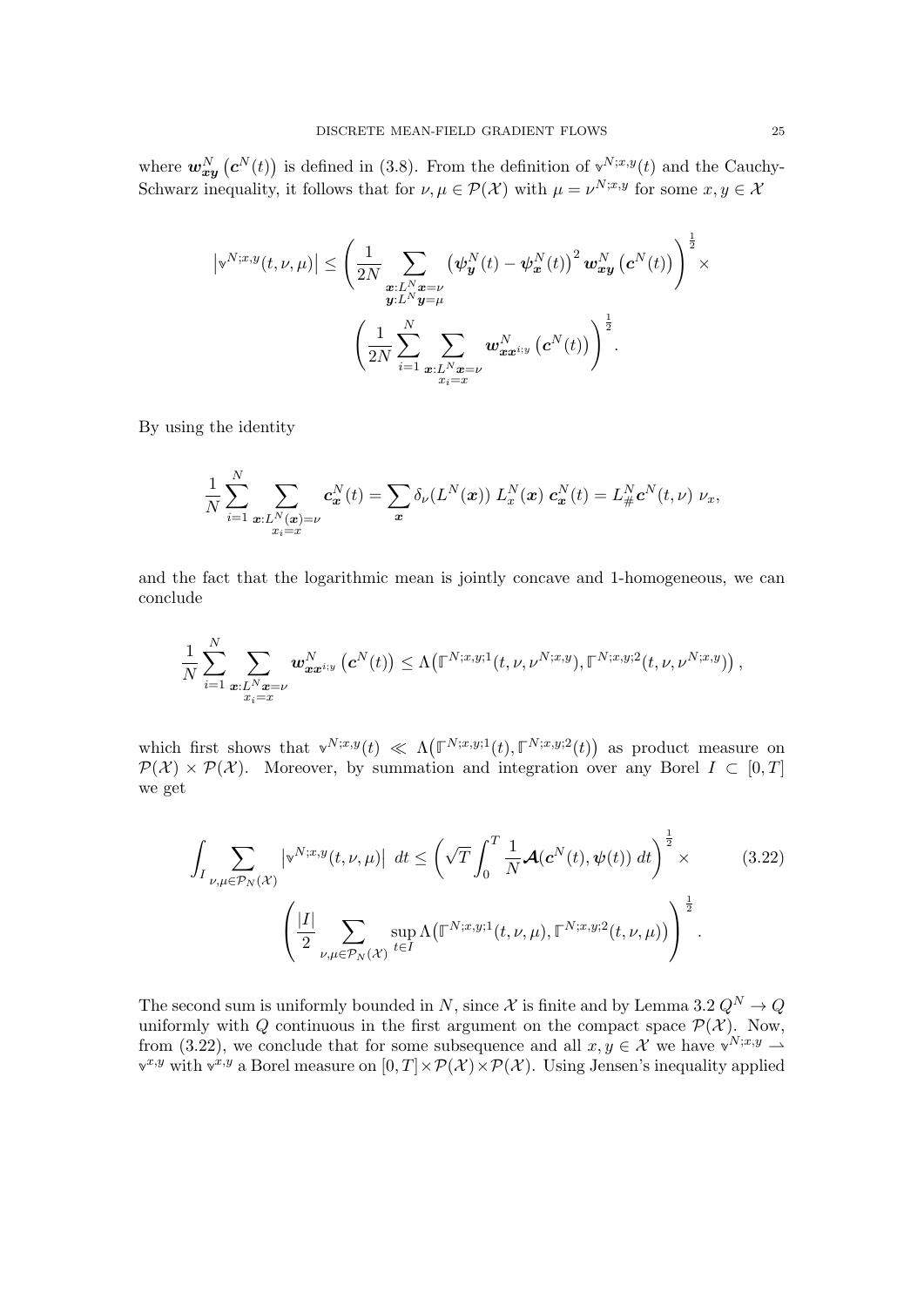to the 1-homogeneous jointly convex function  $\mathbf{R} \times \mathbf{R}_+^2 \ni (v, a, b) \mapsto \frac{v^2}{\Lambda(a)}$  $\frac{v^2}{\Lambda(a,b)}$ , we get

$$
\int_{0}^{T} \frac{1}{N} \mathcal{A} (c^{N}(t), \psi^{N}(t)) dt \n= \int_{0}^{T} \frac{1}{2} \sum_{x,y} \sum_{\nu \in \mathcal{P}_{N}(\mathcal{X})} \frac{1}{N} \sum_{i=1}^{N} \sum_{\substack{x:L^{N}x = \nu \\ x_{i}=x}} \frac{\left( (\psi_{x^{i,y}}^{N}(t) - \psi_{x}^{N}(t)) w_{xx^{i,y}}^{N}(c^{N}(t)) \right)^{2}}{w_{xx^{i,y}}^{N}(c^{N}(t))} dt \n\ge \int_{0}^{T} \frac{1}{2} \sum_{x,y} \sum_{\nu \in \mathcal{P}_{N}(\mathcal{X})} \frac{\left( v^{N}(t, \nu, \nu^{N;x,y}) \right)^{2}}{\Lambda(\mathbb{F}^{N;x,y;1}(t, \nu, \nu^{N;x,y}), \mathbb{F}^{N;x,y;2}(t, \nu, \nu^{N;x,y}))} dt.
$$

The last term can be written as

$$
\frac{1}{2} \sum_{x,y} F(\mathbf{v}^{N;x,y}, \mathbb{F}^{N;x,y;1}, \mathbb{F}^{N;x,y;2}),
$$

where the functional F on triples of measure on  $[0, T] \times \mathcal{P}(\mathcal{X})^2$  is defined via

$$
F(\mathbf{v}, \mathbb{F}^1, \mathbb{F}^2) := \int_0^T \iint_{\mathcal{P}(\mathcal{X})^2} \alpha\left(\frac{d\mathbf{v}}{d\sigma}, \Lambda\left(\frac{d\mathbb{F}^1}{d\sigma}, \frac{d\mathbb{F}^2}{d\sigma}\right)\right) d\sigma dt,
$$

with  $\alpha$  the function defined in [\(2.13\)](#page-7-1) and  $\sigma$  is any measure on  $[0, T] \times \mathcal{P}(\mathcal{X})^2$  such that  $\mathbf{v}, \mathbb{F}^1, \mathbb{F}^2 \ll \sigma$ . The definition does not depend on the choice of  $\sigma$  by the 1-homogeneity of  $\alpha$  and  $\Lambda$ . Then, by a general result on lower semicontinuity of integral functionals [\[8,](#page-35-20) Thm. 3.4.3] we can conclude, that

$$
\liminf_{N \to \infty} F(\mathbf{v}^{N;x,y}, \mathbb{F}^{N;x,y;1}, \mathbb{F}^{N;x,y;2}) \ge F(\mathbf{v}^{x,y}, \mathbb{F}^{x,y;1}, \mathbb{F}^{x,y;2}).
$$

In particular, this implies

$$
d\mathbf{v}^{x,y} \ll \Lambda\bigg(\frac{d\mathbb{T}^{x,y;1}}{d\sigma},\frac{d\mathbb{T}^{x,y;2}}{d\sigma}\bigg)\,d\sigma,
$$

which by  $(3.20)$  and  $(3.21)$  is given in terms of

$$
\Lambda\bigg(\frac{d\mathbb{T}^{x,y;1}}{d\sigma}(t,\nu,\mu),\frac{d\mathbb{T}^{x,y;2}}{d\sigma}(t,\nu,\mu)\bigg)\,d\sigma=\delta_{\nu}(\mu)\Lambda(\nu_xQ_{xy}(\nu),\nu_yQ_{yx}(\nu))\,\mathbb{C}(t,d\nu)dt.
$$

Therefore, with the notation of Proposition [2.17,](#page-13-5) we obtain the statement

$$
\liminf_{N \to \infty} \int_0^T \frac{1}{N} \mathcal{A} \left( \mathbf{c}^N(t), \psi(t)^N \right) dt
$$
\n
$$
\geq \frac{1}{2} \sum_{x,y} \int_0^T \int_{\mathcal{P}(\mathcal{X})} \frac{(\mathbb{V}_{xy}(t,\nu))^2}{\Lambda(\nu_x Q_{xy}(\nu), \nu_y Q_{yx}(\nu))} \mathbb{C}(t, d\nu) dt
$$
\n
$$
= \int_0^T \vec{\mathbb{A}}(\mathbb{C}(t), \mathbb{V}(t)) dt \quad \text{with} \quad \mathbb{V}_{xy}(t, \nu) := \frac{d\mathbb{V}^{x,y}}{d\mathbb{C}(t)dt}.
$$

From the convergence of the vector field  $v^{N;x,y} \rightharpoonup v^{x,y}$  it is straightforward to check that  $(C, V) \in \tilde{C} \mathbb{F}_T(\mathbb{C}_0, \mathbb{C}_T)$  and hence by the conclusion of Proposition [2.17,](#page-13-5) there exists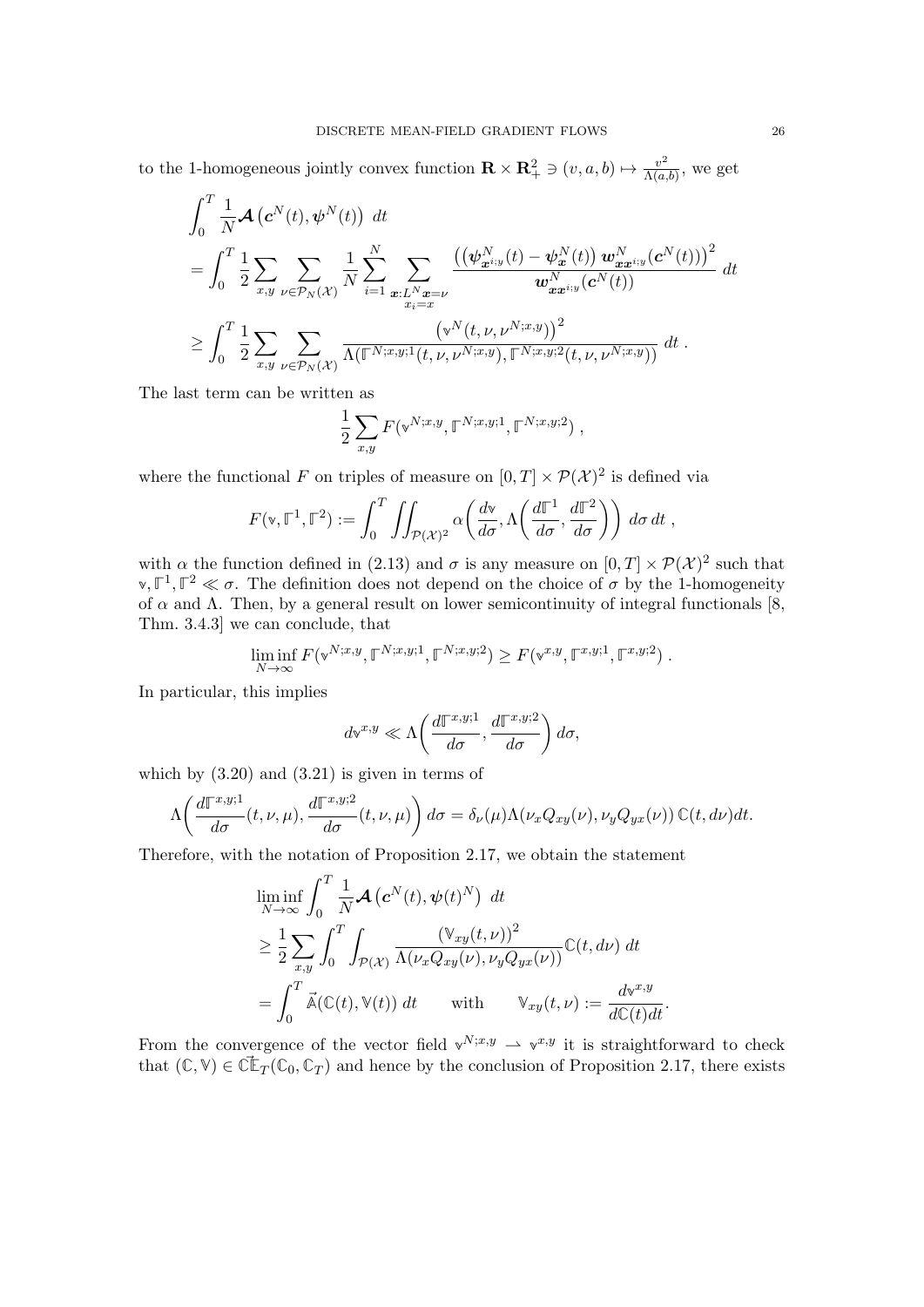$\Psi : [0, T] \times \mathcal{P}(\mathcal{X}) \rightarrow \mathbf{R}^{\mathcal{X}}$  such that

$$
\liminf_{N \to \infty} \frac{1}{N} \int_0^T \mathcal{A} \left( \mathbf{c}^N(t), \boldsymbol{\psi}^N(t) \right) dt \ge \int_0^T \vec{\mathbb{A}}(\mathbb{C}(t), \mathbb{V}(t)) dt \ge \int_0^T \mathbb{A}(\mathbb{C}(t), \Psi(t)) dt,
$$

which concludes the first part.

The lim inf estimate of the Fisher information follows by a similar but simpler argument. The convex 1-homogeneous function  $\lambda(a, b) = (a - b) (\log a - \log b)$  allows to rewrite

$$
\frac{1}{N} \mathcal{I}^{N}\left(\mathbf{c}^{N}(t)\right) dt
$$
\n
$$
= \frac{1}{2} \sum_{x,y} \sum_{\nu \in \mathcal{P}_{N}(\mathcal{X})} \frac{1}{N} \sum_{i=1}^{N} \sum_{\substack{x:L^{N}x = \nu \\ x_{i} = x}} \lambda\left(\mathbf{c}_{\mathbf{x}}^{N}(t) \mathbf{Q}_{\mathbf{x}x^{i,y}}^{N}(c^{N}(t)), \mathbf{c}_{\mathbf{x}^{i,y}}^{N}(t) \mathbf{Q}_{\mathbf{x}^{i,y}\mathbf{x}}^{N}(c^{N}(t))\right)
$$
\n
$$
\geq \frac{1}{2} \sum_{x,y} \iint_{\mathcal{P}(\mathcal{X})^{2}} \lambda\left(\frac{d\mathbb{I}^{N;x,y;1}(t)}{d\sigma}, \frac{d\mathbb{I}^{N;x,y;2}(t)}{d\sigma}\right) d\sigma.
$$

Then, the result follows by an application of [\[8,](#page-35-20) Thm. 3.4.3].  $\square$ 

In order to apply Theorem [3.6,](#page-20-1) we still need to prove that a sequence of  $N$ -particle dynamics starting from nice initial conditions is tight.

<span id="page-26-1"></span>**Lemma 3.9.** Let  $X^N$  be the continuous Markov jump process with generator [\(3.6\)](#page-19-4), then the sequence of laws of empirical measures is tight in the Skorokhod topology, i.e. it holds for any  $x \in \mathcal{X}$  and  $\varepsilon > 0$ 

<span id="page-26-0"></span>
$$
\lim_{\delta \to 0} \limsup_{N \to \infty} \mathbb{P}\left[\sup_{|t-s| \le \delta} \left| L_x^N(\mathbf{X}^N(t)) - L_x^N(\mathbf{X}^N(s)) \right| > \epsilon \right] = 0. \tag{3.23}
$$

The proof follows standard arguments for tightness of empirical measures of sequences of interacting particle systems. Since there is no original argument here, the exposition shall be brief, and we refer to [\[29\]](#page-36-18) for more details, in a more general context of interacting particle systems. For example, see the first step in the proof of Theorem 2.1 in [\[29\]](#page-36-18) for those arguments in the context of the simple exclusion process on a discrete torus.

Proof. The process

$$
M_x^N(t) = L_x^N(\mathbf{X}^N(t)) - L_x^N(\mathbf{X}^N(0))
$$
  
 
$$
- \int_0^t \sum_{y \neq x} L_x^N(\mathbf{X}^N(s)) Q_{xy}^N(L^N(\mathbf{X}^N(s))) - L_y^N(\mathbf{X}^N(s)) Q_{yx}^N(L^N(\mathbf{X}^N(s))) ds
$$

is a martingale. Since the rates are bounded,

$$
\bigg|\int_s^t \sum_{y \neq x} L_x^N(\mathbf{X}^N(r)) Q_{xy}^N(L^N(\mathbf{X}^N(r))) - L_y^N(\mathbf{X}^N(r)) Q_{yx}^N(L^N(\mathbf{X}^N(r))) dr \bigg| \leq C|t-s|
$$

and therefore, to prove [\(3.23\)](#page-26-0), it is enough to show that

$$
\mathbb{P}\left[\sup_{|t-s|\leq \delta} \left| M_x^N(t) - M_x^N(s) \right| > \epsilon \right]
$$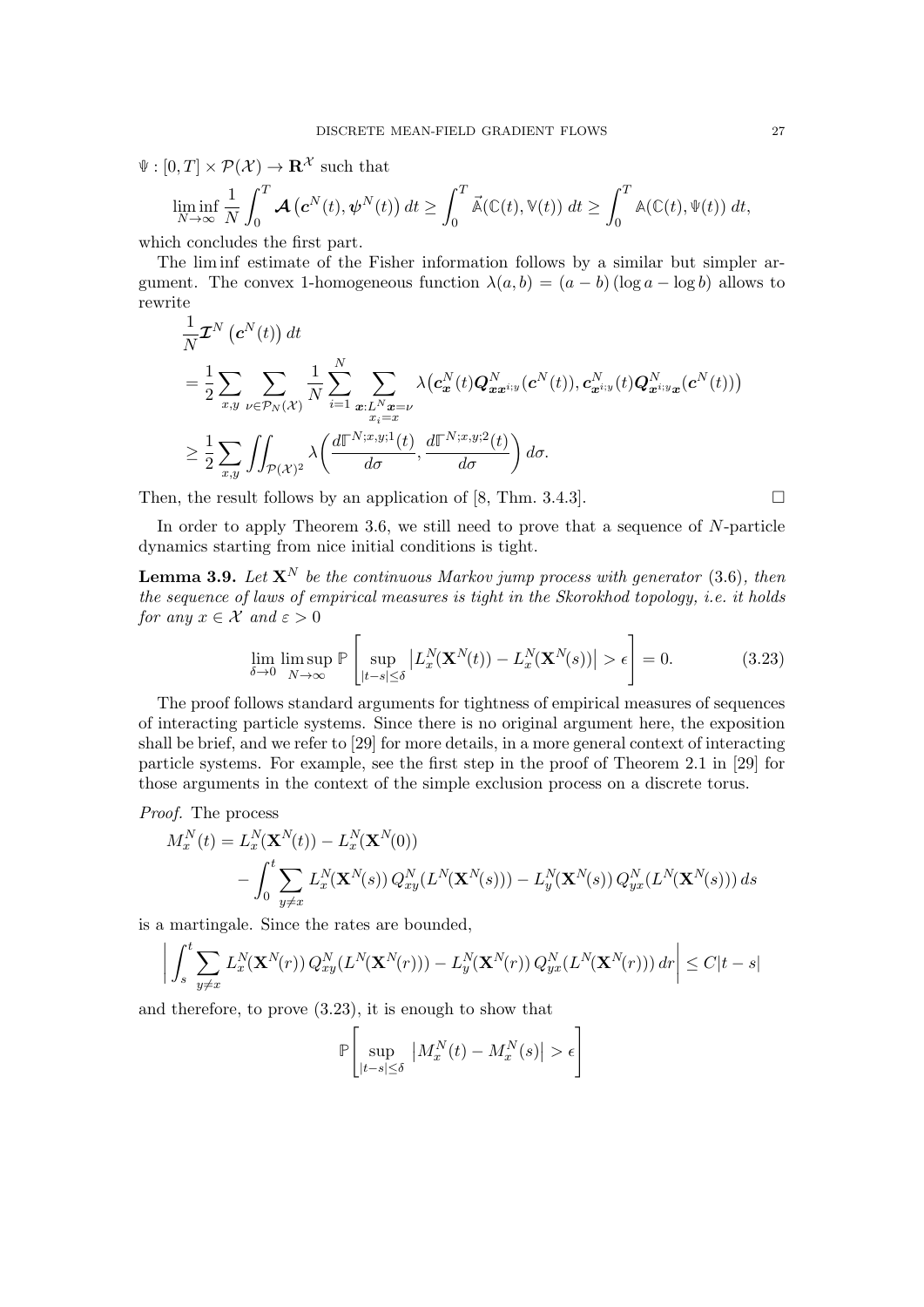is small. To do so, we shall estimate the quadratic variation of the martingale. It is given by

$$
\langle M^{N}\rangle(t) = \frac{1}{N^{2}} \sum_{y \neq x} \left( (NL_{x}^{N}(\mathbf{X}^{N}(t)) - 1)^{2} - (NL_{x}^{N}(\mathbf{X}^{N}(t)))^{2} \right) Q_{xy}^{N}(L^{N}(\mathbf{X}^{N}(s))) +
$$
  

$$
\left( (NL_{x}^{N}(\mathbf{X}^{N}(t)) + 1)^{2} - (NL_{x}^{N}(\mathbf{X}^{N}(t))^{2} \right) Q_{yx}^{N}(L^{N}(\mathbf{X}^{N}(s))) +
$$
  

$$
\frac{2}{N^{2}} \sum_{y \neq x} NL_{x}^{N}(\mathbf{X}^{N}(t)) \left( L_{x}^{N}(\mathbf{X}^{N}(s)) Q_{xy}^{N}(L^{N}(\mathbf{X}^{N}(s))) - L_{y}^{N}(\mathbf{X}^{N}(s)) Q_{yx}^{N}(L^{N}(\mathbf{X}^{N}(s))) \right).
$$

Using the boundedness of the rates, it is straightforward to see that

$$
|\langle M^N \rangle(t)| \leq C N^{-1}.
$$

The quadratic variation of the martingale vanishes. From Doob's martingale inequality, we deduce that for any  $\epsilon > 0$ 

$$
\mathbb{P}\left[\sup_{0\leq s\leq t\leq T}|M_x^N(t)-M_x^N(s)|>\epsilon\right]\longrightarrow 0.
$$

Tightness of the sequence of processes follows.

We can now combine the work done so far to obtain our main result.

<span id="page-27-0"></span>Theorem 3.10 (Convergence of the particle system to the mean field equation). Let  $\mathbf{c}^N$  be a solution to [\(3.7\)](#page-19-1). Moreover assume its initial distribution to be well-prepared

$$
\frac{1}{N} \mathcal{F}^N(\mathbf{c}^N(0)) \to \mathbb{F}(\mathbb{C}(0)) - \mathcal{F}_0 \quad \text{with} \quad L^N_{\#} \mathbf{c}^N(0) \to \mathbb{C}(0) \quad \text{as } N \to \infty.
$$

Then it holds

$$
L^N_{\#} \mathbf{c}^N(t) \rightharpoonup \mathbb{C}(t) \qquad \text{for all } t \in (0, \infty) ,
$$

with **C** a weak solution to [\(2.20\)](#page-12-1) and moreover

<span id="page-27-1"></span>
$$
\frac{1}{N} \mathcal{F}^N(\mathbf{c}^N(t)) \to \mathbb{F}(\mathbb{C}(t)) - \mathcal{F}_0 \qquad \text{for all } t \in (0, \infty). \tag{3.24}
$$

*Proof.* Fix  $T > 0$ . By the tightness Lemma [3.9,](#page-26-1) we have that the sequence of empirical measures  $L^N_{\#} \mathbf{c}^N : [0,T] \to \mathcal{P}(\mathcal{P}(\mathcal{X}))$  is tight w.r.t. the Skorokhod topology [\[4,](#page-35-21) Theorem 13.2]. Hence, there exist a measurable curve  $\mathbb{C} : [0, T] \to \mathcal{P}(\mathcal{P}(\mathcal{X}))$  such that up to a subsequence  $L^N_{\#} \mathbf{c}^N(t)$  weakly converges to  $\mathbb{C}(t)$  for all  $t \geq 0$ . By the Propositions [3.7](#page-21-2) and [3.8,](#page-22-4) we get from Theorem [3.6](#page-20-1) that  $(3.24)$  holds and  $\mathbb{C}$  is curve of maximal slope for the functional **J**. By Proposition [2.21,](#page-16-1) it is characterized as weak solution to [\(2.20\)](#page-12-1). By Lemma [3.2](#page-18-2) the limiting rate matrix Q is Lipschitz on  $\mathcal{P}(\mathcal{X})$  providing uniqueness of the Liouville equation [\(2.20\)](#page-12-1). Hence, the convergence actually holds for the full sequence.  $\Box$ 

Corollary 3.11. In the setting of Theorem [3.10](#page-27-0) assume in addition that

$$
L_{\#}^N \mathbf{c}^N(0) \rightharpoonup \delta_{c(0)} \qquad \text{for some} \qquad c(0) \in \mathcal{P}(\mathcal{X}) .
$$

Then it holds

$$
L_{\#}^N \mathbf{c}^N(t) \rightharpoonup \delta_{c(t)} \qquad \text{for all } t \in (0, \infty),
$$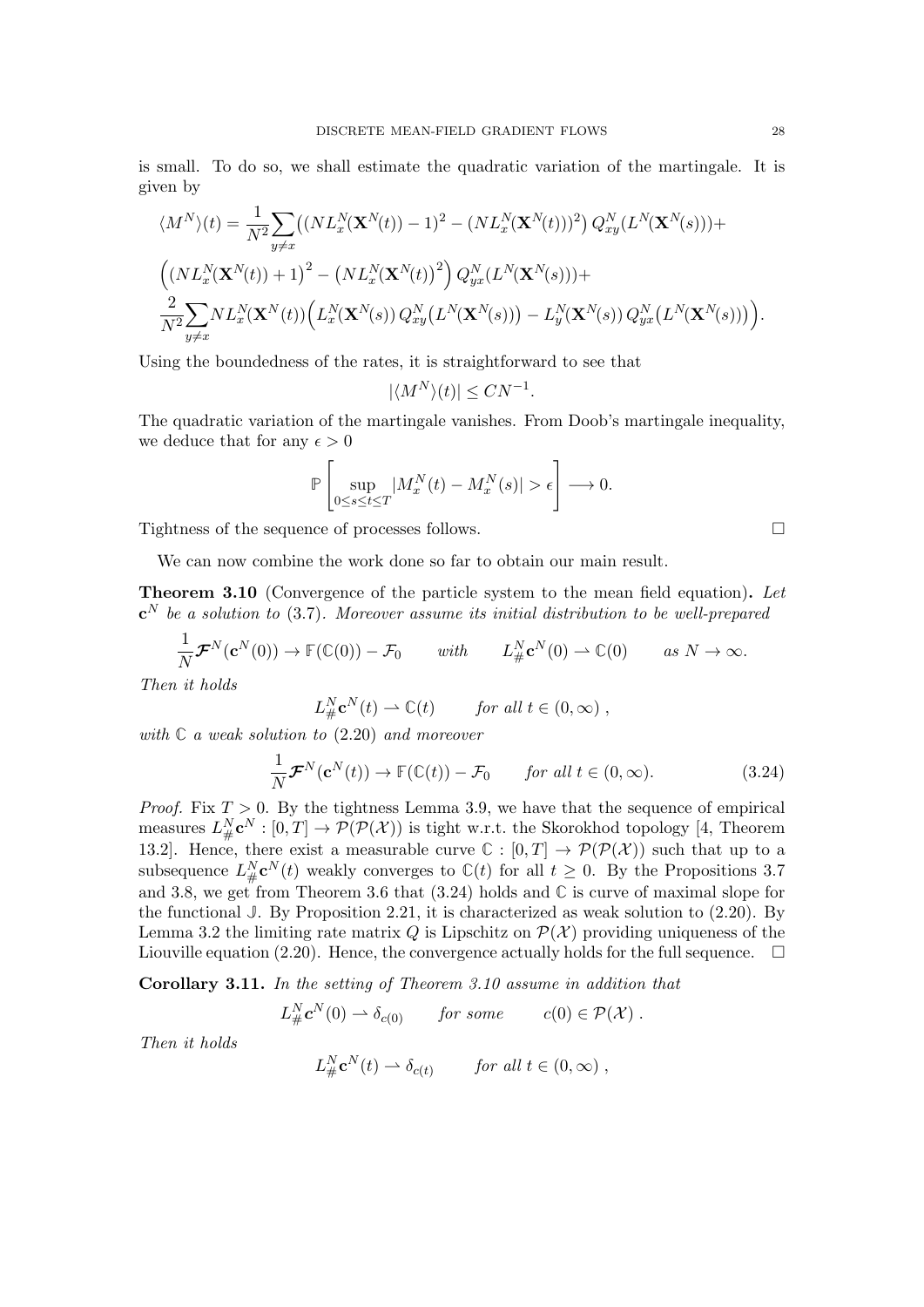with c a solution to [\(1.1\)](#page-0-0) and moreover

$$
\frac{1}{N} \mathcal{F}^N(\mathbf{c}^N(t)) \to \mathcal{F}(c(t)) - \mathcal{F}_0 \quad \text{for all } t \in (0, \infty) .
$$

Proof. The proof is a direct application of Theorem [3.10](#page-27-0) and a variance estimate for the particle system (Lemma [B.1\)](#page-34-1).

### 4. PROPERTIES OF THE METRIC  $W$

<span id="page-28-0"></span>In this section, we give the proof of Propostion [2.10](#page-9-2) stating that  $W$  defines a distance on  $\mathcal{P}(\mathcal{X})$  and that the resulting metric space is seperable, complete and geodesic. The proof will be accomplished by a sequence of lemmas giving various estimates on and properties of W. Some work is needed in particular to show finiteness of  $\mathcal{W}$ .

<span id="page-28-3"></span>**Lemma 4.1.** For  $\mu$ ,  $\nu$ , and  $T > 0$  we have

$$
\mathcal{W}(\mu,\nu) = \inf \left\{ \int_0^T \sqrt{\mathcal{A}(c(t), \psi(t))} dt : (c, \psi) \in \mathrm{CE}_T(\mu, \nu) \right\}.
$$

Proof. This follows from a standard reparametrization argument. See for instance [\[18,](#page-35-18) Thm. 5.4 for details in a similar situation.  $\square$ 

From the previous lemma we easily deduce the triangular inequality

$$
\mathcal{W}(\mu,\eta) \le \mathcal{W}(\mu,\nu) + \mathcal{W}(\nu,\eta) \quad \forall \mu,\nu,\eta \in \mathcal{P}(\mathcal{X}) , \qquad (4.1)
$$

by concatenating two curves  $(c, \psi) \in \text{CE}_T(\mu, \nu)$  and  $(c', \psi') \in \text{CE}_T(\nu, \eta)$  to form a curve in  $CE_{2T}(\mu, \eta)$ .

The next sequence of lemmas puts  $W$  in relation with the total variation distance on  $\mathcal{P}(\mathcal{X})$ . To proceed, we define similarly to [\[31\]](#page-36-0), for every  $\mu \in \mathcal{P}(\mathcal{X})$ , the matrix

<span id="page-28-2"></span>
$$
B_{xy}(\mu) := \begin{cases} \sum_{z \neq x} w_{xz}(\mu), & x = y, \\ -w_{xy}(\mu), & x \neq y \end{cases}
$$

Now [\(2.16\)](#page-8-5) can be rewritten as

$$
\mathcal{W}^{2}(\mu,\nu) = \inf \left\{ \int_{0}^{1} \langle B(c(t))\psi(t), \psi(t) \rangle \, dt : (c,\psi) \in \mathrm{CE}_{1}(\mu,\nu) \right\},\,
$$

where  $\langle \psi, \phi \rangle = \sum_{x \in \mathcal{X}} \psi_x \phi_x$  is the usual inner product on  $\mathbb{R}^{\mathcal{X}}$ .

<span id="page-28-1"></span>Lemma 4.2. For any  $\mu, \nu \in \mathcal{P}(\mathcal{X})$  holds

$$
\mathcal{W}(\mu,\nu) \geq \frac{1}{\sqrt{2}} ||\mu - \nu||.
$$

Moreover, for every  $a > 0$ , there exists a constant  $C_a$ , such that for all  $\mu, \nu \in \mathcal{P}^a(\mathcal{X})$ 

$$
\mathcal{W}(\mu,\nu)\leq C_a\|\mu-\nu\|.
$$

*Proof.* The proof of the lower bound on  $W$  can be obtained very similar to [\[22,](#page-35-15) Proposition 2.9].

Let us show the upper bound. Following Lemma A.1. in [\[31\]](#page-36-0), we notice that for  $\mu \in$  $\mathcal{P}^{a}(\mathcal{X})$ , the map  $\psi \mapsto B(\mu)\psi$  has an image of dimension d–1. In addition, the dimension of the space  $\{a_x : \sum_{x \in \mathcal{X}} a_x = 0\}$  is  $d-1$ , therefore the map is surjective. From the above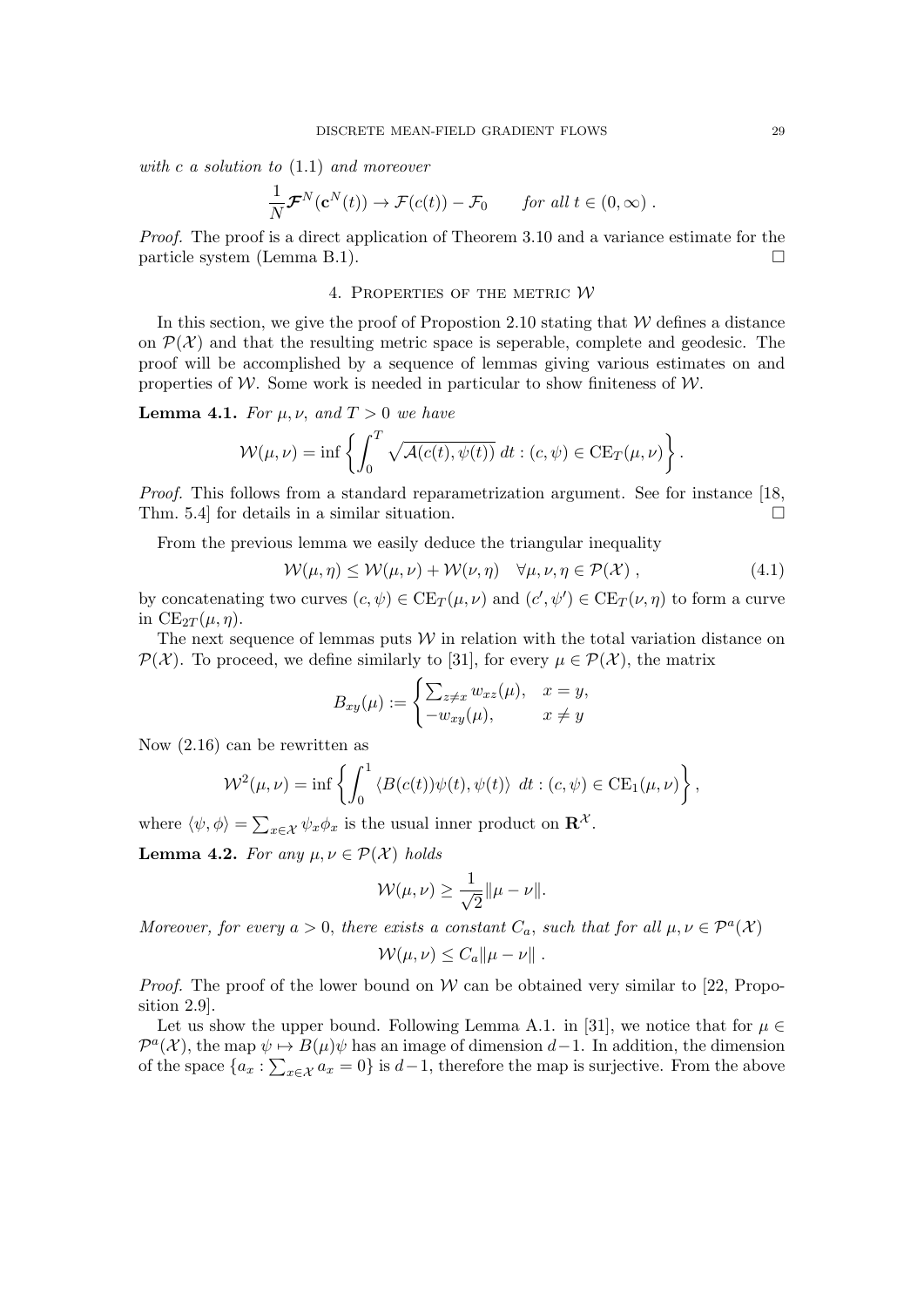we get that the matrix  $B(\mu)$  restricts to an isomorphism  $\tilde{B}(\mu)$ , on the  $d-1$  dimensional space  $\{a_x : \sum a_x = 0\}$ . Now, since the mapping  $\mathcal{P}^a(\mathcal{X}) \ni \mu \to \| \tilde{B}^{-1}(\mu) \|$ , is continuous with respect to the euclidean metric, we have an upper bound  $\frac{1}{c}$  by compactness. Also  $\mathcal{P}^{a}(\mathcal{X}) \ni \mu \to \|\tilde{B}(\mu)\|$  has an upper bound C as a result of all entries in  $B(\mu)$  being uniformly bounded. From that we get

$$
c||\psi|| \le ||B(\mu)\psi|| \le C||\psi||, \forall \mu \in \mathcal{P}^a(\mathcal{X})
$$

for some suitable positive constants.

Similarly to the proof of Lemma 3.19 in [\[31\]](#page-36-0), for  $t \in [0, 1]$ , we set  $c(t) = (1-t)\mu + t\nu$ and note that  $c(t)$  lies in  $\mathcal{P}^a(\mathcal{X})$ , since it is a convex set. Since  $\dot{c}(t) = \nu - \mu \in \text{Ran } B(c(t)),$ there exists a unique element  $\psi(t)$  for which we have  $\dot{c}(t) = B(c(t))\psi(t)$ , and  $\|\psi(t)\| \le$ 1  $\frac{1}{c} || \mu - \nu ||.$ 

From that we get

$$
\mathcal{W}^{2}(\mu,\nu) \leq \int_{0}^{1} \langle B(c(t))\psi(t), \psi(t) \rangle dt \leq \frac{1}{c^{2}}C \|\mu - \nu\|^{2}.
$$

<span id="page-29-0"></span>**Lemma 4.3.** For every  $\mu \in \mathcal{P}(\mathcal{X}), \epsilon > 0$  there exists  $\delta > 0$  such that  $\mathcal{W}(\mu, \nu) < \epsilon$ , for every  $\nu \in \mathcal{P}(\mathcal{X}), \text{ with } ||\mu - \nu|| \leq \delta$ 

The proof of this lemma is similar to the proof [\[31,](#page-36-0) Theorem 3.12] and uses comparison of W to corresponding quantity on the two point space  $\mathcal{X} = \{a, b\}$ . However, significantly more care is needed in the present setting to implement this argument. The reason being that the set of pairs of points x, y with  $Q_{x,y}(\mu) > 0$  now depends on  $\mu$ .

*Proof.* Let  $\epsilon > 0$  and  $\mu \in \mathcal{P}(\mathcal{X})$  be fixed. Since X is finite, it holds with  $E_{\mu}$  defined in [\(2.11\)](#page-6-5)

$$
\inf \{ Q_{xy}(\mu) : (x, y) \in E_{\mu} \} = a > 0.
$$

Let  $B_r(\mu) = \{ \nu \in \mathcal{P}(\mathcal{X}) : ||\nu - \mu|| < r \}$  denote a r-neighborhood around  $\mu$ . Since,  $Q(\mu)$ is continuous in  $\mu$ , there exists for  $\eta > 0$  a  $\delta_1 > 0$  s.t.

$$
\forall \nu \in B_{\delta_1}(\mu) \quad \text{holds} \quad |Q(\nu) - Q(\mu)|_{L^{\infty}(\mathcal{X} \times \mathcal{X})} \le \eta.
$$

Especially, it holds by choosing  $\eta \leq a/2$  that  $E_{\mu} \subseteq E_{\nu}$  and in addition

$$
\inf \{ Q_{xy}(\nu) : (x, y) \in E_{\mu}, \nu \in B_{\delta_1}(\mu) \} \ge a/2.
$$

For the next argument, observe that by the concavity of the logarithmic mean and a first order Taylor expansion holds for  $a, b, s, t, \eta > 0$ 

$$
\Lambda((s+\eta)a, (t+\eta)b) \leq \Lambda(sa, tb) + \eta (\partial_s \Lambda(sa, tb) + \partial_t \Lambda(sa, tb))
$$
  
=  $\Lambda(sa, tb) + \eta (a\Lambda_1(sa, tb) + b\Lambda_2(sa, tb)),$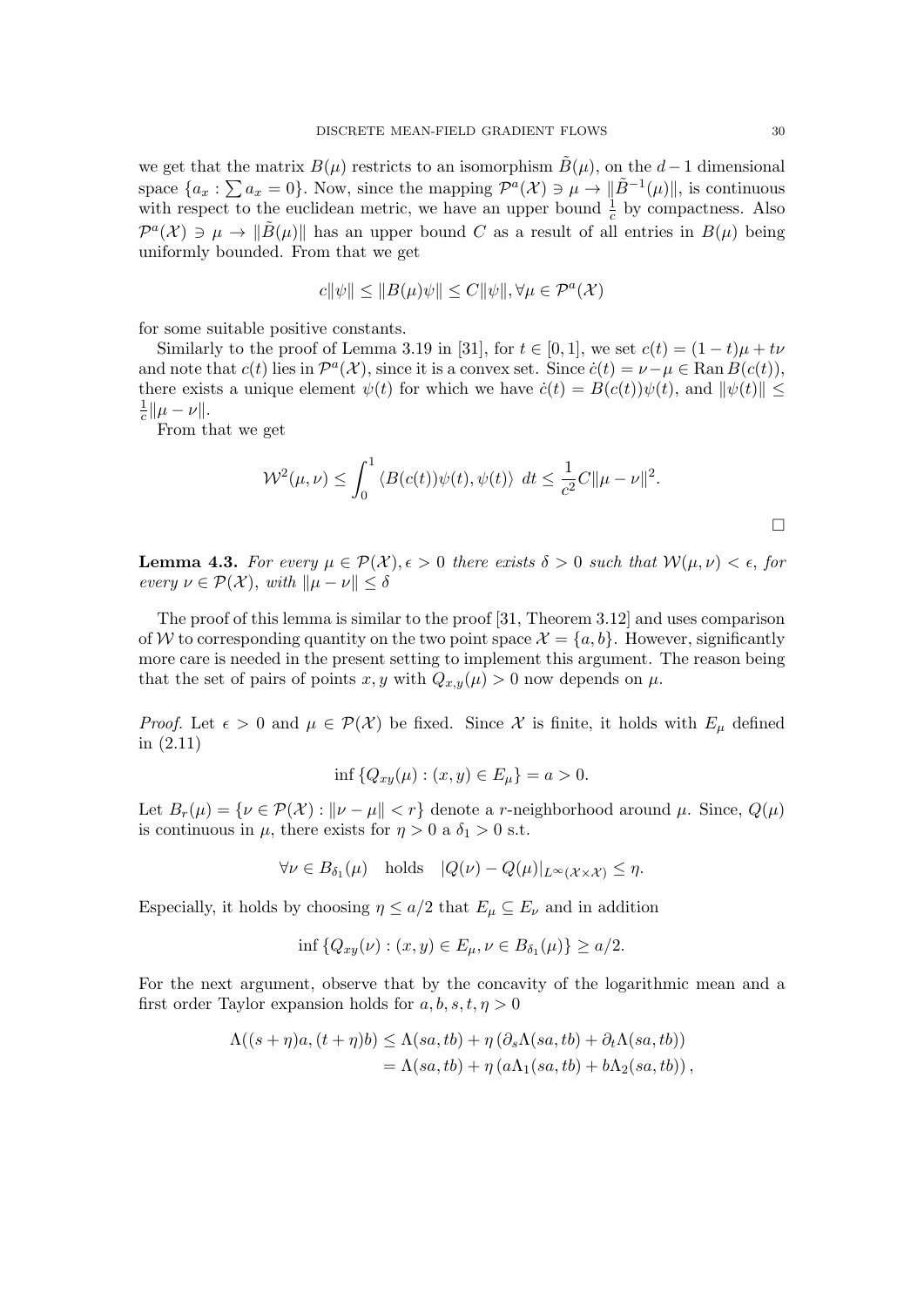where  $\Lambda_i$  is the *i*-th partial derivative of  $\Lambda$ . Therefore we can estimate for  $\nu \in B_\delta(\mu)$ .

$$
\Lambda(Q_{xy}(\nu)\nu(x), Q_{yx}(\nu)\nu(y)) - \Lambda(Q_{xy}(\mu)\nu(x), Q_{yx}(\mu)\nu(y))
$$
\n
$$
\leq \Lambda((Q_{xy}(\mu) + \eta)\nu(x), (Q_{yx}(\mu) + \eta)\nu(y)) - \Lambda(Q_{xy}(\mu)\nu(x), Q_{yx}(\mu)\nu(y))
$$
\n
$$
\leq \eta\Big(\nu(x)\Lambda_1(Q_{xy}(\mu)\nu(x), Q_{yx}(\mu)\nu(y)) + \nu(y)\Lambda_2(Q_{xy}(\mu)\nu(x), Q_{yx}(\mu)\nu(y))\Big)
$$
\n
$$
\leq \frac{2\eta}{a}\Big(Q_{xy}(\mu)\nu(x)\Lambda_1(Q_{xy}(\mu)\nu(x), Q_{yx}(\mu)\nu(y))
$$
\n
$$
+ Q_{yx}(\mu)\nu(y)\Lambda_2(Q_{xy}(\mu)\nu(x), Q_{yx}(\mu)\nu(y))\Big)
$$
\n
$$
= \frac{2\eta}{a}\Lambda(Q_{xy}(\mu)\nu(x), Q_{yx}(\mu)\nu(y)) \leq \Lambda(Q_{xy}(\mu)\nu(x), Q_{yx}(\mu)\nu(y)),
$$

Moreover, the last identity follows directly from the one-homogeneity of the logarithmic mean. Furthermore, we used  $\eta \leq \frac{a}{2}$  $\frac{a}{2}$  to obtain the last estimate. Repeating the argument for the other direction we get

$$
\frac{1}{2}\Lambda(Q_{xy}(\mu)\nu(x), Q_{yx}(\mu)\nu(y)) \leq \Lambda(Q_{xy}(\nu)\nu(x), Q_{yx}(\nu)\nu(y))
$$
\n
$$
\leq 2\Lambda(Q_{xy}(\mu)\nu(x), Q_{yx}(\mu)\nu(y))
$$
\n(4.2)

<span id="page-30-0"></span>Now, let c be an absolutely continuous curve with respect to  $\mathcal{W}_{Q(\mu)}$ , where  $\mathcal{W}_{Q(\mu)}$  is the distance that corresponds to the linear Markov process with fixed rates  $Q(\mu)$ , and lives inside the ball  $B_{\delta_1}(\mu)$ , then it is also absolutely continuous w.r.t. W, and if  $\psi$  solves the continuity equation for c, with respect to the rates  $Q(\mu)$ , then there exists a  $\psi$ , that solves the continuity equation with respect to the variable rates  $Q(c(t))$  and

<span id="page-30-1"></span>
$$
\int_0^1 \mathcal{A}(c(t), \tilde{\psi}(t))dt \le 2 \int_0^1 \mathcal{A}_{Q(\mu)}(c(t), \psi(t))dt,
$$
\n(4.3)

where  $\mathcal{A}_{Q(\mu)}$  is the action with fixed rate kernel  $Q(\mu)$ .

Indeed let  $\psi$  be a solution for the continuity equation for c with respect to the fixed rates  $Q(\mu)$ , i.e.

$$
\dot{c}_x(t) = \sum_y (\psi_y(t) - \psi_x(t)) \Lambda(c_x(t)Q_{xy}(\mu), c_y(t)Q_{yx}(\mu)).
$$

For  $(x, y) \in E_{\mu}$ , and  $t \in [0, 1]$  we define

$$
\tilde{v}_{xy}(t) := (\psi_y(t) - \psi_x(t)) \Lambda(c_x(t) Q_{xy}(\mu), c_y(t) Q_{yx}(\mu)).
$$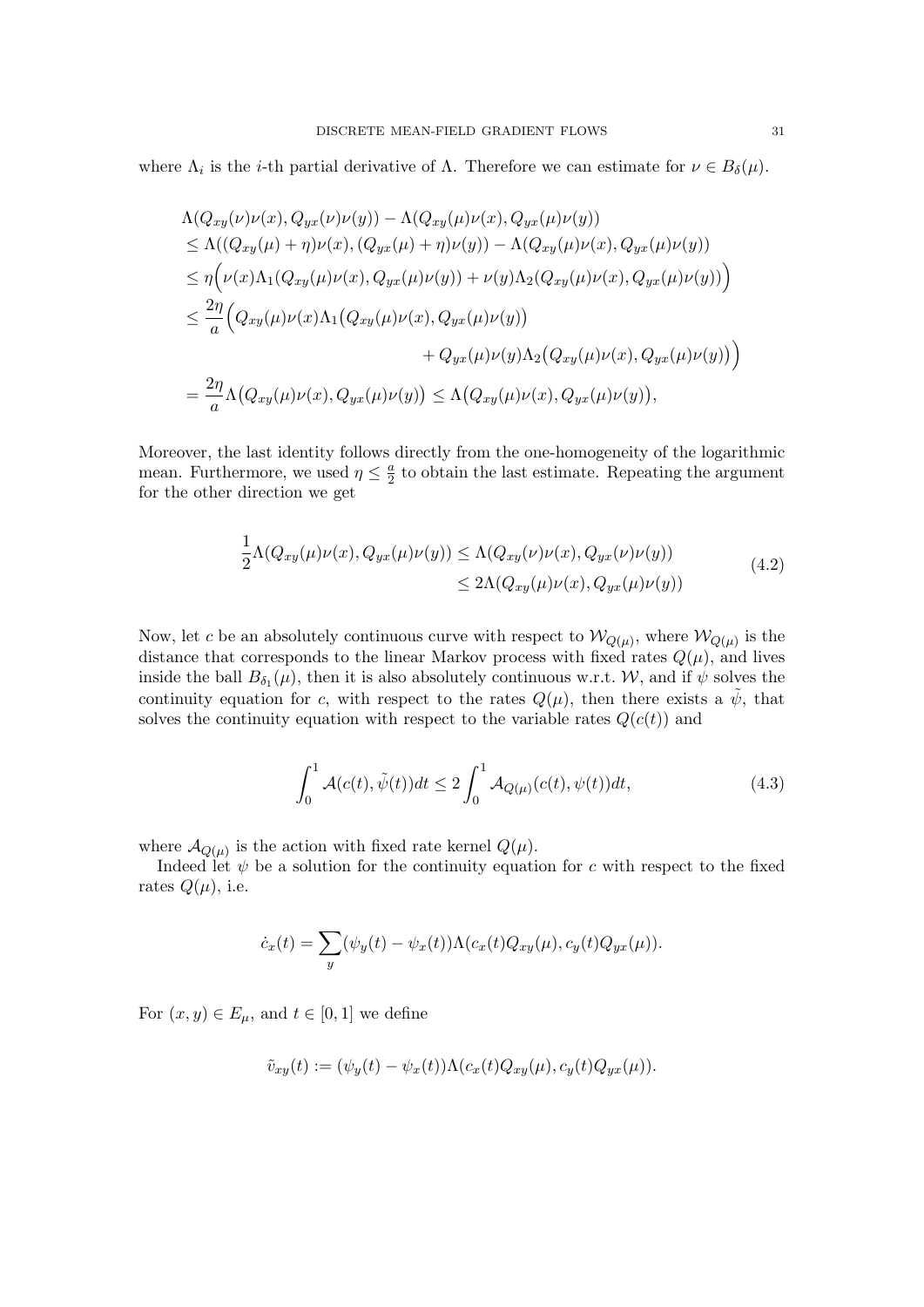Then, it is easy to verify that  $(c, \tilde{v}) \in \overline{CE}(c(0), c(1))$  (cf. Definition [2.5\)](#page-7-3) and we can estimate

$$
\int_{0}^{1} \vec{\mathcal{A}}(c(t), \tilde{v}(t)) dt = \int_{0}^{1} \frac{1}{2} \sum_{x,y} \alpha(\tilde{v}_{xy}(t), \Lambda(c_x(t)Q_{xy}(c(t)), c_y(t)Q_{yx}(c(t)))) dt \n= \int_{0}^{1} \frac{1}{2} \sum_{x,y} (\psi_y(t) - \psi_x(t))^2 \frac{\Lambda(c_x(t)Q_{xy}(\mu), c_y(t)Q_{yx}(\mu))}{\Lambda(c_x(t)Q_{xy}(c(t)), c_y(t)Q_{yx}(c(t)))} \n\times \Lambda(c_x(t)Q_{xy}(\mu), c_y(t)Q_{yx}(\mu)) dt \n\leq \int_{0}^{4} \frac{1}{2} \sum_{x,y} (\psi_y(t) - \psi_x(t))^2 2\Lambda(c_x(t)Q_{xy}(\mu), c_y(t)Q_{yx}(\mu)) dt.
$$

Now, the existence of  $\tilde{\psi}$  is a straightforward application of Lemma [2.7.](#page-8-2)

Having established [\(4.3\)](#page-30-1), the final result will follow by a comparison with the two-point space for the Wasserstein distance with fixed rate kernel  $Q(\mu)$ .

For  $\nu \in B_\delta(\mu)$ , we can find a sequence of at most  $(d-1)$  measures  $\mu^i \in B_\delta(\mu)$ , such that  $\mu^0 = \mu$  and  $\mu^K = \nu$  and

$$
supp (\mu^{i} - \mu^{i-1}) = \{x_i, y_i\} \in E_{\mu} \quad \text{for } i = 1, ..., K.
$$

Indeed we can use the following matching procedure: Find a pair  $(i, j)$  with  $\mu_i \neq \nu_i$ and  $\mu_j \neq \nu_j$ . Set  $h = \min\{|\mu_i - \nu_i|, |\mu_j - \nu_j|\}$ . Then define  $\mu_i^1 := \mu_i \pm h$  and  $\mu_j^1 := \mu_j \mp h$ with signs chosen as the sign of  $\nu_i - \mu_i$ . After this step at least  $(d-1)$ -coordinates of  $\mu^1$ and  $\nu$  agree. This procedure finishes after at most  $d-1$  steps, because the defect mass of the last pair will match. Therewith, we can compare with the two-point space [\[31,](#page-36-0) Lemma 3.14]

$$
\mathcal{W}_{Q(\mu)}(\mu^{i-1},\mu^i) \leq \frac{1}{\sqrt{2p_{x_iy_i}}}\left|\int_{1-2\mu^i_{x_i}}^{1-2\mu^{i-1}_{x_i}} \sqrt{\frac{\arctanh r}{r}}dr\right| \leq \frac{\delta_1}{2},
$$

with  $p_{x_i y_i} = Q_{x_i y_i}(\mu) \pi_{x_i}(\mu)$ . The last estimate follows from the fact, that the function  $\int \arctanh r$  $\frac{\text{anh }r}{r}dr$ , is integrable in [-1, 1]. Therefore, we can find a  $\delta \leq \delta_1$  such that for any  $a, b$  with  $|a - b| \leq \delta$ , we have  $\int_{1-2a}^{1-2b}$  $\sqrt{\arctanh r}$  $\frac{\text{anh}r}{r}dr \leq \frac{\delta_1}{2}\min\{1, \sqrt{2p_{x_iy_i}}\}.$  Finally, by Lemma [4.2,](#page-28-1) we can infer that any curve has Euclidean length smaller than its action value. We can conclude that the  $\mathcal{A}_{Q(\mu)}$ -minimizing curve between any  $\mu^{i-1}, \mu^i$ , stays inside the ball  $B_{\delta_1}(\mu)$ , from which we can further conclude that

$$
\mathcal{W}(\mu^{i-1}, \mu^i) \le 2\mathcal{W}_{Q(\mu)}(\mu^{i-1}, \mu^i) \le 2\frac{\delta_1}{2} = \delta_1
$$

By an application of the triangular inequality [\(4.1\)](#page-28-2), we get  $\mathcal{W}(\mu, \nu) \leq (d-1)\delta_1$ , and the proof concludes if we pick  $\delta$  such that  $(d-1)\delta_1 \leq \epsilon$ .

<span id="page-31-0"></span>**Lemma 4.4.** For  $\mu_k, \mu \in \mathcal{P}(\mathcal{X})$ , we have

$$
W(\mu_k, \mu) \to 0 \quad \text{iff} \quad \|\mu_k - \mu\| \to 0.
$$

Moreover, the space  $\mathcal{P}(\mathcal{X})$ , along with the metric W, is a complete space.

*Proof.* The proof is a direct application of Lemmas [4.2](#page-28-1) and [4.3.](#page-29-0)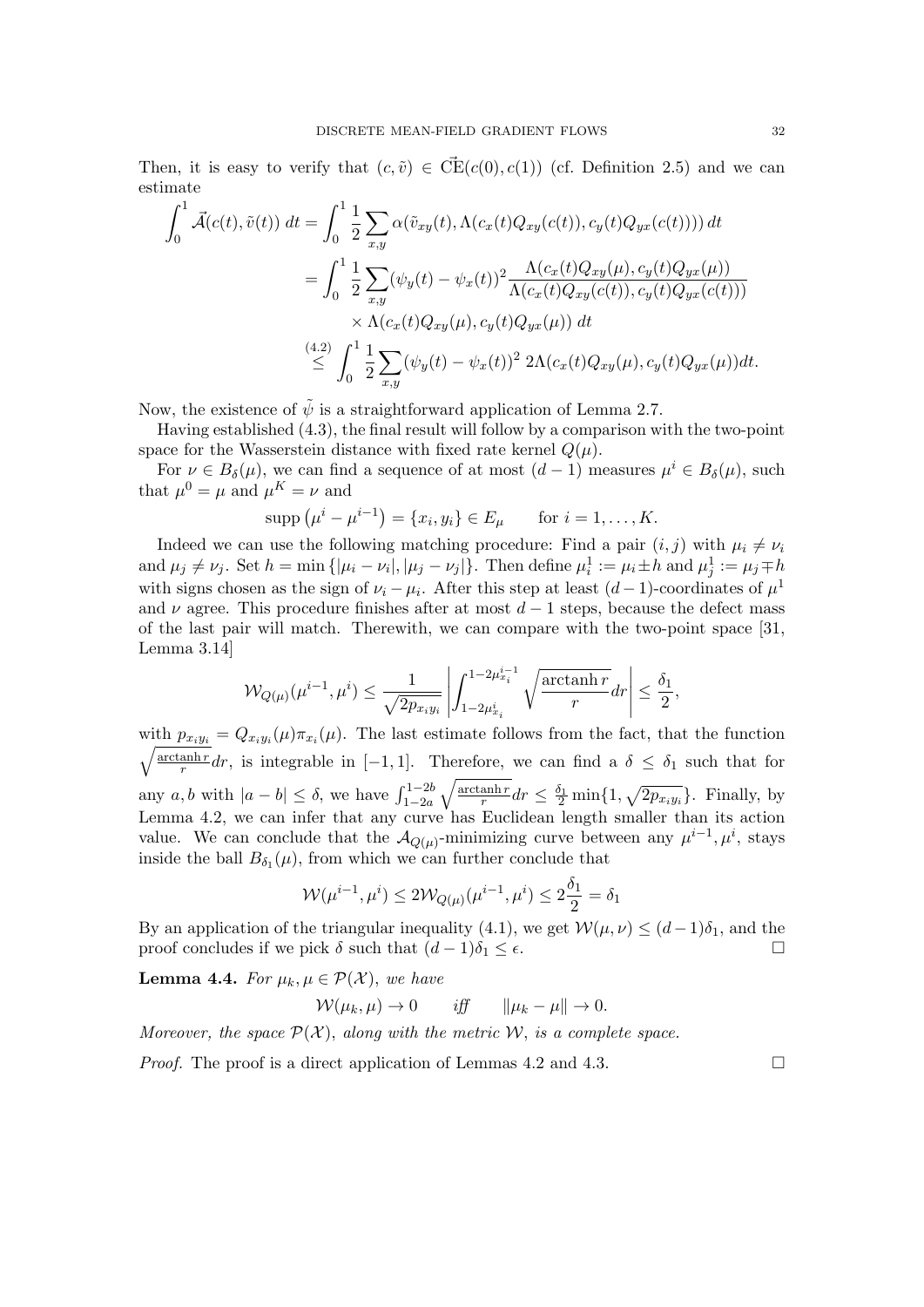<span id="page-32-2"></span>**Theorem 4.5** (Compactness of curves of finite action). Let  $\{(c^k, v^k)\}_k$ , with

$$
(c^k, v^k) \in \vec{\mathrm{CE}}_T(c^k(0), c^k(T)),
$$

be a sequence of weak solutions to the continuity equation with uniformly bounded action

<span id="page-32-0"></span>
$$
\sup_{k \in \mathbb{N}} \left\{ \int_0^T \vec{\mathcal{A}}(c^k(t), v^k(t)) \, dt \right\} \le C < \infty. \tag{4.4}
$$

Then, there exists a subsequence and a limit  $(c, v)$ , such that  $c<sup>k</sup>$  converges uniformly to c in  $[0, T]$ ,  $(c, v) \in \vec{\mathrm{CE}}_T(c(0), c(T))$  and for the action we have

<span id="page-32-1"></span>
$$
\liminf_{k \to \infty} \int_0^T \vec{\mathcal{A}}(c^k(t), v^k(t)) dt \ge \int_0^T \vec{\mathcal{A}}(c(t), v(t)) dt.
$$
\n(4.5)

*Proof.* Let  $x, y \in \mathcal{X}$  and  $(c^k, v^k)$  be given as in the statement. Using the Cauchy-Schwarz inequality, we see that for any Borel  $I \subset [0, T]$  we have the a priori estimate on  $v^k$ 

$$
\int_{I} \frac{1}{2} \sum_{x,y} \left| v_{xy}^{k}(t) \right| dt \le \int_{0}^{T} \left( \overrightarrow{\mathcal{A}} \left( c^{k}(t), v^{k}(t) \right) \right)^{\frac{1}{2}} \left( \frac{1}{2} \sum_{x,y} w_{xy} \left( c(t) \right) \right)^{\frac{1}{2}} dt
$$
  

$$
\le \sqrt{CT} \sqrt{C_{w} |I|},
$$

with  $w_{xy}(c(t))$  from [\(2.7\)](#page-6-4). Since Q is continuous on  $\mathcal{P}(\mathcal{X})$  by Definition [2.3,](#page-5-0)

$$
\sup_{\nu \in \mathcal{P}(\mathcal{X})} \frac{1}{2} \sum_{x,y} w_{xy} \left( \nu \right) = C_w < \infty.
$$

Together with the assumption  $(4.4)$ , the whole r.h.s. is uniformly bounded in k. Therefore, for a subsequence holds  $v_{xy}^k \rightharpoonup v_{xy}$  as Borel measure on  $[0, T]$  and all  $x, y \in \mathcal{X}$ . Now, we choose a sequence of smooth test functions  $\varphi^{\varepsilon}$  in [\(2.12\)](#page-7-2), which converge to the indicator of the interval  $[t_1, t_2]$  as  $\varepsilon \to 0$ . Therewith and using the above a priori estimate on  $v^k$ , we deduce

$$
\left|c_x^k(t_2) - c_x^k(t_1)\right| \le \int_{t_1}^{t_2} \frac{1}{2} \sum_{y \in \mathcal{X}} \left( \left|v_{xy}^k(t)\right| + \left|v_{yx}^k(t)\right| \right) \, dt \le \sqrt{CC_w} \sqrt{|t_2 - t_1|}.
$$

Hence,  $c^k$  is equi-continuous and therefore converges (upto a further subsequence) to some continuous curve  $c$ . This, already implies that we can pass to the limit in  $(2.12)$ and obtain that  $(c, v) \in \mathrm{CE}_T$ .

Moreover, we can deduce since  $\nu \mapsto Q(\nu)$  is continuous for all  $x, y \in \mathcal{X}$  also  $c_{1,x,y}^k :=$  $c_x^k(t)Q_{xy}(c^k(t)) \to c_x(t)Q_{xy}(c(t)) =: c_{1;x,y}(t)$  and analogue with  $c_{2;x,y}^k := c_y^k(t)Q_{yx}(c^k(t)).$ We rewrite the action [\(2.14\)](#page-7-4) as

$$
\vec{\mathcal{A}}(c^k(t), v^k(t)) = \frac{1}{2} \sum_{x,y} \alpha\Big(v_{x,y}^k(t), \Lambda\Big(c^k_{1;x,y}(t), c^k_{2;x,y}(t)\Big)\Big)
$$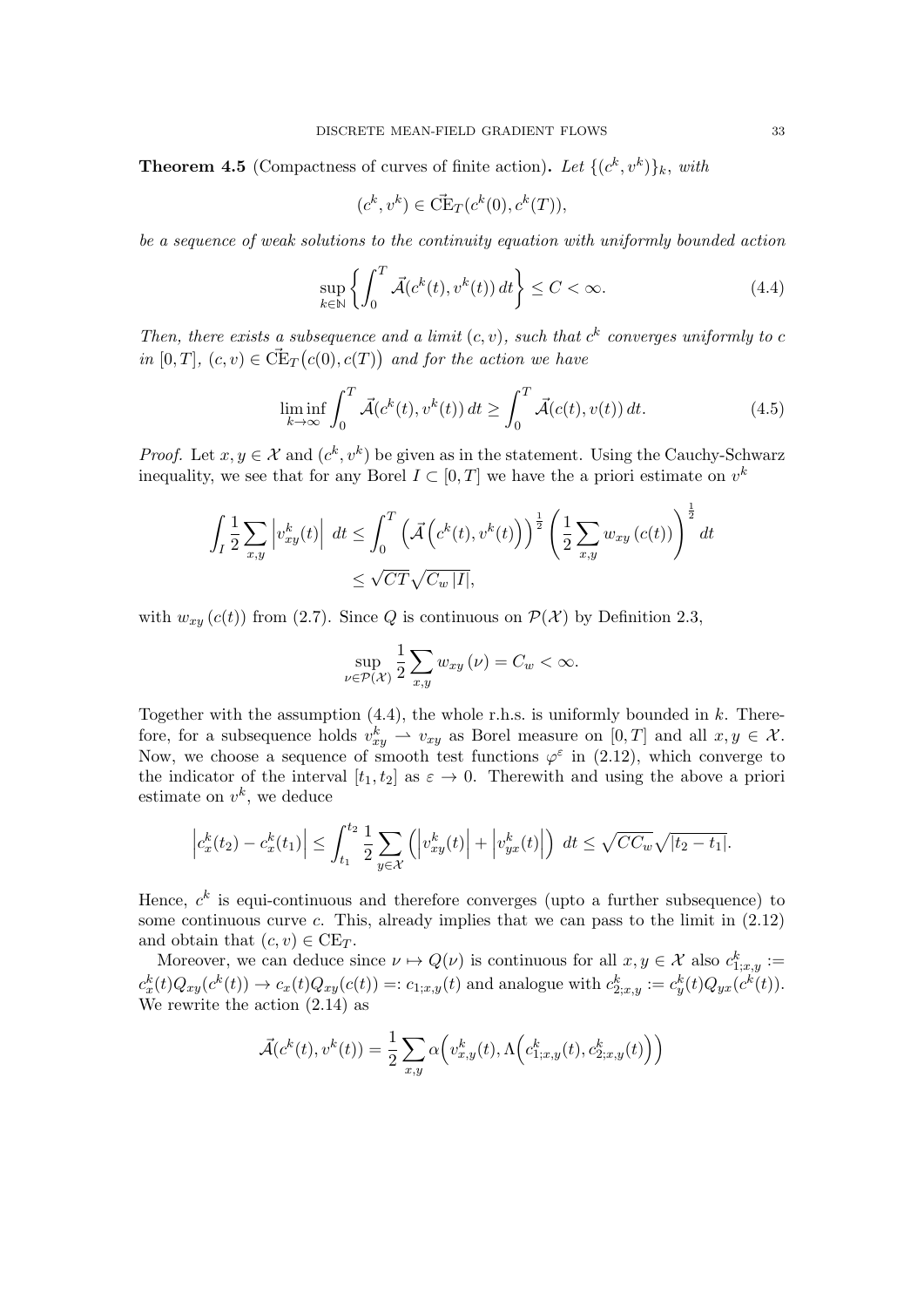The conclusion [\(4.5\)](#page-32-1) follows now from [\[8,](#page-35-20) Thm. 3.4.3] by noting that  $(v, c_1, c_2) \mapsto$  $\alpha(v,\Lambda(c_1,c_2))$  is l.s.c., jointly convex and 1-homogeneous and hence

$$
\liminf_{k} \int_0^T \vec{\mathcal{A}}(c^k(t), v^k(t)) dt \ge \int_0^T \frac{1}{2} \sum_{x,y} \alpha(v_{x,y}(t), \Lambda(c_{1;x,y}(t), c_{2;x,y}(t))) dt
$$

$$
= \int_0^T \vec{\mathcal{A}}(c(t), v(t)) dt.
$$

We can now give the proof of Proposition [2.10:](#page-9-2)

*Proof of Proposition [2.10.](#page-9-2)* Symmetry of  $W$  is obvious, the coincidence axiom follows from Lemma [4.2](#page-28-1) and the triangular inequality from Lemma [4.1](#page-28-3) as indicated above. The finiteness of  $W$  comes by using Lemmas [4.2,](#page-28-1) [4.3](#page-29-0) and the triangular inequality. Thus  $W$  defines a metric. Completeness and separability follow directly from Lemmas [4.4](#page-31-0) and [4.2.](#page-28-1) By the direct method of the calculus of variations and the compactness results Proposition [4.5,](#page-32-2) we obtain for any  $\mu, \nu \in \mathcal{P}(\mathcal{X})$  a curve  $(\gamma_t)_{t \in [0,1]}$  with minimal action connecting them, i.e.  $W(\mu, \nu) = \int_0^1 \mathcal{A}(\gamma_t, \psi_t) dt = \int_0^1 |\gamma_t'|^2 dt$ , where in the last equality we used Proposition [2.11.](#page-9-3) From this, it is easy to see that  $\gamma$  is a constant speed geodesic.  $\Box$ 

Appendix A. Stirling formula with explicit error estimate

<span id="page-33-1"></span><span id="page-33-0"></span>**Lemma A.1.** Let  $\nu \in \mathcal{P}_N(\mathcal{X})$ , then it holds

$$
-\frac{\log(N+1)}{N} \le -\frac{1}{N} \log \frac{N!}{\prod_{x \in \mathcal{X}} (N\nu(x))!} - \sum_{x \in \mathcal{X}} \nu(x) \log \nu(x) \le \frac{|\mathcal{X}| \log N}{N} + \frac{1}{N}.
$$

Proof. We write

$$
- \log \frac{N!}{\prod_{x \in \mathcal{X}} (N\nu(x))!} = \sum_{x \in \mathcal{X}} \sum_{k=1}^{N\nu(x)} \log k - \sum_{k=1}^{N} \log k
$$
  
\n
$$
\geq \sum_{x \in \mathcal{X}} \int_{1}^{N\nu(x)} \log y \, dy - \int_{1}^{N+1} \log(y) \, dy
$$
  
\n
$$
= \sum_{x \in \mathcal{X}} \left( N\nu(x) \left( \log N\nu(x) - 1 \right) - 1 \right) - (N+1) \left( \log(N+1) - 1 \right) - 1
$$
  
\n
$$
= N \sum_{x \in \mathcal{X}} \nu(x) \log \nu(x) + NR_N,
$$

where the remainder  $R_N$  can be estimated as follows

$$
R_N = \frac{|X|}{N} + \log \frac{N}{N+1} - \frac{\log(N+1)}{N} \ge -\frac{\log(N+1)}{N}
$$

for  $|\mathcal{X}| \geq 2$  and  $N \geq 1$ . The other bound can be obtained by shifting the integration bounds appropriately in the above estimate.  $\Box$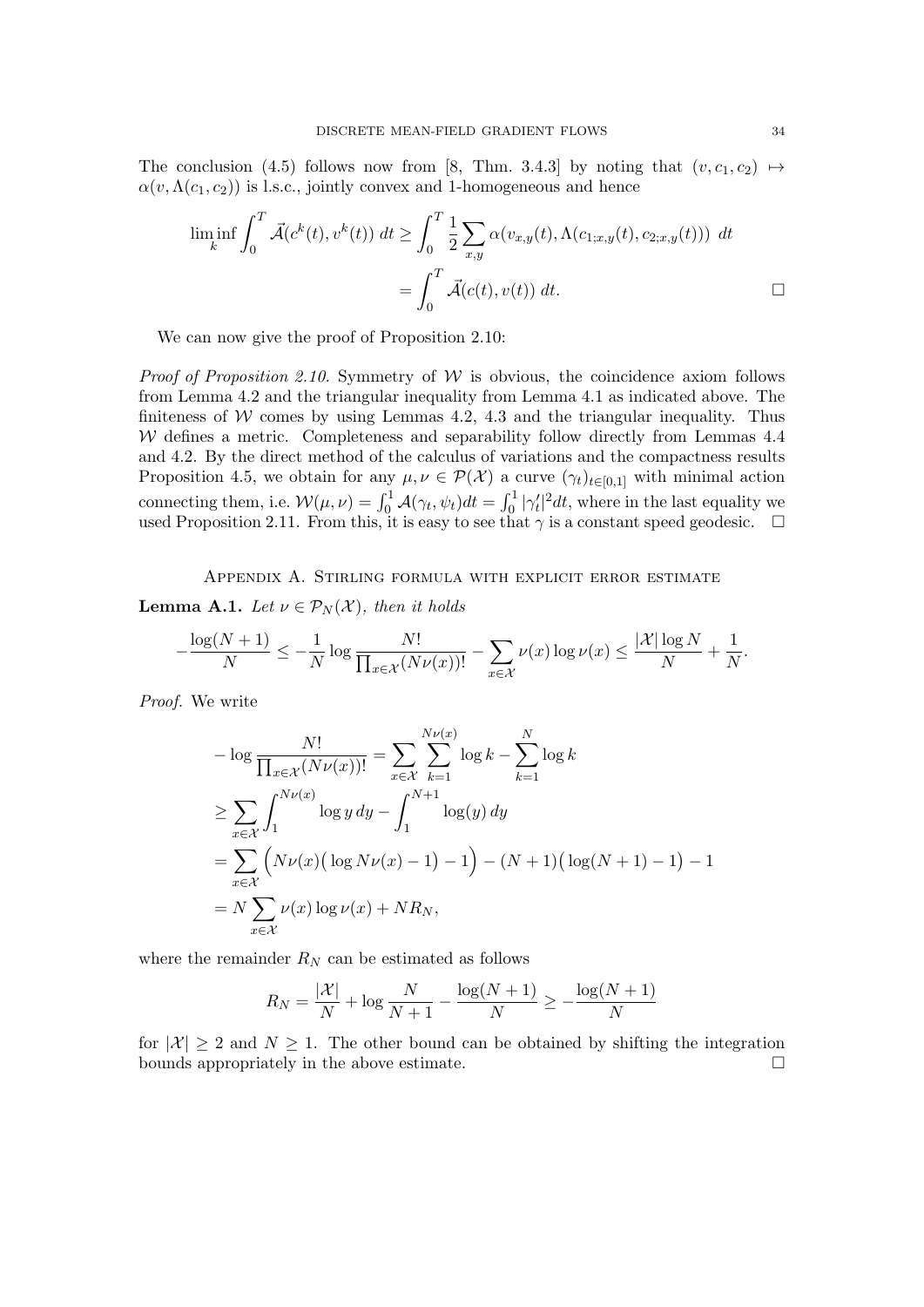## Appendix B. Variance estimate for the particle system

<span id="page-34-1"></span><span id="page-34-0"></span>**Lemma B.1.** For the N-Particle process  $X^N$  with generator [3.6](#page-19-4) holds for some  $C > 0$ and all  $t \in [0, T]$  with  $T < \infty$ 

$$
\forall x \in \mathcal{X} : \qquad \text{var}\Big(L_x^N(\mathbf{X}^N(t))\Big) \leq e^{Ct}\Big(\text{var}\left(L_x^N(\mathbf{X}^N(0))\right) + O(N^{-1})\Big).
$$

*Proof.* We denote with  $N_x(t) = NL_x^N(\mathbf{X}^N(t))$  the empirical process of the particle number at site x. The empirical density process of particles at site x is then  $N_x(t)/N =$  $L_x^N(\mathbf{X}^{N}(t))$ . Therewith, we have

$$
\frac{d}{dt} \operatorname{var}(N_x(t)) = \mathbb{E}[\mathcal{L}^N N_x^2(t)] - 2\mathbb{E}[N_x(t)]\mathbb{E}[\mathcal{L}^N N_x(t)]
$$
\n
$$
= \mathbb{E}\bigg[\sum_y N_x(t)(N_x^2(t) - (N_x(t) - 1)^2)Q_{xy}^N(L^N(\mathbf{X}^N(t)))
$$
\n
$$
+ \sum_y N_y(t)(N_x^2(t) - (N_x(t) + 1)^2)Q_{yx}^N(L^N(\mathbf{X}^N(t)))\bigg]
$$
\n
$$
- 2\mathbb{E}[N_x(t)]\mathbb{E}\bigg[\sum_y N_x(t)Q_{xy}^N(L^N(\mathbf{X}^N(t))) - N_y(t)Q_{yx}^N(L^N(\mathbf{X}^N(t)))\bigg]
$$
\n
$$
= 2\mathbb{E}[N_x(t)^2Q_{xy}(L^N(\mathbf{X}^N(t)))] - 2\mathbb{E}\bigg[\sum_y N_x(t)N_y(t)Q_{yx}^N(L^N(\mathbf{X}^N(t)))\bigg]
$$
\n
$$
- 2\mathbb{E}[N_x(t)]\mathbb{E}\bigg[\sum_y N_x(t)Q_{xy}^N(L^N(\mathbf{X}^N(t))) - N_y(t)Q_{yx}^N(L^N(\mathbf{X}^N(t)))\bigg] + O(N)
$$
\n
$$
\leq C \operatorname{var}(N_x(t)) + C \sum_{y \neq x} \operatorname{var}(N_x(t))^{1/2} \operatorname{var} N_y(t)^{1/2}
$$
\n
$$
\leq C \sum_y \operatorname{var}(N_y(t)) + O(N).
$$

In theses computations, we used the fact that  $Q<sup>N</sup>$  is uniformly bounded and that the state space is finite.

Hence

$$
\frac{d}{dt} \operatorname{var}(N_x(t)/N) \le C \sum_y \operatorname{var}(N_y(t)/N) + O(N^{-1})
$$

and therefore, using Gronwall's Lemma, as soon as the sum of initial variances goes to zero when  $N$  goes to infinity, it also goes to zero at any positive time, and uniformly on bounded time intervals.  $\Box$ 

#### **ACKNOWLEDGMENTS**

This work was done while the authors were enjoying the hospitality of the Hausdorff Research Institute for Mathematics during the Junior Trimester Program on Optimal Transport, whose support is gratefully acknowledged. We would like to thank Hong Duong for discussions on this topic. M.F. gratefully acknowledges funding from NSF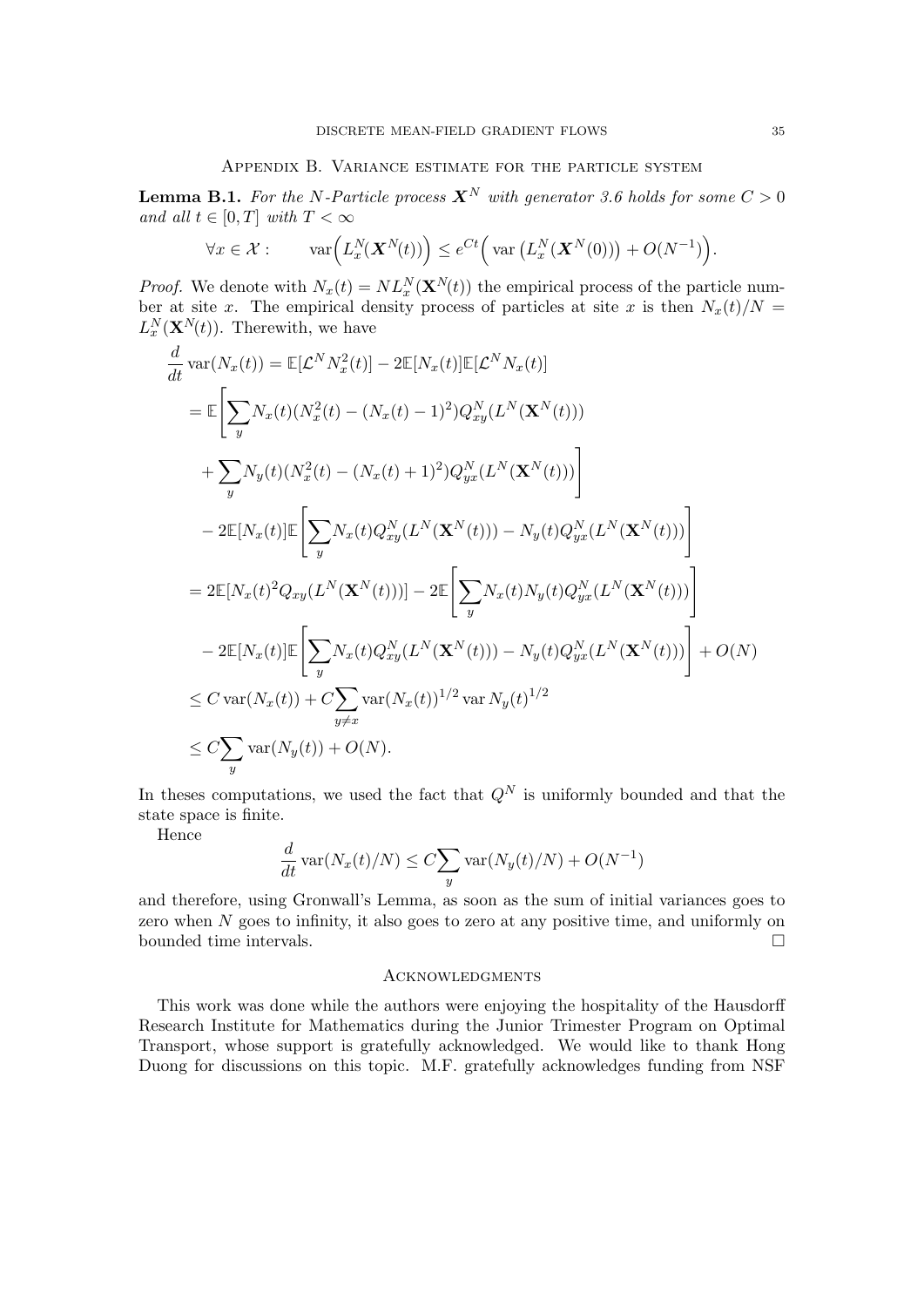FRG grant DMS-1361185 and GdR MOMAS. M.E. and A.S. acknowledge support by the German Research Foundation through the Collaborative Research Center 1060 The Mathematics of Emergent Effects.

#### **REFERENCES**

- <span id="page-35-4"></span>[1] S. Adams, N. Dirr, M. A. Peletier and J. Zimmer, From a large-deviations principle to the Wasserstein gradient flow: a new micro-macro passage, Comm. Math. Phys., 307 (2011), 791–815.
- <span id="page-35-3"></span>[2] L. Ambrosio, N. Gigli and G. Savaré, *Gradient Flows in Metric Spaces and in the Space of Probability* Measures, 2nd edition, Lectures in Mathematics ETH Zürich, Birkhäuser Verlag, Basel, 2008.
- <span id="page-35-7"></span>[3] L. Ambrosio, G. Savaré and L. Zambotti, *Existence and stability for Fokker-Planck equations with* log-concave reference measure, Probab. Theory Related Fields, 145 (2009), 517–564.
- <span id="page-35-21"></span>[4] P. Billingsley, Probability and Measure, 2nd edition, Wiley Series in Probability and Mathematical Statistics: Probability and Mathematical Statistics, John Wiley & Sons, Inc., New York, 1999.
- <span id="page-35-16"></span>[5] F. Bolley, A. Guillin and C. Villani, Quantitative concentration inequalities for empirical measures on non-compact spaces, Probab. Theory Related Fields, 137 (2007), 541–593.
- <span id="page-35-17"></span>[6] A. Budhiraja, P. Dupuis, M. Fischer and K. Ramanan, Limits of relative entropies associated with weakly interacting particle systems, Electron. J. Probab., 20 (2015), 22pp.
- <span id="page-35-0"></span>[7] A. Budhiraja, P. Dupuis, M. Fischer and K. Ramanan, *Local stability of Kolmogorov forward equa*tions for finite state nonlinear Markov processes, Electron. J. Probab., 20 (2015), 30pp.
- <span id="page-35-20"></span>[8] G. Buttazzo, Semicontinuity, Relaxation and Integral Representation in the Calculus of Variations, vol. 207 of Pitman Research Notes in Mathematics Series, Longman Scientific & Technical, Harlow; copublished in the United States with John Wiley & Sons, Inc., New York, 1989.
- <span id="page-35-12"></span>[9] J. A. Carrillo, R. J. McCann and C. Villani, Kinetic equilibration rates for granular media and related equations: entropy dissipation and mass transportation estimates, Rev. Mat. Iberoamericana, 19 (2003), 971–1018.
- <span id="page-35-13"></span>[10] J. A. Carrillo, R. J. McCann and C. Villani, Contractions in the 2-Wasserstein length space and thermalization of granular media, Arch. Ration. Mech. Anal., 179 (2006), 217–263.
- <span id="page-35-14"></span>[11] P. Cattiaux, A. Guillin and F. Malrieu, *Probabilistic approach for granular media equations in the* non-uniformly convex case, Probab. Theory Related Fields, 140 (2008), 19–40.
- <span id="page-35-11"></span>[12] P. Dai Pra and F. den Hollander, McKean-Vlasov limit for interacting random processes in random media, J. Statist. Phys., 84 (1996), 735–772.
- <span id="page-35-8"></span>[13] S. Daneri and G. Savaré, Lecture notes on gradient flows and optimal transport, in Optimal Transportation, vol. 413 of London Math. Soc. Lecture Note Ser., Cambridge Univ. Press, Cambridge, 2014, 100–144.
- <span id="page-35-10"></span>[14] D. A. Dawson and J. Gärtner, Large deviations from the McKean-Vlasov limit for weakly interacting diffusions, Stochastics, 20 (1987), 247–308.
- <span id="page-35-2"></span>[15] E. De Giorgi, A. Marino and M. Tosques, Problems of evolution in metric spaces and maximal decreasing curve, Atti Accad. Naz. Lincei Rend. Cl. Sci. Fis. Mat. Natur. (8), 68 (1980), 180-187.
- <span id="page-35-5"></span>[16] N. Dirr, V. Laschos and J. Zimmer, Upscaling from particle models to entropic gradient flows, J. Math. Phys., 53 (2012), 063704, 9 pp.
- <span id="page-35-9"></span>[17] R. Dobrushin, Vlasov equations, Functional Analysis and Its Applications, 13 (1979), 48–58,96.
- <span id="page-35-18"></span>[18] J. Dolbeault, B. Nazaret and G. Savaré, A new class of transport distances between measures, Calc. Var. Partial Differential Equations, 34 (2009), 193–231.
- <span id="page-35-6"></span>[19] M. H. Duong, V. Laschos and M. Renger, Wasserstein gradient flows from large deviations of manyparticle limits, ESAIM Control Optim. Calc. Var., 19 (2013), 1166–1188.
- <span id="page-35-19"></span>[20] P. Dupuis and R. S. Ellis, A Weak Convergence Approach to the Theory of Large Deviations, Wiley Series in Probability and Statistics: Probability and Statistics, John Wiley & Sons, Inc., New York, 1997, A Wiley-Interscience Publication.
- <span id="page-35-1"></span>[21] M. Erbar, Gradient flows of the entropy for jump processes, Ann. Inst. H. Poincaré Probab. Statist., 50 (2014), 920–945.
- <span id="page-35-15"></span>[22] M. Erbar and J. Maas, Ricci curvature of finite Markov chains via convexity of the entropy, Arch. Ration. Mech. Anal., 206 (2012), 997–1038.